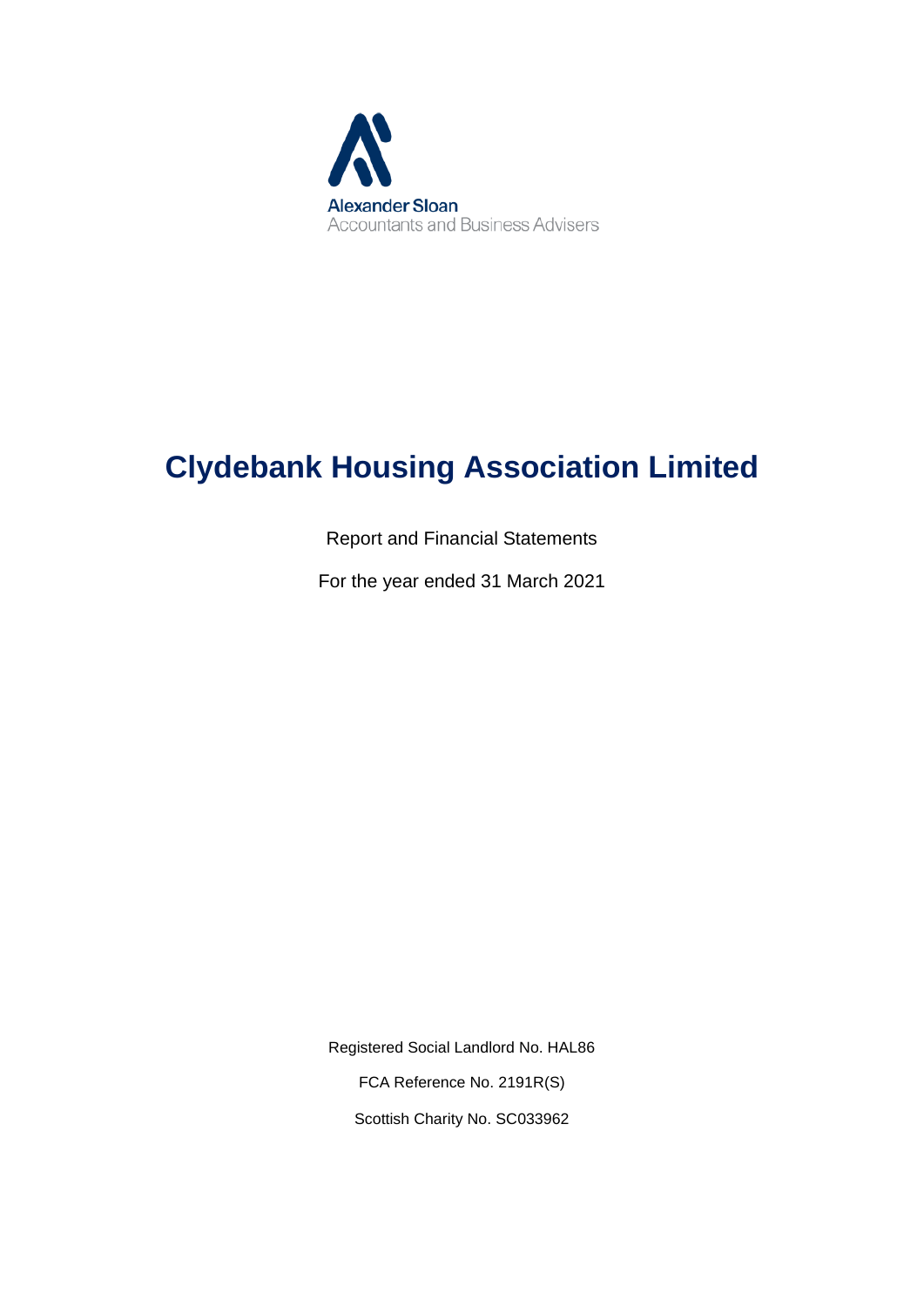## **REPORT AND FINANCIAL STATEMENTS FOR THE YEAR ENDED 31 MARCH 2021**

## **Contents**

|                                                             | Page      |
|-------------------------------------------------------------|-----------|
| Members of the Management Committee, Executive and Advisers | 1         |
| Report of the Management Committee                          | $2 - 10$  |
| Report by the Auditors on corporate governance matters      | 11        |
| Report of the Auditors                                      | $12 - 15$ |
| Statement of comprehensive income                           | 16        |
| Statement of financial position                             | 17        |
| Statement of cash flows                                     | 18        |
| Statement of changes in equity                              | 19        |
| Notes to the financial statements                           | $20 - 40$ |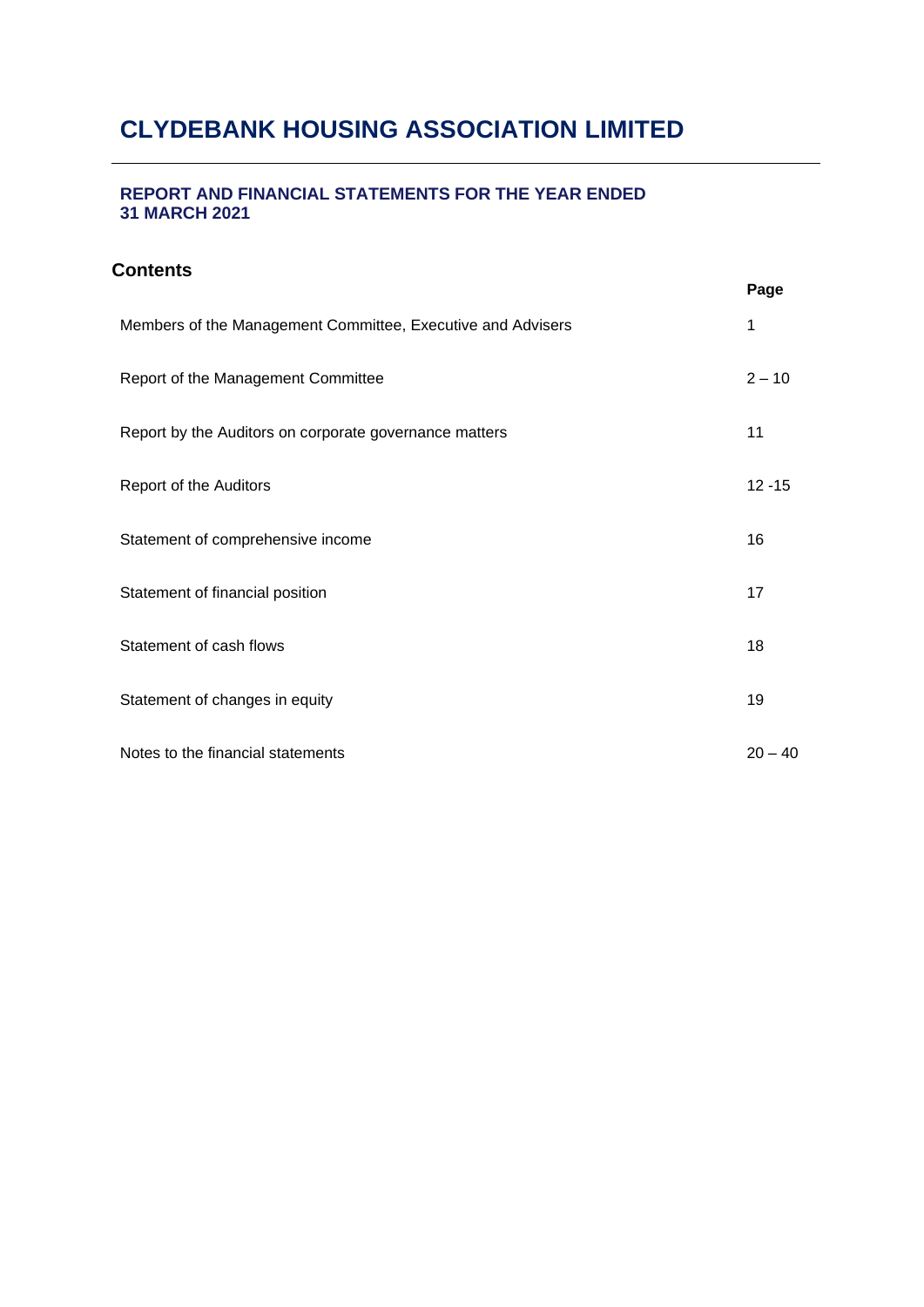### **MANAGEMENT COMMITTEE, EXECUTIVE AND ADVISERS FOR THE YEAR ENDED 31 MARCH 2021**

### **MANAGEMENT COMMITTEE**

Kimberley Tennant Catherine McGarrity Paul Shiach John Hillhouse Doris Smith Grace Daly John Calderwood Joe O'Donnell Laura Breeze Thomas McCormack Kathleen Brown

**Chairperson** Vice Chairperson **Secretary Treasurer** 

Co-opted Member Co-opted Member

Resigned November 2020 Co-opted August 2020, elected September 2020

Cllr John Mooney Cllr Marie McNair

#### **EXECUTIVE OFFICERS**

Sharon Keenan Lynette Lees

Joe Farrell Alison Macfarlane Fiona White Jack Devlin

#### **REGISTERED OFFICE**

77-83 Kilbowie Road Clydebank G81 1BL

### **EXTERNAL AUDITORS INTERNAL AUDITORS**

Alexander Sloan Accountants and Business Advisers 180 St Vincent Street Glasgow G2 5SG

### **BANKERS**

Bank of Scotland Sylvania Way South Clyde Shopping Centre Clydebank G81 2TL

### **SOLICITORS**

TC Young 7 West George Street Glasgow G2 1BA

Chief Executive Officer (Retired April 2021) Head of Finance & Corporate Services (Appointed Chief Executive Officer April 2021) Head of Housing Services Housing Services Manager (Left April 2021) Finance & Corporate Services Manager Acting Housing Services Manager

Wylie & Bisset LLP 168 Bath Street Glasgow G2 4TP

### **SOLICITORS**

Harper Macleod Citypoint 65 Haymarket Terrace **Edinburgh** EH12 5HD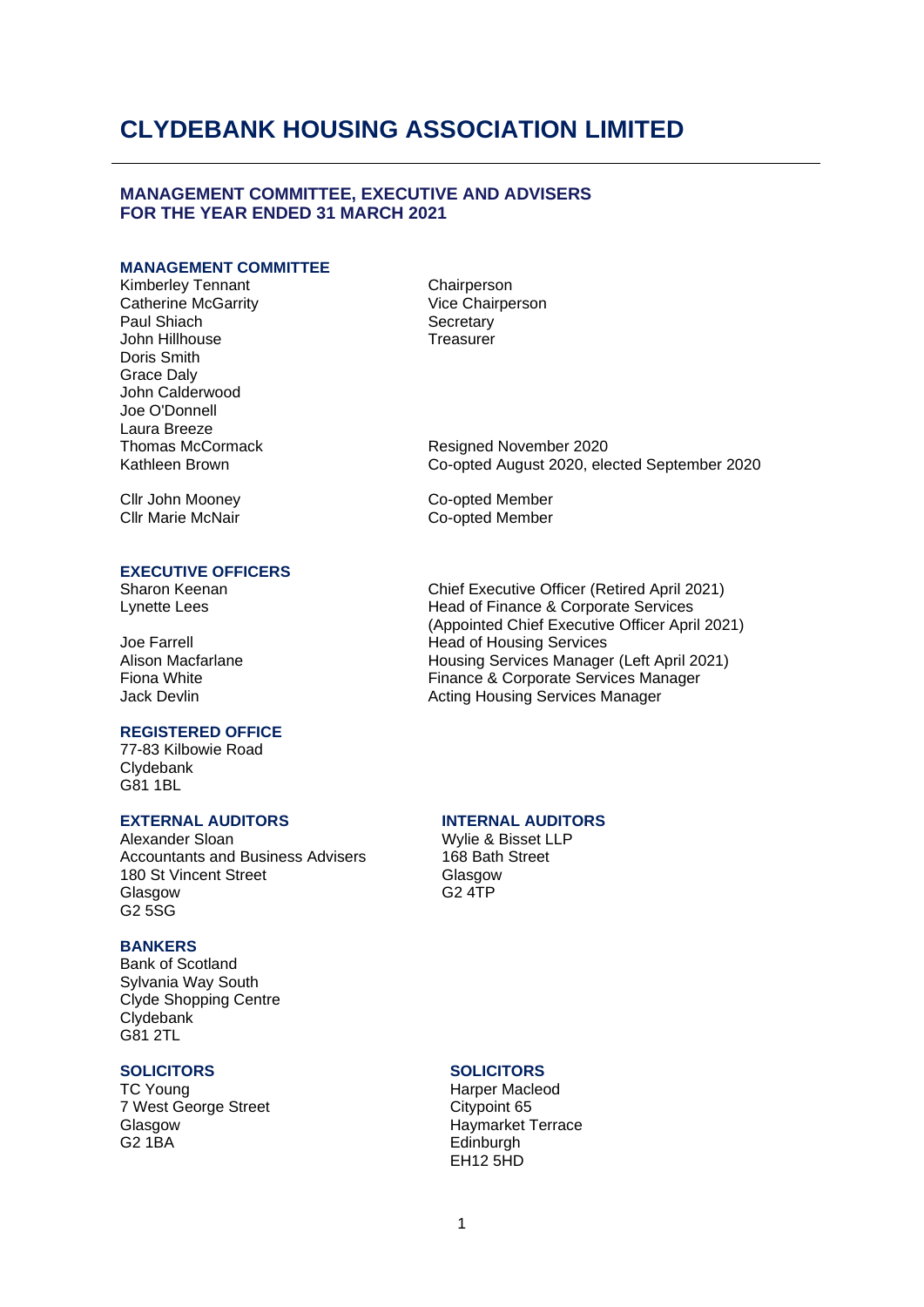### **REPORT OF THE MANAGEMENT COMMITTEE FOR THE YEAR ENDED 31 MARCH 2021**

The Management Committee presents its report and the financial statements for the year ended 31 March 2021.

#### **Legal Status**

The Association is a Registered Society registered under the Co-operative and Community Benefit Societies Act 2014 (No. 2191RS). The Association is governed under its Rule Book and is a Registered Scottish Charity with the charity number SC039962. The Association is registered with The Scottish Government as a Registered Property Factor, registration no. PF000231.

The Association is a member of the Scottish Federation of Housing Associations.

#### **Principal Activities**

The principal activity of the Association is the provision of housing for let at rents affordable to the client groups for whom it intends to provide.

The Association became a Scottish Charity on 10 December 2002. Financial strength has been maintained which will allow our medium to long term major repairs programme to be funded as well as continuing to provide high levels of service to our tenants.

The Association has had greater involvement in identifying and participating in Wider Action activities within our area of operation for the benefit of our tenants and the wider community.

#### **Review of Business and Future Developments**

The Association reported a surplus of £1,299,707 (2020 - £1,366,955) and after accounting for the pension movements recorded total comprehensive income of £589,707.

The Association remains in a strong financial position with over £11.3m deposited as cash funds and is committed to investing in its stock. In 2021/22, CHA has an extensive programme of major improvement works planned for its properties including the replacement of windows and doors in the multi-storey flat development. CHA has provided for considerable funds over the next five years to continue its extensive repairs programme and to catch up with any delayed programmes caused by Covid-19, all of which has been costed and is incorporated into long-term financial plans. A total spend of £12.5m is expected in major repairs in CHA properties over the next 5 years and all tenants and factored owners have received personalised 5 year plans informing them of the proposed works.

In recent years our development function has played an important part in our delivery of services, with our 44 unit affordable housing project completed at Graham Avenue in 2018, a further 37 units at Queens Quay expected for completion in March 2022 and 24 units at the former St. Cuthbert's site expected for completion in May 2022. The Management Committee remains committed to growing our stock base and therefore we continue to liaise with our West Dunbartonshire and Scottish Government colleagues to secure grant funding for other development proposals. Additionally, as well as continuing to ensure ongoing SHQS compliance, we are now working towards the new Energy Efficiency Standard for Scottish Housing (EESSH2) compliance.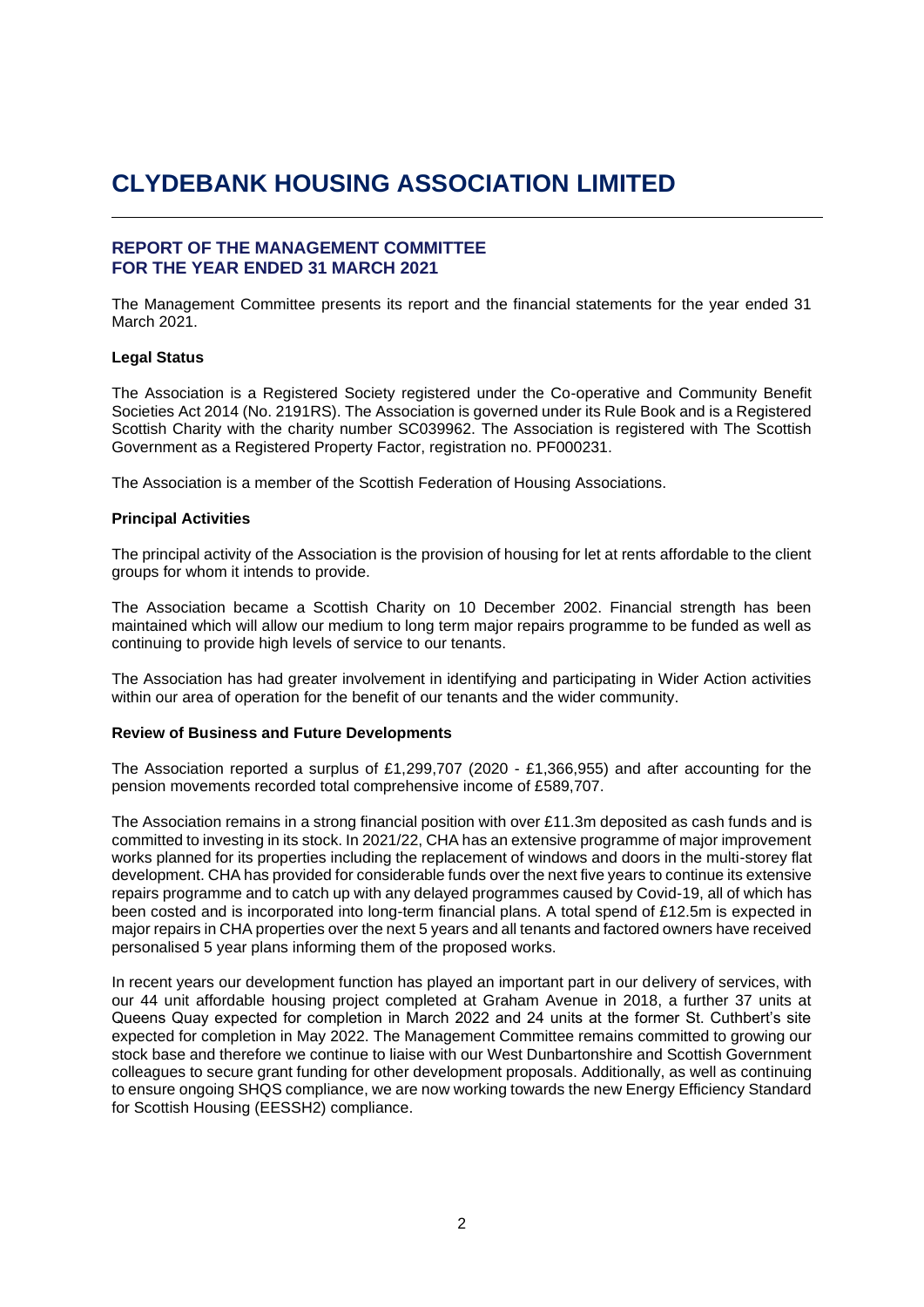### **REPORT OF THE MANAGEMENT COMMITTEE FOR THE YEAR ENDED 31 MARCH 2021**

#### **Scottish Social Housing Charter**

The Association continues to monitor its performance against the Scottish Social Housing Charter with its eighth year statistical information submitted to the Scottish Housing Regulator in May 2021.

### **Date of Annual General Meeting**

The AGM was scheduled to be held on the last Thursday in June 2021 however it has been postponed due to the ongoing COVID-19 restrictions. The revised date will be notified to shareholders when agreed.

### **Strategic Aims and Objectives**

Clydebank Housing Association will aim to achieve its mission by delivering a range of high quality housing and regeneration services, which meet or exceed the needs and aspirations of our customers. We will maximise both our financial and staff resources to achieve value for money, responding to change and working with others to regenerate Clydebank.

Our strategic objectives are:

- 1. To provide quality, affordable housing that meets the changing needs of our customers and to ensure fair access to housing within our area.
- 2. To manage the houses provided, in a professional and cost effective manner, for the benefit of our local community and the environment.
- 3. To provide a first class maintenance service which offers value for money and ensures the comfort and safety of our residents while achieving high levels of satisfaction.
- 4. To work in partnership with others, supporting our tenants and other customers, to maximise opportunities for physical and socio-economic regeneration in Clydebank.
- 5. To ensure local decision making and community control, we will encourage our tenants and other customers to influence our policy and participate in decisions, which may affect them.
- 6. To ensure that our resources are adequate to deliver our objectives by investing in our people, demonstrating value for money and through robust procurement practices.
- 7. To promote social inclusion by applying principles of equality and diversity to everything we do.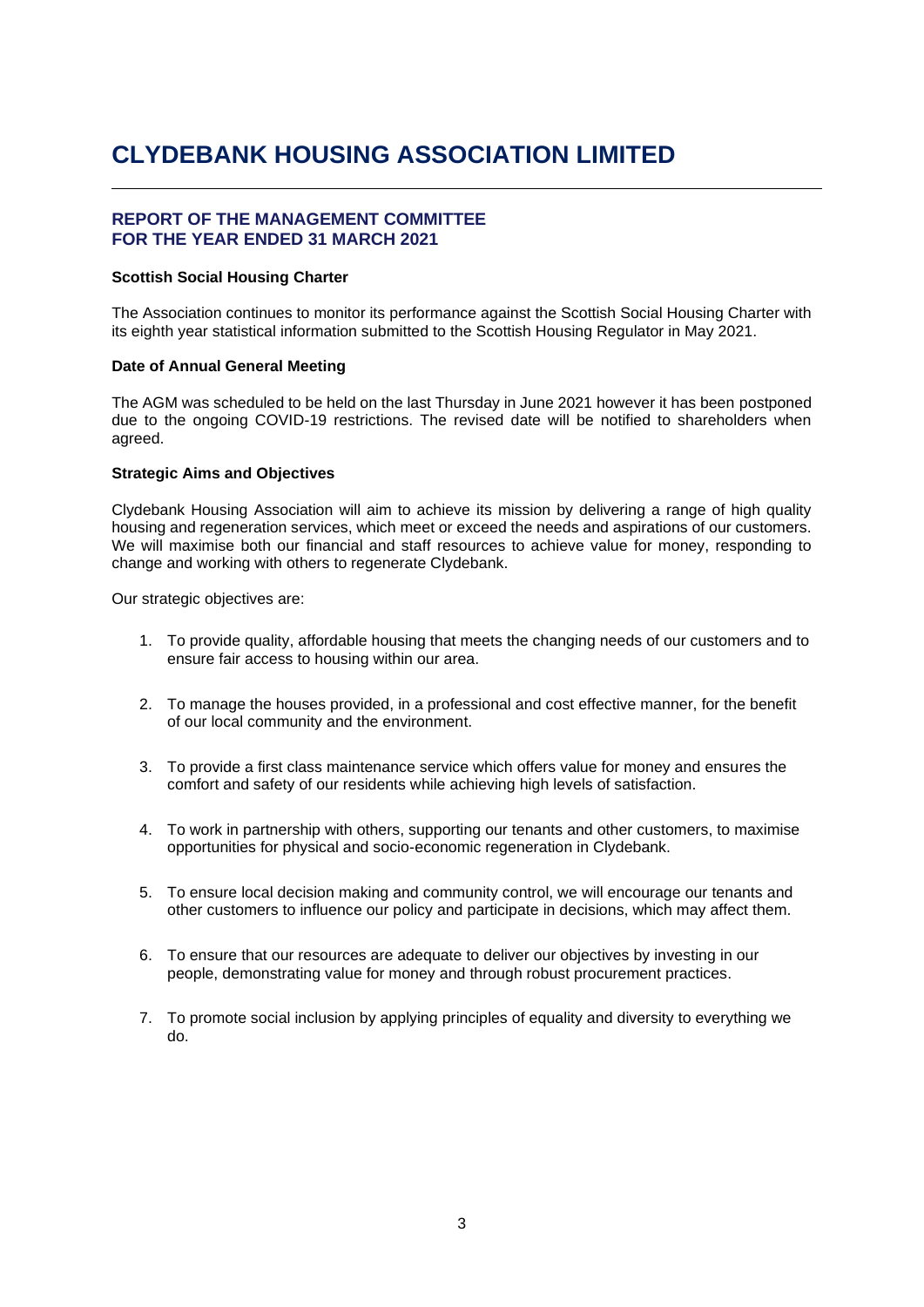### **REPORT OF THE MANAGEMENT COMMITTEE FOR THE YEAR ENDED 31 MARCH 2021**

#### **Operational Review**

#### **Corporate Governance**

Our governing body is our Management Committee, which is elected by and is responsible to the wider membership. It is the responsibility of the Committee to determine the strategy and overall direction for the Association and its policies. They also monitor the operational activities of the Association and set standards of service delivery.

The Management Committee members serve in a voluntary capacity and are unpaid. We recognise that this puts even more onus on us to ensure that we set and achieve high standards of professionalism in our work. We take governance very seriously and review our Governance policies and processes regularly as well as undertaking significant training in this regard.

The Executive Team is responsible for achieving the strategy set, undertaking the operational activities in line with the policies set.

This report details issues that have arisen during the year relating to the main activities undertaken by the Association.

#### **Corporate Services**

Tenant involvement and participation is a major part of our Aims and Objectives and we continue to review how the Association involves tenants in its activities, ensuring that tenants and residents have access to digital devices and assisting with digital connectivity. The Association is committed to involving tenants in decision-making and policymaking ensuring Scottish Housing Regulator (SHR) governance compliance as well as meeting the requirements of the Scottish Social Housing Charter (SSHC). This includes continued customer engagement (formation of a tenants' panel and focus groups, increase numbers on consultation register) and performance reporting.

#### **Performance Management**

Service delivery is underpinned by staff performance. This continues to be a high priority for us. We continue to invest in our staff in terms of provision and access to training opportunities in order to ensure that a high level of performance is maintained. In this regard, Clydebank Housing Association Limited holds the Investors in People Gold accreditation, the Investors in Young People Gold award for Good Practice and is a Living Wage employer. Maintaining the Gold Standard means that the Association not only met the core foundation of people management excellence but has provided significant evidence of many areas of good practice.

### **Best use of resources and Asset Management**

We regularly conduct risk assessments and take any action necessary to reduce or limit risk. We have continued with a programme of major investment in our housing stock, which is by far our most costly asset, in line with our Asset Management Strategy which was agreed in December 2018 and reviewed and updated in February 2020. This includes carrying out both major repair and cyclical repairs and also considering whether any of our schemes should be improved further to meet the changing requirements of tenants in the future.

We regularly update our stock condition information, with a recent detailed survey carried out in September 2018 and being refreshed for additional surveyed properties in 2019, to ensure that our longterm financial planning reflects our future investment requirements. We will continue to review the stock condition survey plans and ensure they are accurate and fully costed in line with the Scottish Regulator's recent Engagement Plan for the Association.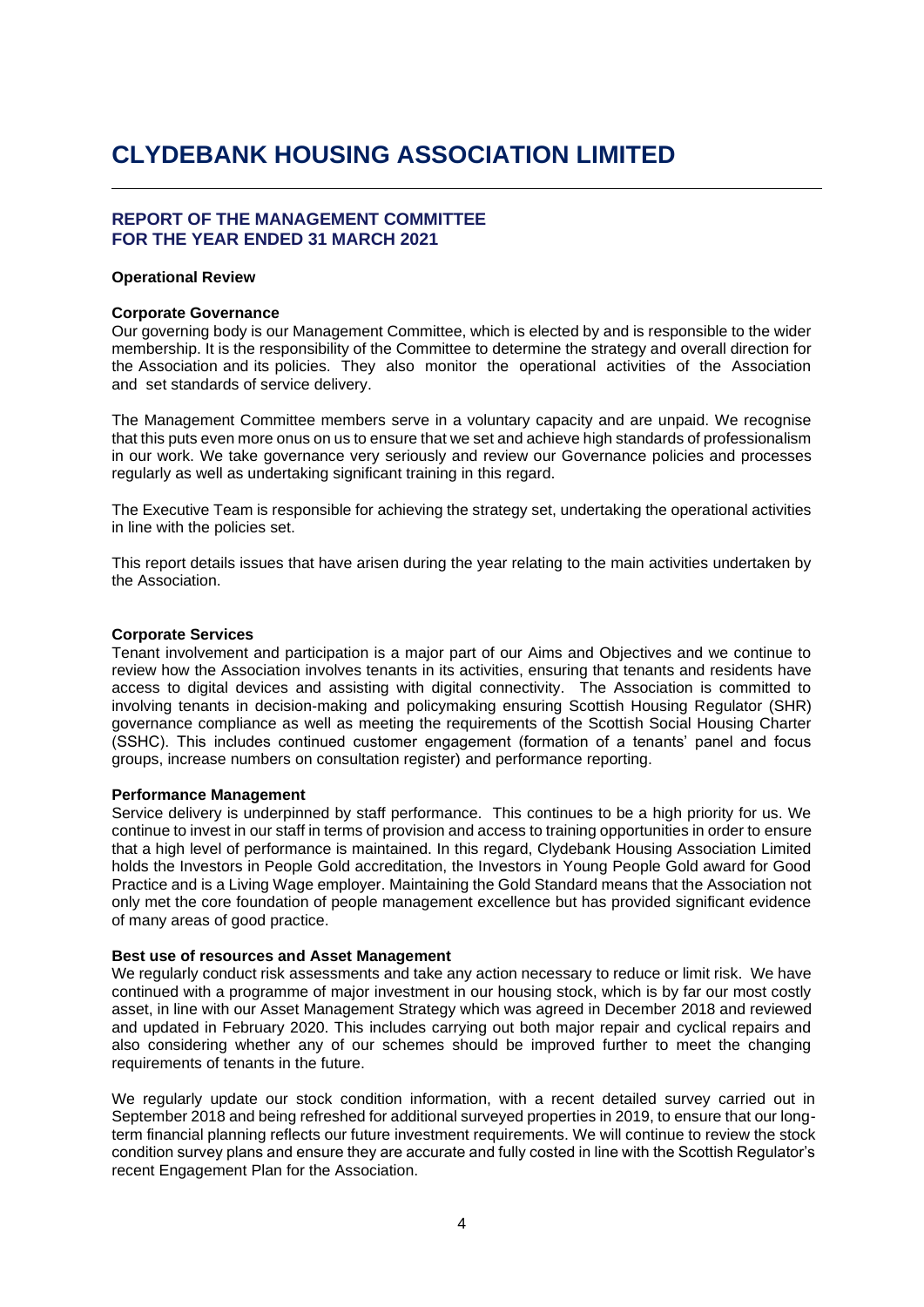### **REPORT OF THE MANAGEMENT COMMITTEE FOR THE YEAR ENDED 31 MARCH 2021**

#### **Services**

The Association provides a full range of property management to tenants and factored owners involving reactive, planned and cyclical maintenance. The Association continually assesses and invests in its stock to ensure that it is of good quality, remains desirable and meets regulatory standards. We do this by maintaining accurate information and by continually assessing our stock through regular inspections and by carrying out physical stock condition surveys. We surveyed 10% of our homes for Scottish Housing Quality Standard (SHQS) compliance to March 2019, have surveyed a further 20% in 2019/2020, and will continue to do so each year thereafter until we have physically surveyed all of the properties. We intended to survey an additional 40% of our housing stock in the year 2021/22.

The ongoing impacts of the Covid-19 pandemic has, unsurprisingly but disappointedly, had an adverse impact on the Association's ability to both complete the 2019/20 and 2020/21 Major Repairs programme. The Association continue to monitor the Scottish Government guidance closely and are liaising with contractors to put in place the appropriate health and safety measures to ensure that the major repairs investment programme is delivered safely and without further prolonged delays.

Welfare reform continues to present a challenge and our rents arrears have increased over the past year. Although our performance is just out with the levels both nationally and locally (based on the most recent available 2019/20 figures), this trend is also being seen nationally, with many RSL's arrears increasing as a result of the Covid-19 pandemic, associated lockdowns and changes in law preventing legal action and eviction for them last year.

Due to the continuing uncertain times caused by the Covid-19 pandemic, rent arrears will remain a key concern for the Association with an emphasis on support and assistance for its tenants. There is no doubt that the pandemic will have a further significant impact on the Association's rent arrears going forward and the Association shall continue to prioritise arrears recovery and further resources will be diverted to arrears management from other functions as required. In 2020, the Association committed to employing a part-time Welfare Rights Officer and a shared Tenancy Sustainment Officer to support with these issues.

#### **Housing Issues**

The Association continues to work on reducing the period of time taken to re-let or let new properties, which have been significantly impacted by the Covid-19 pandemic and associated lockdowns which impacted contractor ability to carry out void repairs, negatively impacted the supply of materials and resulted in an inability of new tenants to move in to void properties. Improvement in this area is necessary to ensure that we maximise our effectiveness in housing people in need and reduce our costs post pandemic. The rent loss due to empty properties was £25,359 which represents 0.58% of total rental income (2020 - £12,625, 0.29%).

#### **Wider Role and Centre81**

Our wider role services delivered from Centre81 came into the fore during the pandemic particularly in relation to the wellbeing of our tenants, other customers and the community in general, who were experiencing immediate and real difficulties as a result of the pandemic. We accessed Wellbeing funding from the Scottish Government and staff, volunteers and local partners on the frontline in our community supported the people who needed help.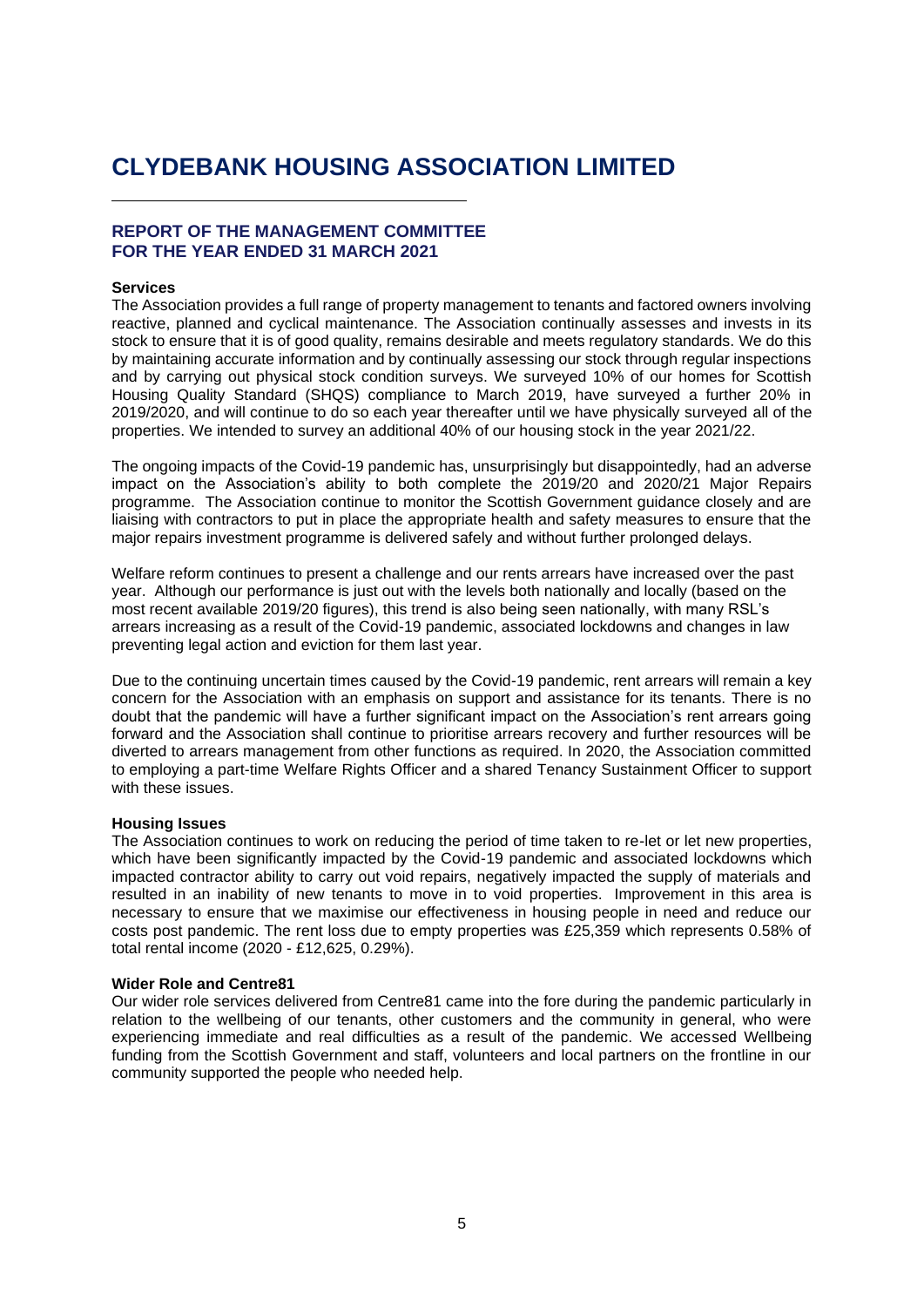## **REPORT OF THE MANAGEMENT COMMITTEE FOR THE YEAR ENDED 31 MARCH 2021**

#### **Other Areas**

#### **Risk Management Policy**

Risk management is linked directly to the fulfilment of our strategic objectives. The Committee has a formal risk management process to assess business risks and implement risk management strategies. This involves identifying the types of risks the Association faces, prioritising them in terms of potential impact and likelihood of occurrence, and identifying means of mitigating the risks. As part of this process the Committee review the adequacy of the Association's current internal controls.

The Committee have implemented strategies and reviewed timeously received information which identified the current and ongoing risks associated with the Covid-19 pandemic as well as implement necessary measures to ensure the health and well-being of staff, tenants, shareholders and other customers.

The Association implemented keys aspects of its Disaster Recovery Procedure and have begun work to implement this document into a more robust Business Continuity Plan which will incorporate contingency planning and stress testing.

The Management Committee has set policies on internal controls and has overall responsibility for the Association.

#### **Treasury Management**

The Association has a robust treasury management function, which operates in accordance with a Treasury Management Policy and an Investment Strategy both approved by the Management Committee. The Treasury Management Policy has been updated in accordance with the Scottish Housing Regulator (SHR) Regulatory Guidance and SHR Recommended Practice (including guidance on business planning in the pandemic and post-pandemic environment).

The Association recognises the importance of cash management and the administration and compliance with the terms set out in its loans with current lenders, Clydesdale Bank and CAF Bank. The Association manages its borrowing arrangements to ensure that it is always in a position to meet its financial obligations as they fall due, whilst minimising excess cash and liquid resources held.

#### **Ethical Investment and Corporate Social Responsibility**

In addition to ensuring that the Association's financial assets are safeguarded and financial risks are identified and managed in accordance with the objectives of CHA, the Management Committee's approach also considers ethical investing and corporate social responsibility. This is done by placing the Association's treasury management functions with approved institutions who share similar customer-led values and commitment to ethics wherever possible.

#### **Maintenance policies**

The Association seeks to maintain its properties to the highest standard. To this end, programmes of cyclical repairs are carried out in the medium term to deal with the gradual and predictable deterioration of building components. It is expected that the cost of all these repairs would be charged to the Statement of Comprehensive Income.

In addition, the Association has a long-term programme of major repairs to cover for works which have become necessary since the original developments were completed, including works required by subsequent legislative changes. This includes replacement or repairs to features of the properties, which have come to the end of their economic lives. Efforts are now being concentrated on compliance with the Energy Efficiency Standard for Social Housing (EESSH and EESSH2) and we will also be prioritising energy efficiency advice for tenants to assist with any fuel poverty issues they may have.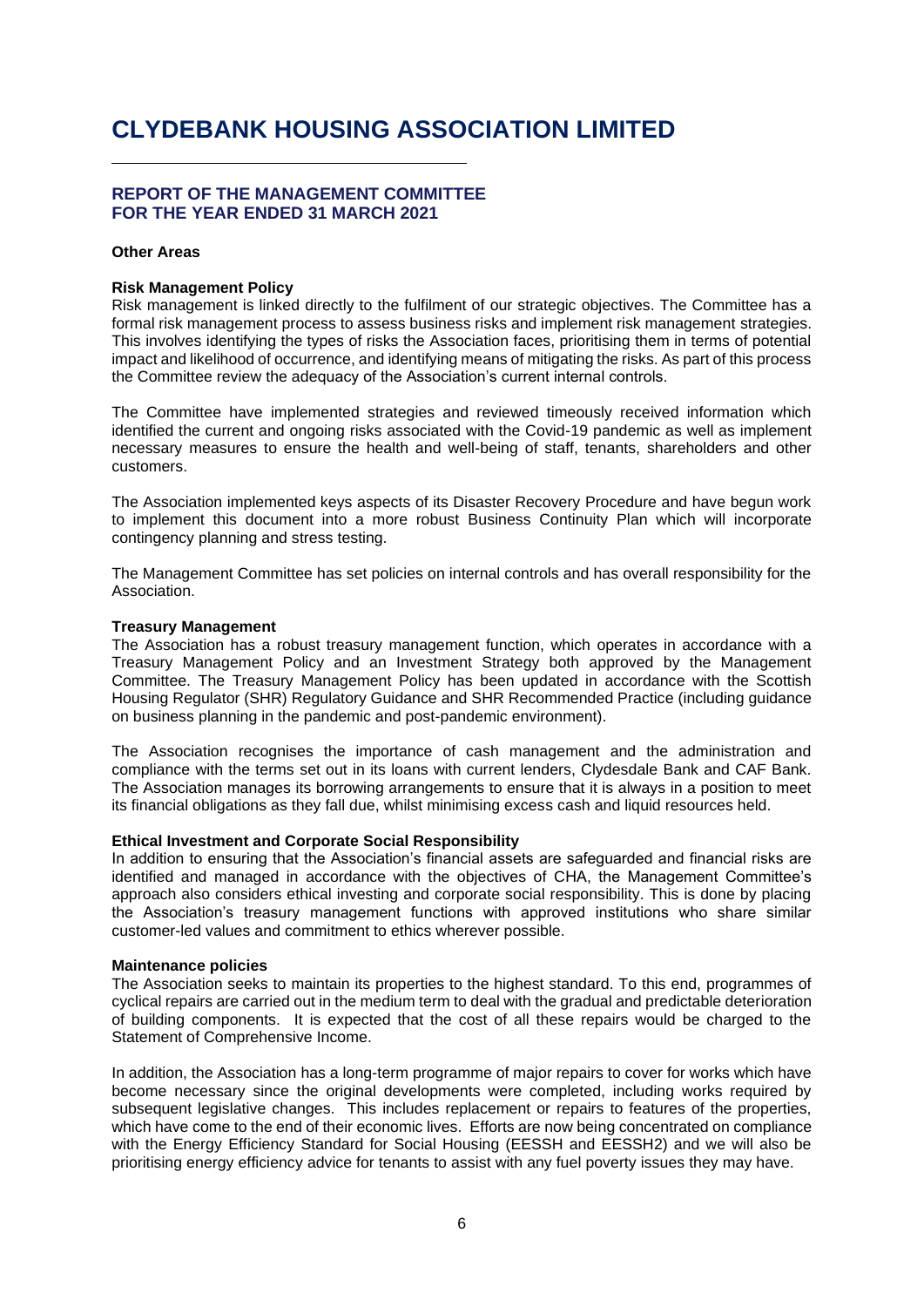### **REPORT OF THE MANAGEMENT COMMITTEE FOR THE YEAR ENDED 31 MARCH 2021**

#### **Procurement**

The Association is committed to ensuring best value for money and quality of service when securing contracts and purchasing goods and services. Value for money is embedded in our Rent Setting mechanisms, Business Plan, Financial projections and objectives. The Association aims to ensure that value for money is applied throughout all activities and is detailed in the Value for Money Strategy which was reviewed and approved in February 2020.

Additionally, to assist CHA with this commitment we underwent a Procurement & Commercial Improvement Plan (PCIP) assessment carried out by Scotland Excel in 2019. The PCIP focuses on the policies and procedures driving procurement performance and the delivery of results.

#### **Internal Financial Control**

The Management Committee is responsible for establishing and maintaining the Association's system of internal control. Internal control systems are designed to meet the particular needs of the Association and the risks to which it is exposed, and by their nature can provide reasonable but not absolute assurance against material misstatement or loss. The key procedures which the Committee of Management has established with a view to providing effective internal financial control are outlined on page 9.

### **Management Structure**

The Management Committee has overall responsibility for the Association and there is a formal schedule of matters specifically reserved for decision by the Committee.

#### **Quality and Integrity of Personnel**

The integrity and competence of personnel are ensured through high recruitment standards and subsequent training courses. High quality personnel are seen as an essential part of the control environment and the ethical standards expected are communicated through the Chief Executive Officer.

#### **Budgetary Process**

Each year the Management Committee approves the annual budget and rolling five-year strategic plan. Key risk areas are identified. Performance is monitored and relevant action taken throughout the year through quarterly reporting to the Committee of variances from the budget, updated forecasts for the year together with information on the key risk areas. Approval procedures are in place in respect of major areas of risk such as major contract tenders, expenditure and treasury management.

#### **Rental Income**

The Association's Rent Policy is clear and transparent and is based on the size, type and makeup of the accommodation. The policy ensures that the rent structure is easy to administer and covers the different types of properties owned by the Association. This policy follows the generally accepted practice/principles of most Housing Associations.

#### **Employee Involvement and Health & Safety**

The Association encourages employee involvement in all major initiatives including the development of key operational risk assessments.

#### **Disabled Employees**

Applications for employment by disabled persons are given full and fair consideration for all vacancies in accordance with their particular aptitudes and abilities. An interview is guaranteed to all those applicants who meet the minimum criteria. In the event of employees becoming disabled, every effort is made to re-train them and to identify and implement required adjustments in order that their employment with the Association may continue. It is the policy of the Association that training, career development and promotion opportunities should be available to all employees.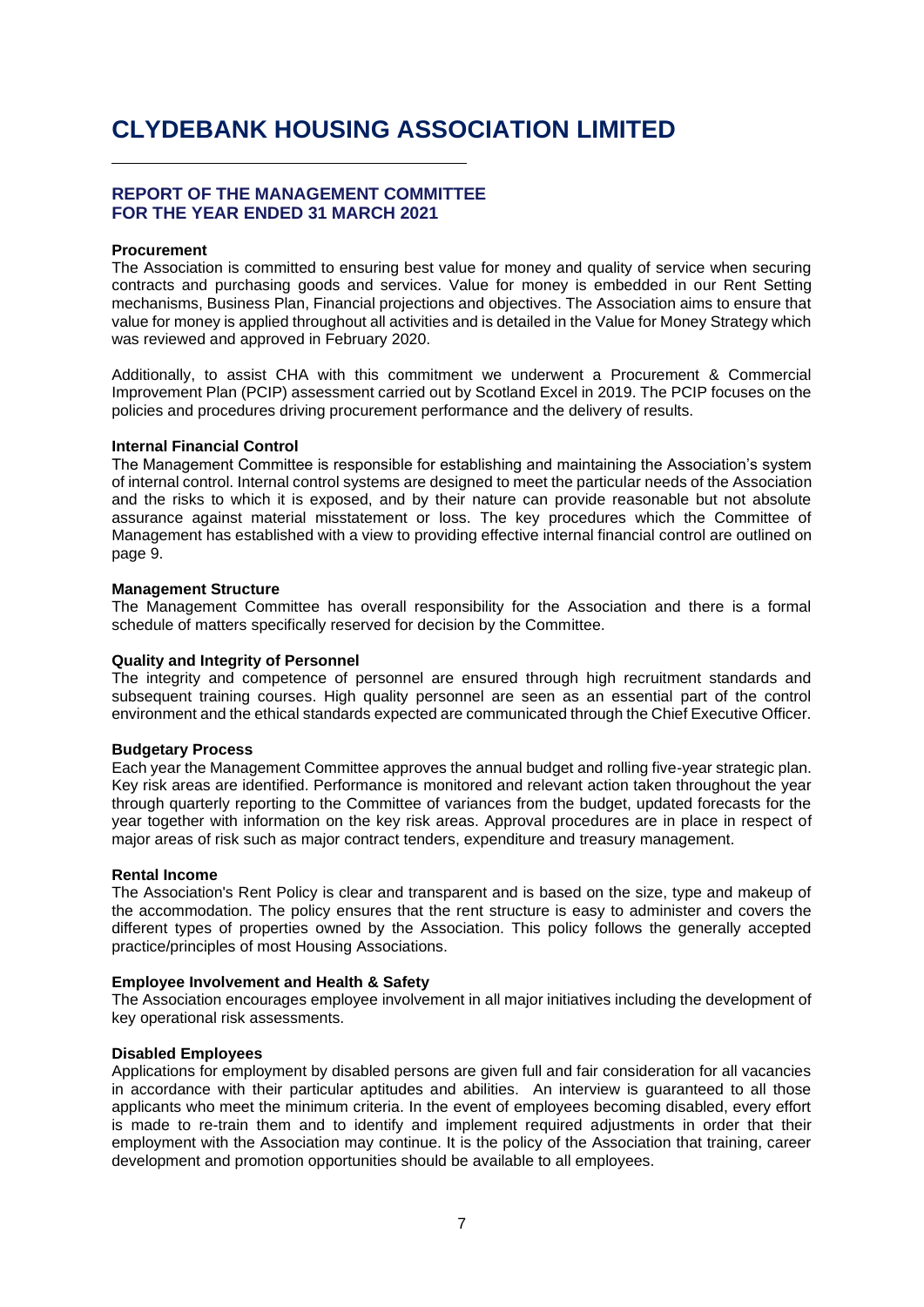### **REPORT OF THE MANAGEMENT COMMITTEE FOR THE YEAR ENDED 31 MARCH 2021**

#### **Property Purchases**

During the year to 31 March 2021, the Association bought back 1 shared ownership property through the Shared Ownership Buy-back Policy.

#### **Management Committee and Executive Officers**

The members of the Management Committee and the Executive officers are listed on page 1.

Each member of the Management Committee holds one fully paid share of £1 in the Association. The Executive Officers hold no interest in the Association's share capital and, although not having the legal status of directors, they act as executives within the authority delegated by the Management Committee.

The members of the Management Committee are also trustees of the charity. Members of the Management Committee are appointed by the members at the Association's Annual General Meeting.

#### **Statement of Management Committee's Responsibilities**

The Co-operative and Community Benefit Societies Act 2014 requires the Management Committee to prepare financial statements for each financial year that give a true and fair view of the state of affairs of the Association and of the surplus or deficit of the Association for that period. In preparing those financial statements the Management Committee is required to:

- select suitable accounting policies and then apply them consistently;
- make judgements and estimates that are reasonable and prudent;
- state whether applicable accounting standards have been followed, subject to any material departures disclosed and explained in the financial statements;
- prepare the financial statements on a going concern basis unless it is inappropriate to presume that the Association will continue in business; and
- prepare a statement on internal financial control.

The Management Committee is responsible for keeping proper accounting records which disclose with reasonable accuracy at any time the financial position of the Association and to enable them to: ensure that the financial statements comply with the Co-operative and Community Benefit Societies Act 2014, the Housing (Scotland) Act 2010 and the Determination of Accounting Requirements 2019. It is also responsible for safeguarding the assets of the Association and hence for taking reasonable steps for the prevention and detection of fraud and other irregularities. It is also responsible for ensuring the Association's suppliers are paid promptly.

#### **Going Concern**

Based on its budgetary and forecasting processes the Management Committee has a reasonable expectation that the Association has adequate resources to continue in operational existence for the foreseeable future; therefore, it continues to adopt the going concern basis of accounting in preparing the annual financial statements.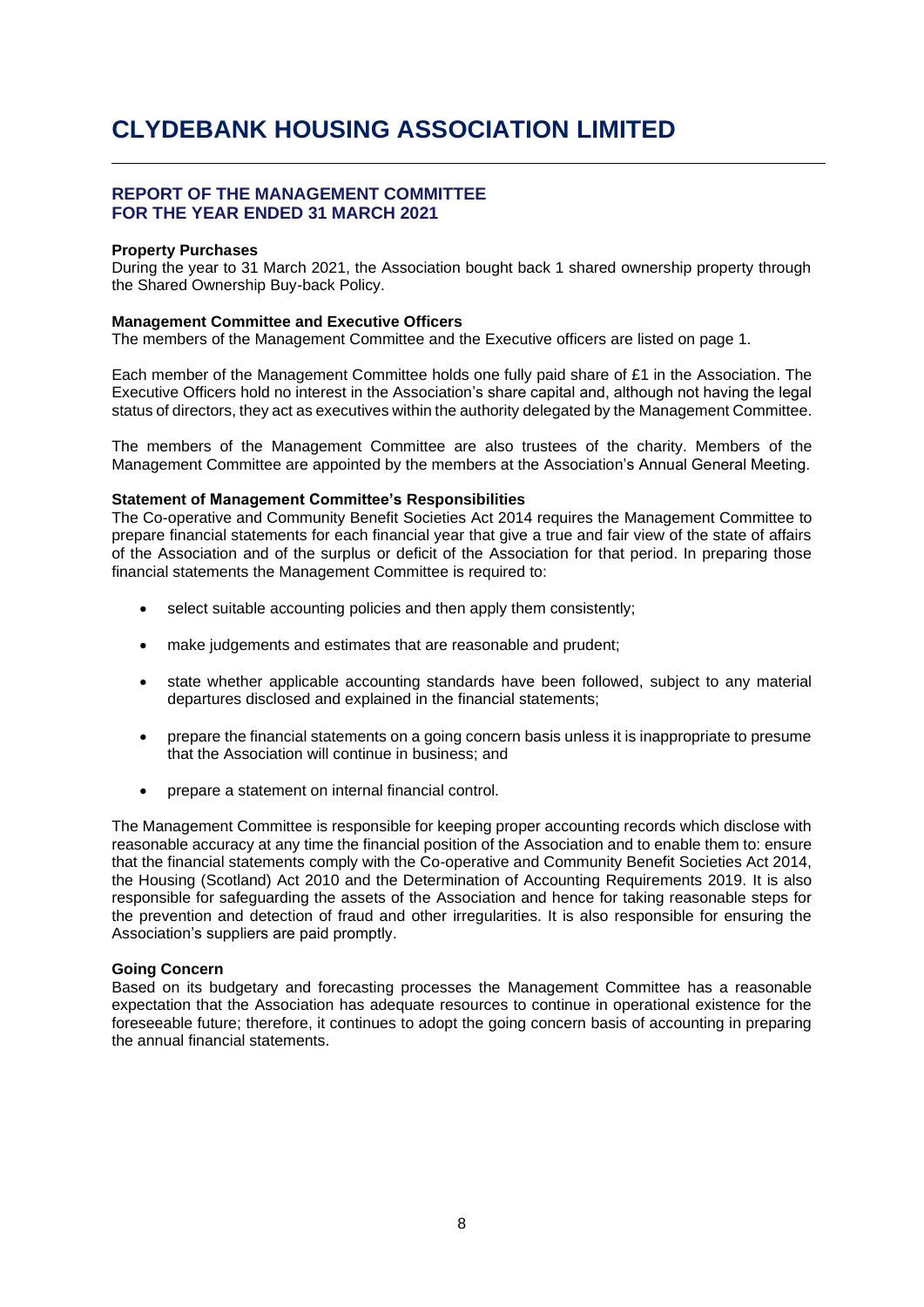### **REPORT OF THE MANAGEMENT COMMITTEE FOR THE YEAR ENDED 31 MARCH 2021**

### **Statement on Internal Financial Control**

The Management Committee acknowledges its ultimate responsibility for ensuring that the Association has in place a system of controls that is appropriate for the business environment in which it operates. These controls are designed to give reasonable assurance with respect to:

- the reliability of financial information used within the Association, or for publication;
- the maintenance of proper accounting records;
- the safeguarding of assets against unauthorised use or disposition.

It is the Management Committee's responsibility to establish and maintain systems of internal financial control. Such systems can only provide reasonable and not absolute assurance against material financial misstatement or loss. Key elements of the Association's systems include ensuring that:

- formal policies and procedures are in place, including the ongoing documentation of key systems and rules relating to the delegation of authority, which allow the monitoring of controls and restrict the unauthorised use of Association's assets;
- experienced and suitably qualified staff take responsibility for important business functions and annual appraisal procedures have been established to maintain standards of performance;
- forecasts and budgets are prepared which allow the management team and the Management Committee to monitor key business risks, financial objectives and the progress being made towards achieving the financial plans set for the year and for the medium term;
- quarterly financial management reports are prepared promptly, providing relevant, reliable and up to date financial and other information, with significant variances from budget being investigated as appropriate;
- regulatory returns are prepared, authorised and submitted promptly to the relevant regulatory bodies;
- all significant new initiatives, major commitments and investment projects are subject to formal authorisation procedures, through the Management Committee;
- the Management Committee receives reports from management and from the external and internal auditors to provide reasonable assurance that control procedures are in place and are being followed and that a general review of the major risks facing the Association is undertaken;
- formal procedures have been established for instituting appropriate action to correct any weaknesses identified through internal or external audit reports.

The Management Committee has reviewed the effectiveness of the system of internal financial control in existence in the Association for the year end 31 March 2021. No weaknesses were found in the internal financial controls which resulted in material losses, contingencies or uncertainties which require disclosure in the financial statements or in the auditor's report on the financial statements.

#### **Donations**

During the year the Association made charitable donations of £825 (2020 - £375).

### **Disclosure of Information to the Auditor**

The members of the Management Committee at the date of approval of these financial statements have confirmed, as far as they are aware, that there is no relevant information of which the auditors are unaware. They confirm that they have taken all steps that they ought to have taken to make themselves aware of any relevant audit information and to establish that it has been communicated to the auditors.

#### **Auditor**

A resolution to reappoint the Auditors, Alexander Sloan, Accountants and Business Advisers, will be proposed at the Annual General Meeting.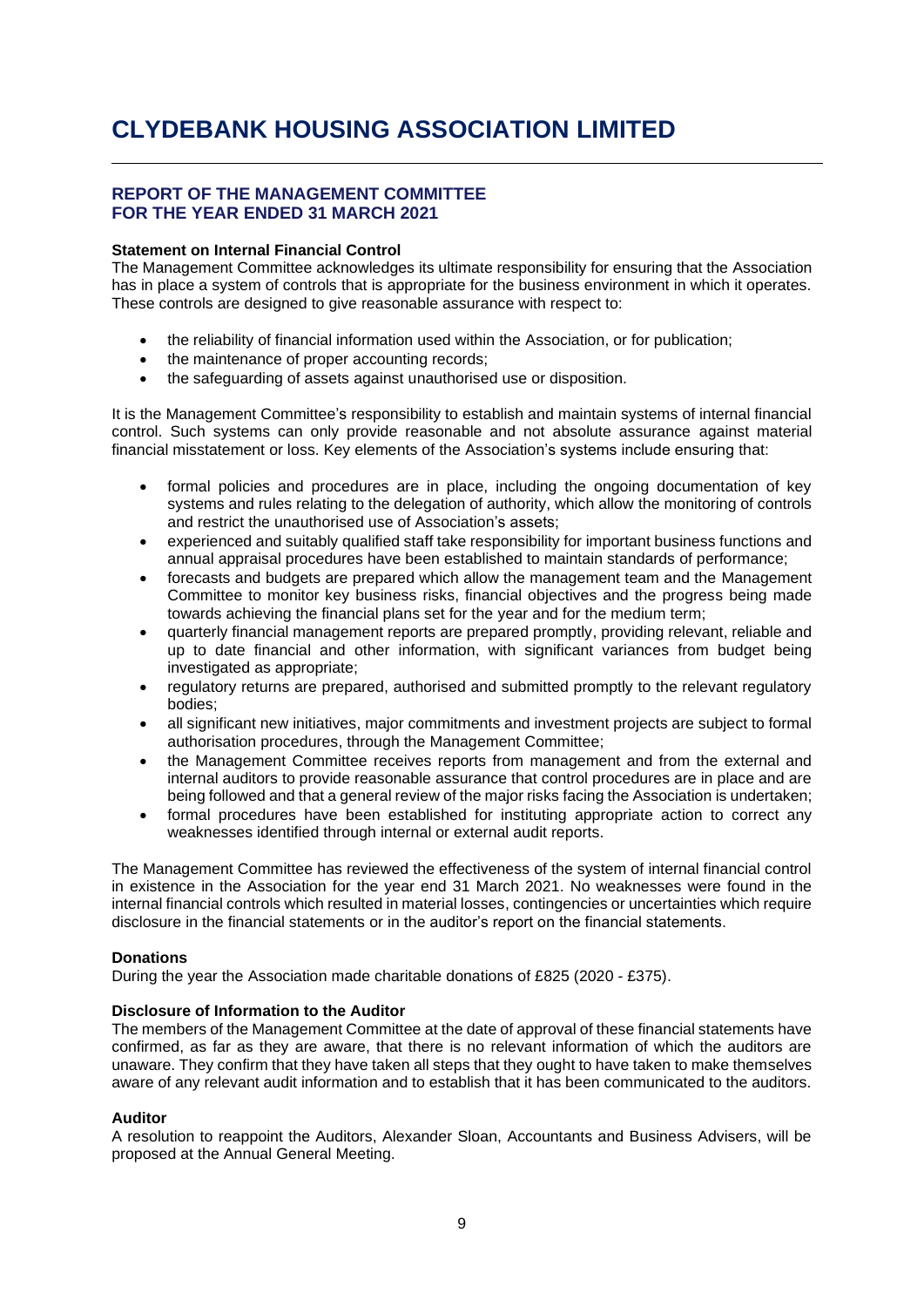## **REPORT OF THE MANAGEMENT COMMITTEE FOR THE YEAR ENDED 31 MARCH 2021**

**By order of the Management Committee**

## **Paul Shaich**

**PAUL SHIACH Secretary** 29 June 2021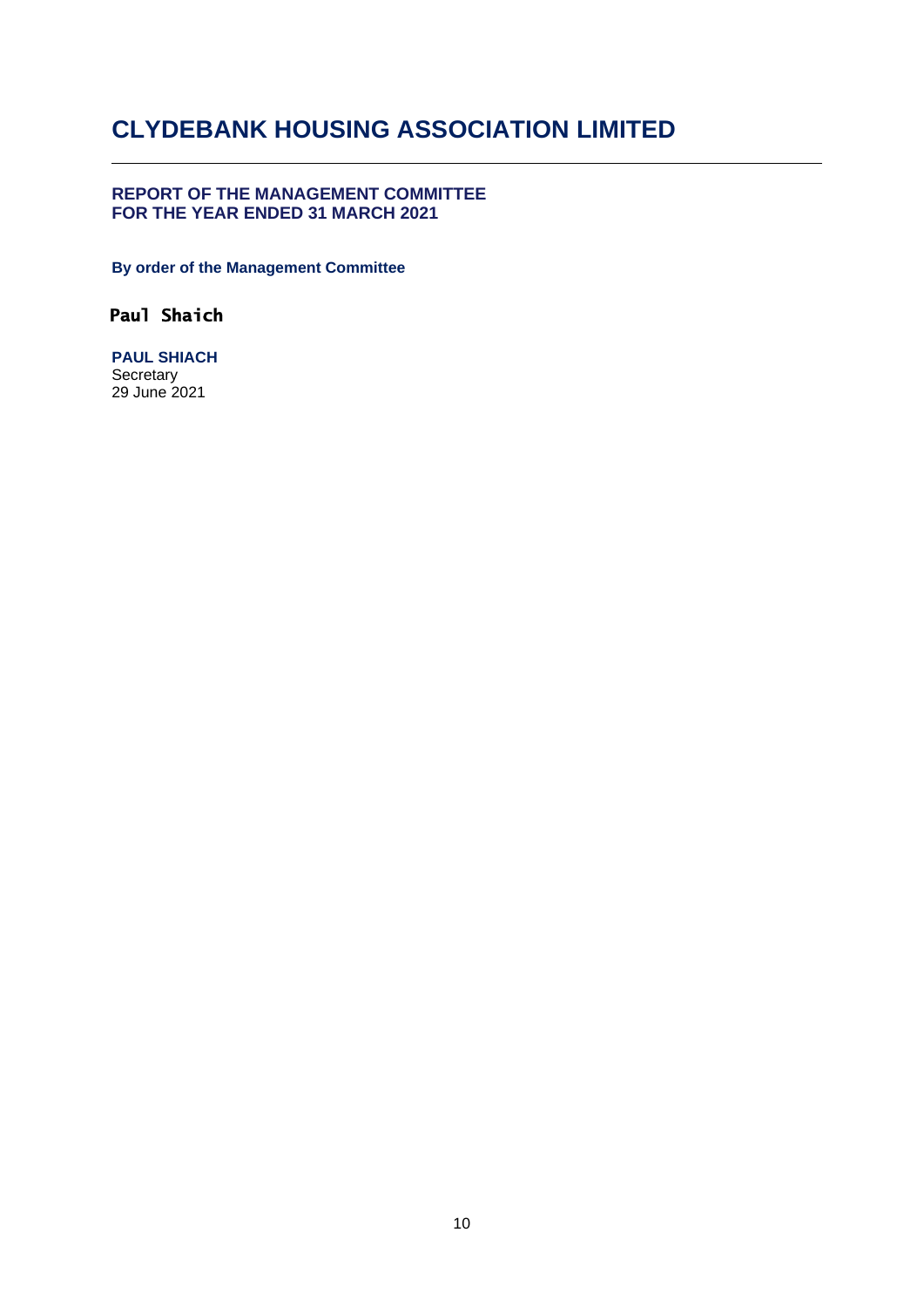### **REPORT BY THE AUDITORS TO THE MEMBERS OF CLYDEBANK HOUSING ASSOCIATION ON CORPORATE GOVERNANCE MATTERS**

In addition to our audit of the financial statements, we have reviewed your statement on page 9 concerning the Association's compliance with the information required by the Regulatory Standards in respect of internal financial controls contained in the publication "Our Regulatory Framework" and associated Regulatory Advice Notes which are issued by the Scottish Housing Regulator.

### **Basis of Opinion**

We carried out our review having regard to the requirements to corporate governance matters within Bulletin 2006/5 issued by the Financial Reporting Council. The Bulletin does not require us to review the effectiveness of the Association's procedures for ensuring compliance with the guidance notes, nor to investigate the appropriateness of the reason given for non-compliance.

#### **Opinion**

In our opinion the Statement of Internal Financial Control on page 9 has provided the disclosures required by the relevant Regulatory Standards within the publication "Our Regulatory Framework" and associated Regulatory Advice Notes issued by the Scottish Housing Regulator in respect of internal financial controls and is consistent with the information which came to our attention as a result of our audit work on the financial statements.

Through enquiry of certain members of the Management Committee and Officers of the Association and examination of relevant documents, we have satisfied ourselves that the Management Committee's Statement on Internal Financial Control appropriately reflects the Association's compliance with the information required by the relevant Regulatory Standards in respect of internal financial controls contained within the publication "Our Regulatory Framework" and associated Regulatory Advice Notes issued by the Scottish Housing Regulator in respect of internal financial controls.

## **Alexander Sloan**

#### **ALEXANDER SLOAN** Accountants and Business Advisers

Statutory Auditors GLASGOW 29 June 2021

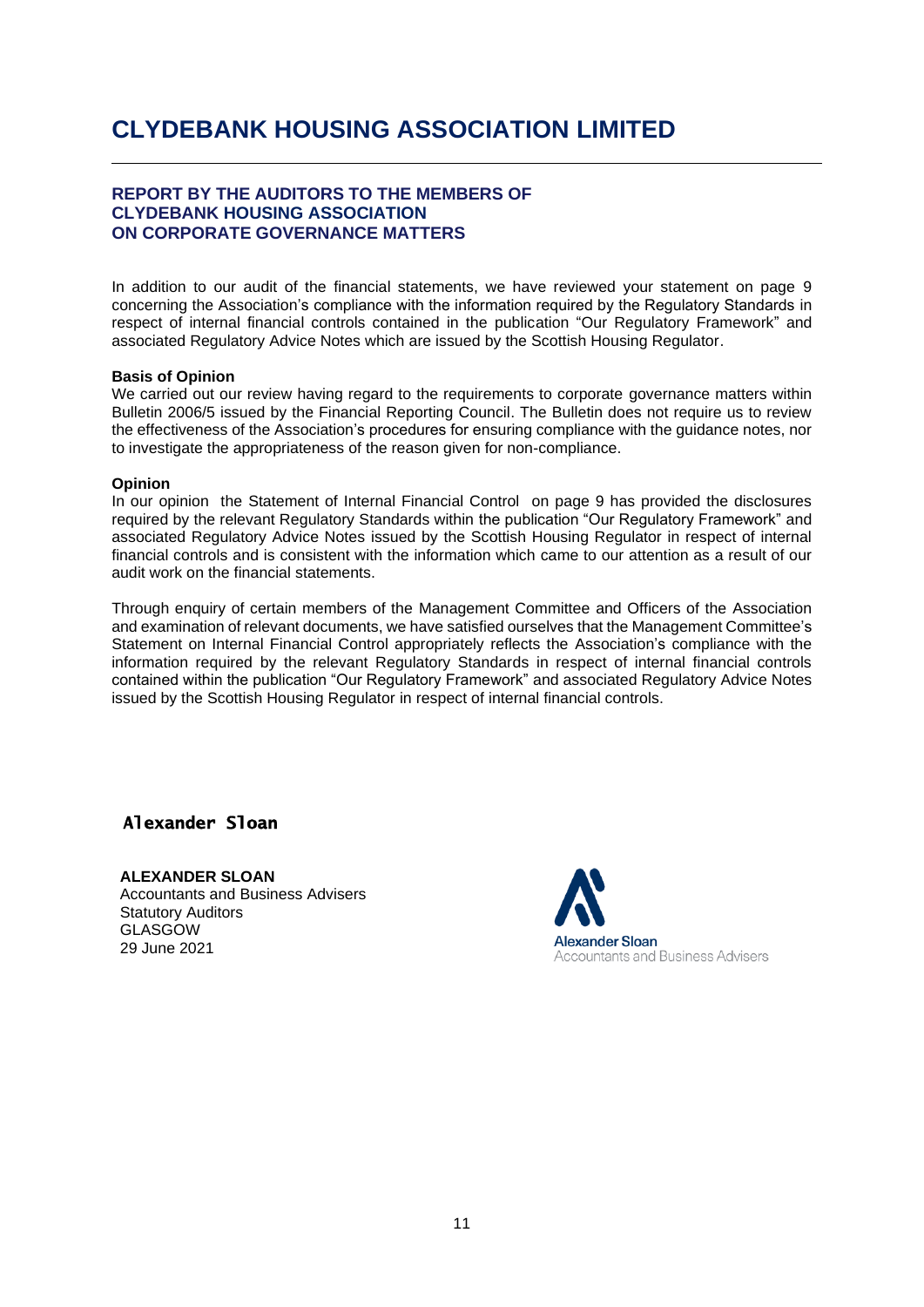## **INDEPENDENT AUDITORS' REPORT TO THE MEMBERS OF CLYDEBANK HOUSING ASSOCIATION LIMITED FOR THE YEAR ENDED 31 MARCH 2021**

### **Opinion**

We have audited the financial statements of Clydebank Housing Association Limited (the 'Association') for the year ended 31 March 2021 which comprise the Statement of Comprehensive Income, Statement of Financial Position, Statement of Cash Flows, Statement of Changes in Equity and related notes, including a summary of significant accounting policies. The financial reporting framework that has been applied in their preparation is applicable law and United Kingdom Accounting Standards, including Financial Reporting Standard 102 "The Financial Reporting Standard applicable in the UK and Republic of Ireland" (United Kingdom Generally Accepted Accounting Practice).

In our opinion the financial statements:

- give a true and fair view of the state of the Association's affairs as at 31 March 2021 and of the surplus for the year then ended;
- have been properly prepared in accordance with United Kingdom Generally Accepted Accounting Practice; and
- have been prepared in accordance with the requirements of the Co-operative and Community Benefit Societies Act 2014, the Housing (Scotland) Act 2010 and the Determination of Accounting Requirements 2019.

#### **Basis of Opinion**

We conducted our audit in accordance with International Standards on Auditing (UK) (ISAs (UK)) and applicable law. Our responsibilities under those standards are further described in the auditor's responsibilities for the audit of the financial statements section of our report. We are independent of the Association in accordance with the ethical requirements that are relevant to our audit of the financial statements in the United Kingdom, including the Financial Reporting Council's Ethical Standard and we have fulfilled our other ethical responsibilities in accordance with these requirements. We believe that the audit evidence we have obtained is sufficient and appropriate to provide a basis for our audit opinion.

#### **Conclusions relating to going concern**

In auditing the financial statements, we have concluded that the Management Committee use of the going concern basis of accounting in the preparation of the financial statements is appropriate.

Based on the work we have performed, we have not identified any material uncertainties relating to events or conditions that, individually or collectively, may cast significant doubt on the Association's ability to continue as a going concern for a period of at least twelve months from when the financial statements are authorised for issue.

Our responsibilities and the responsibilities of the Management Committee with respect to going concern are described in the relevant sections of this report.

#### **Other Information**

The Management Committee is responsible for the other information. The other information comprises the information contained in the annual report, other than the financial statements and our auditor's report thereon. Our opinion on the financial statements does not cover the other information and, except to the extent otherwise explicitly stated in our report, we do not express any form of assurance conclusion thereon.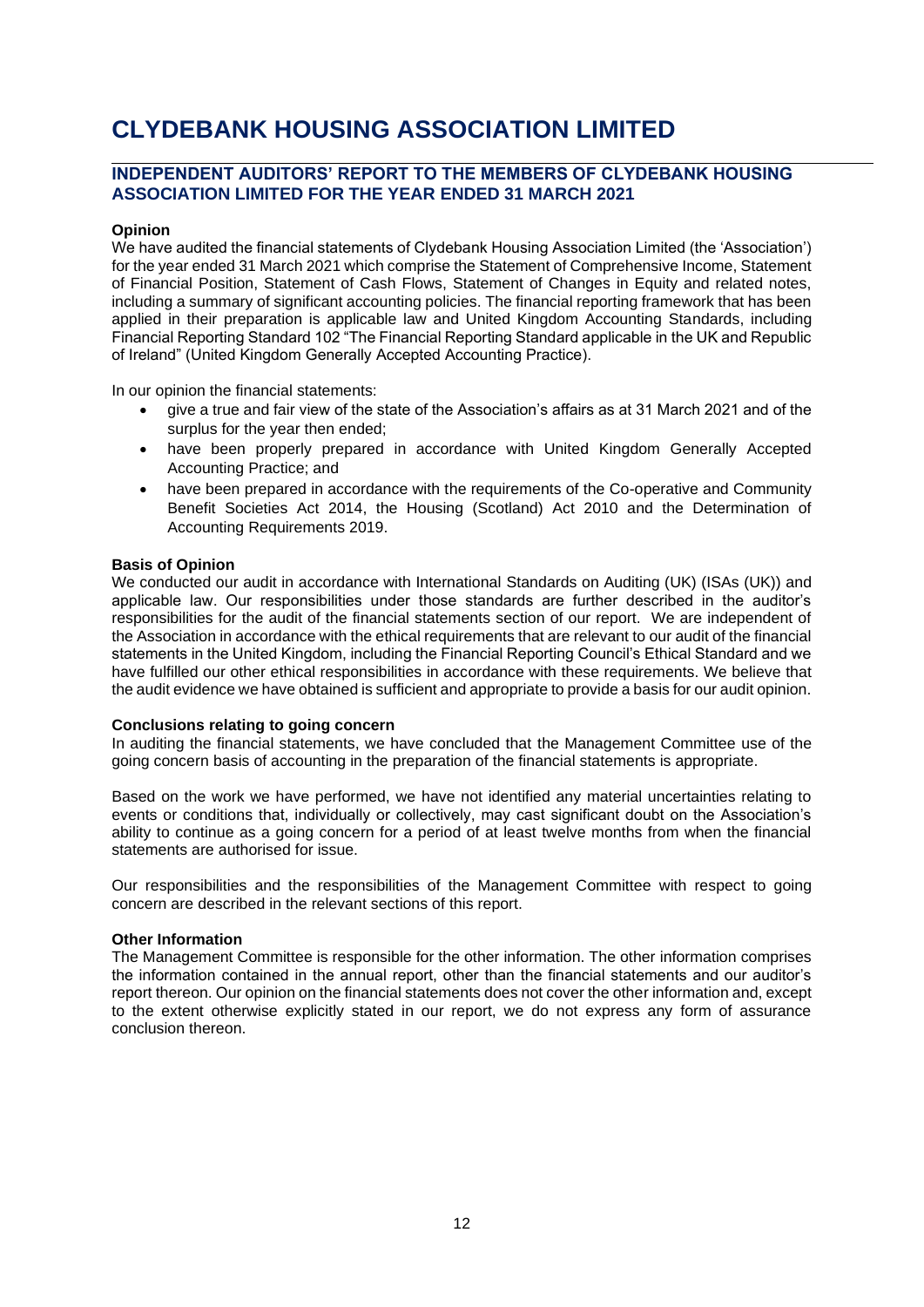### **INDEPENDENT AUDITORS' REPORT TO THE MEMBERS OF CLYDEBANK HOUSING ASSOCIATION LIMITED FOR THE YEAR ENDED 31 MARCH 2021 (continued)**

#### **Other Information (Contd.)**

In connection with our audit of the financial statements, our responsibility is to read the other information and, in doing so, consider whether the other information is materially inconsistent with the financial statements or our knowledge obtained in the audit or otherwise appears to be materially misstated. If we identify such material inconsistencies or apparent material misstatements, we are required to determine whether there is a material misstatement in the financial statements or a material misstatement of the other information. If, based on the work we have performed, we conclude that there is a material misstatement of this other information, we are required to report that fact.

We have nothing to report in this regard.

#### **Matters on which we are required to report by exception**

We have nothing to report in respect of the following matters where the Co-operative and Community Benefit Societies Act 2014 require us to report to you if, in our opinion:

- proper books of account have not been kept by the Association in accordance with the requirements of the legislation;
- a satisfactory system of control over transactions has not been maintained by the Association in accordance with the requirements of the legislation:
- the Statement of Comprehensive Income and Statement of Financial Position are not in agreement with the books of account of the Association; or
- we have not received all the information and explanations we require for our audit.

### **Responsibilities of the Management Committee**

As explained more fully in the statement of Management Committee's responsibilities as set out on page 9, the Management Committee is responsible for the preparation of the financial statements and for being satisfied that they give true and fair view, and for such internal control as the Management Committee determines is necessary to enable the preparation of the financial statements that are free from material misstatement, whether due to fraud or error.

In preparing the financial statements, the Management Committee is responsible for assessing the Association's ability to continue as a going concern , disclosing, as applicable, matters related to going concern and using the going concern basis of accounting unless the Management Committee either intend to liquidate the Association or to cease operations, or have no realistic alternative but to do so.

#### **Auditor's responsibilities for the audit of the financial statements**

Our objectives are to obtain reasonable assurance about whether the financial statements as a whole are free from material misstatement, whether due to fraud or error, and to issue an auditor's report that includes our opinion. Reasonable assurance is a high level of assurance, but is not a guarantee that an audit conducted in accordance with ISAs (UK) will always detect a material misstatement when it exists. Misstatements can arise from fraud or error and are considered material if, individually or in the aggregate, they could reasonably be expected to influence the economic decisions of users taken on the basis of these financial statements.

Irregularities, including fraud, are instances of non-compliance with laws and regulations. We design procedures in line with our responsibilities, outlined above, to detect material misstatements in respect of irregularities, including fraud. The extent to which our procedures are capable of detecting irregularities, including fraud is detailed below: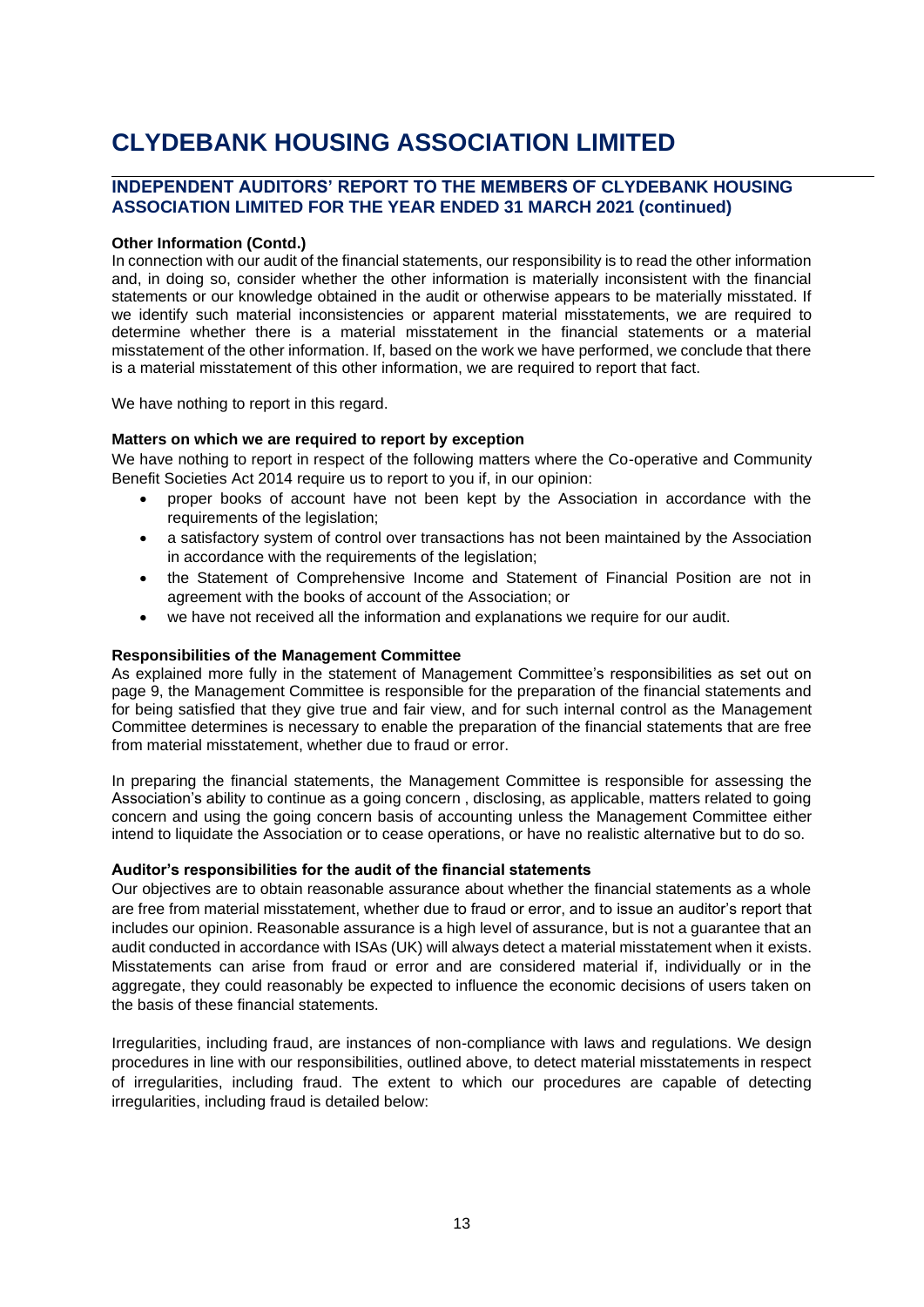## **INDEPENDENT AUDITORS' REPORT TO THE MEMBERS OF CLYDEBANK HOUSING ASSOCIATION LIMITED FOR THE YEAR ENDED 31 MARCH 2021 (continued)**

**The extent to which the audit was considered capable of detecting irregularities including fraud** Our approach to identifying and assessing the risks of material misstatement in respect of irregularities, including fraud and non-compliance with laws and regulations, was as follows:

- the engagement partner ensured that the engagement team collectively had the appropriate competence, capabilities and skills to identify or recognise non-compliance with applicable laws and regulations;
- we gained an understanding of the legal and regulatory framework applicable to the Association through discussions with the Management Committee and other management, and from our wider knowledge and experience of the RSL sector;
- we focused on specific laws and regulations which we considered may have a direct material effect on the financial statements or the operations of the Association, including the Cooperative and Community Benefit Societies Act 2014 (and related regulations), the Housing (Scotland) Act 2010 and other laws and regulations applicable to a registered social housing provider in Scotland. We also considered the risks of non-compliance with the other requirements imposed by the Scottish Housing Regulator and we considered the extent to which non-compliance might have a material effect on the financial statements.
- we assessed the extent of compliance with the laws and regulations identified above through making enquiries of management and inspecting legal correspondence; and
- identified laws and regulations were communicated within the audit team regularly and the team remained alert to instances of non-compliance throughout the audit.

We assessed the susceptibility of the Association's financial statements to material misstatement, including obtaining an understanding of how fraud might occur, by:

- making enquiries of as to where they considered there was susceptibility to fraud, their knowledge of actual, suspected and alleged fraud; and
- considering the internal controls in place to mitigate risks of fraud and non-compliance with laws and regulations.

To address the risk of fraud through management bias and override of controls, we:

- performed analytical procedures to identify any unusual or unexpected relationships;
- tested journal entries to identify unusual transactions;
- assessed whether judgements and assumptions made in determining the accounting estimates set out in Note 1 were indicative of potential bias; and
- investigated the rationale behind significant or unusual transactions.

In response to the risk of irregularities and non-compliance with laws and regulations, we designed procedures which included, but were not limited to:

- agreeing financial statement disclosures to underlying supporting documentation;
- reviewing the minutes of meetings of those charged with governance;
- enquiring of management as to actual and potential litigation and claims;
- reviewing the Association's Assurance Statement and associated supporting information; and
- reviewing correspondence with the Scottish Housing Regulator. HMRC and the Association's legal advisors.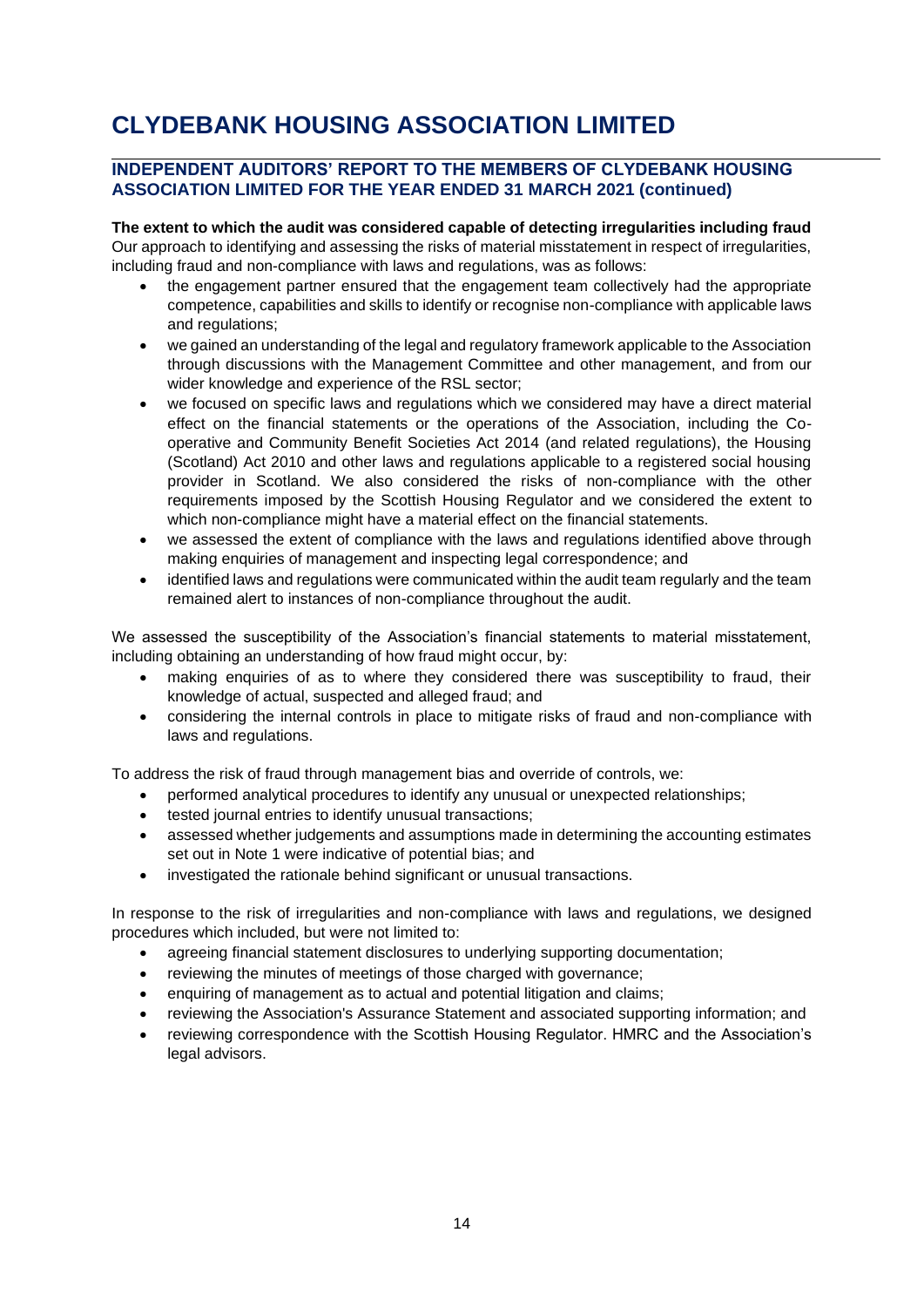## **INDEPENDENT AUDITORS' REPORT TO THE MEMBERS OF CLYDEBANK HOUSING ASSOCIATION LIMITED FOR THE YEAR ENDED 31 MARCH 2021 (continued)**

### **The extent to which the audit was considered capable of detecting irregularities including fraud (Contd.)**

There are inherent limitations in our audit procedures described above. The more removed that laws and regulations are from financial transactions, the less likely it is that we would become aware of noncompliance. Auditing standards also limit the audit procedures required to identify non-compliance with laws and regulations to enquiry of the Directors and other management and the inspection of regulatory and legal correspondence, if any.

Material misstatements that arise due to fraud can be harder to detect than those that arise from error as they may involve deliberate concealment or collusion.

#### **Description of the auditor's responsibilities for the audit of the financial statements**

Our objectives are to obtain reasonable assurance about whether the financial statements as a whole are free from material misstatement, whether due to fraud or error, and to issue an auditor's report that includes our opinion. Reasonable assurance is a high level of assurance, but is not a guarantee that an audit conducted in accordance with ISAs (UK) will always detect a material misstatement when it exists. Misstatements can arise from fraud or error and are considered material if, individually or in aggregate, they could reasonably be expected to influence the economic decisions of the users taken on the basis of these financial statements.

A further description of our responsibilities for the audit of the financial statements is located on the Financial Reporting Council's website at: http://www.frc.org.uk/auditorsresponsibilities. The description forms part of our audit report.

#### **Use of our Report**

This report is made solely to the Association's members as a body, in accordance with Part 7 of the Cooperative and Community Benefit Societies Act 2014. Our audit work has been undertaken so that we might state to the Association's members those matters we are required to state to them in an auditor's report and for no other purpose. To the fullest extent permitted by law, we do not accept or assume responsibility to anyone other than the Association and the Association's members as a body, for our audit work, for this report, or for the opinions we have formed.

## **Alexander Sloan**

**ALEXANDER SLOAN** Accountants and Business Advisers Statutory Auditors **GLASGOW** 29 June 2021

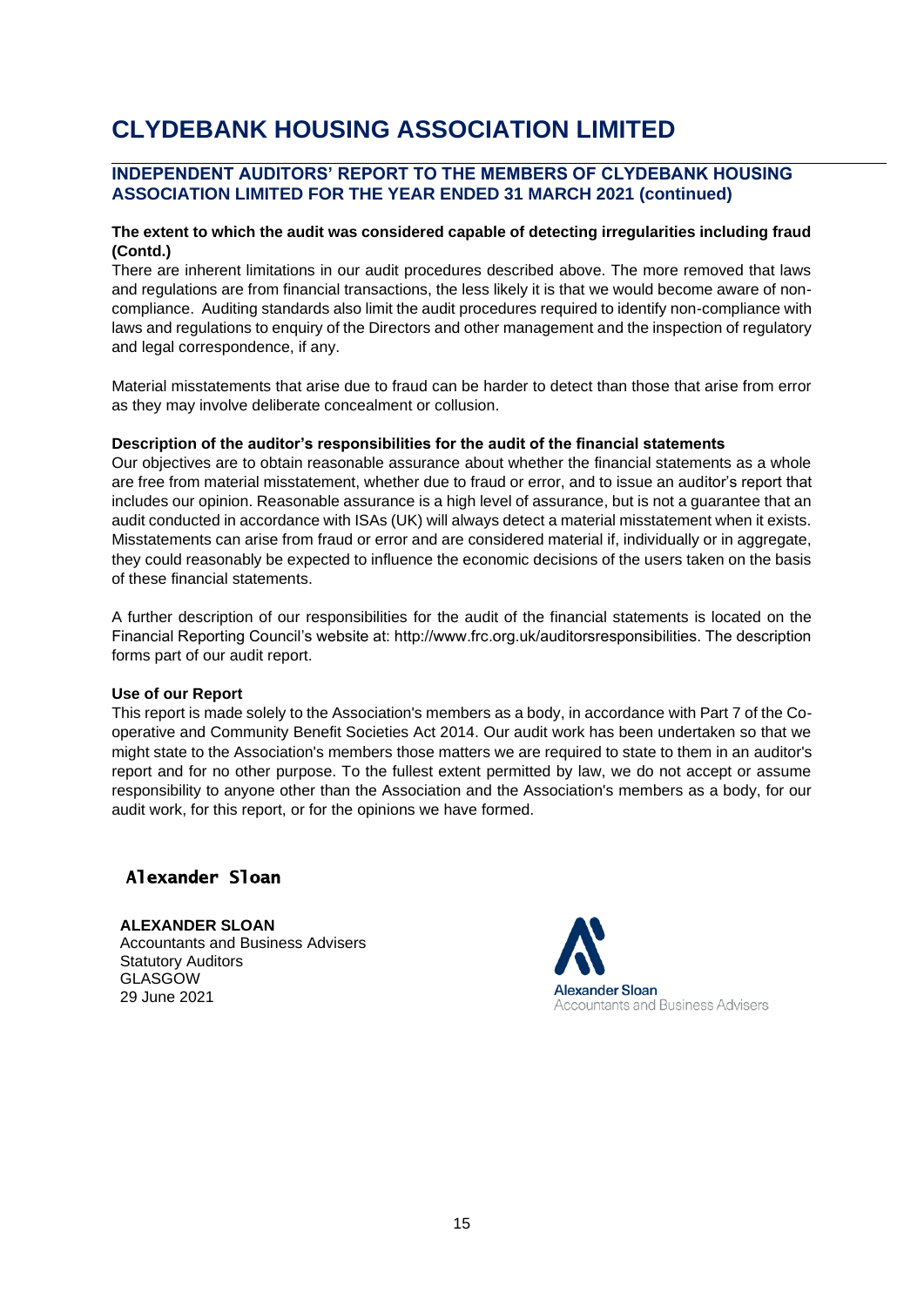## **STATEMENT OF COMPREHENSIVE INCOME FOR THE YEAR ENDED 31 MARCH 2021**

|                                                             | <b>Notes</b>   |           | 2021      |           | 2020      |
|-------------------------------------------------------------|----------------|-----------|-----------|-----------|-----------|
|                                                             |                | £         | £         | £         | £         |
| Revenue                                                     | $\overline{2}$ |           | 5,594,186 |           | 5,263,204 |
| Operating costs                                             | $\overline{2}$ |           | 4,379,173 |           | 3,881,996 |
| <b>OPERATING SURPLUS</b>                                    |                |           | 1,215,013 |           | 1,381,208 |
| Gain on sale of housing stock                               | $\overline{7}$ | 28,200    |           |           |           |
| Provision against investment                                | 26             | 77,337    |           | 26,943    |           |
| Interest receivable and other income                        |                | 33,523    |           | 64,494    |           |
| Interest payable and similar charges                        | 8              | (57, 366) |           | (87, 690) |           |
| Other Finance income/(charges)                              | 10             | 3,000     |           | (18,000)  |           |
|                                                             |                |           |           |           |           |
|                                                             |                |           | 84,694    |           | (14, 253) |
| Surplus on ordinary activities before<br>taxation           | 9              |           | 1,299,707 |           | 1,366,955 |
| <b>SURPLUS FOR THE YEAR</b>                                 |                |           | 1,299,707 |           | 1,366,955 |
| Other comprehensive income                                  |                |           |           |           |           |
| Actuarial gains/(losses) on defined benefit<br>pension plan | 19             |           | (710,000) |           | 743,000   |
| <b>TOTAL COMPREHENSIVE INCOME</b>                           |                |           | 589,707   |           | 2,109,955 |

The results relate wholly to continuing activities.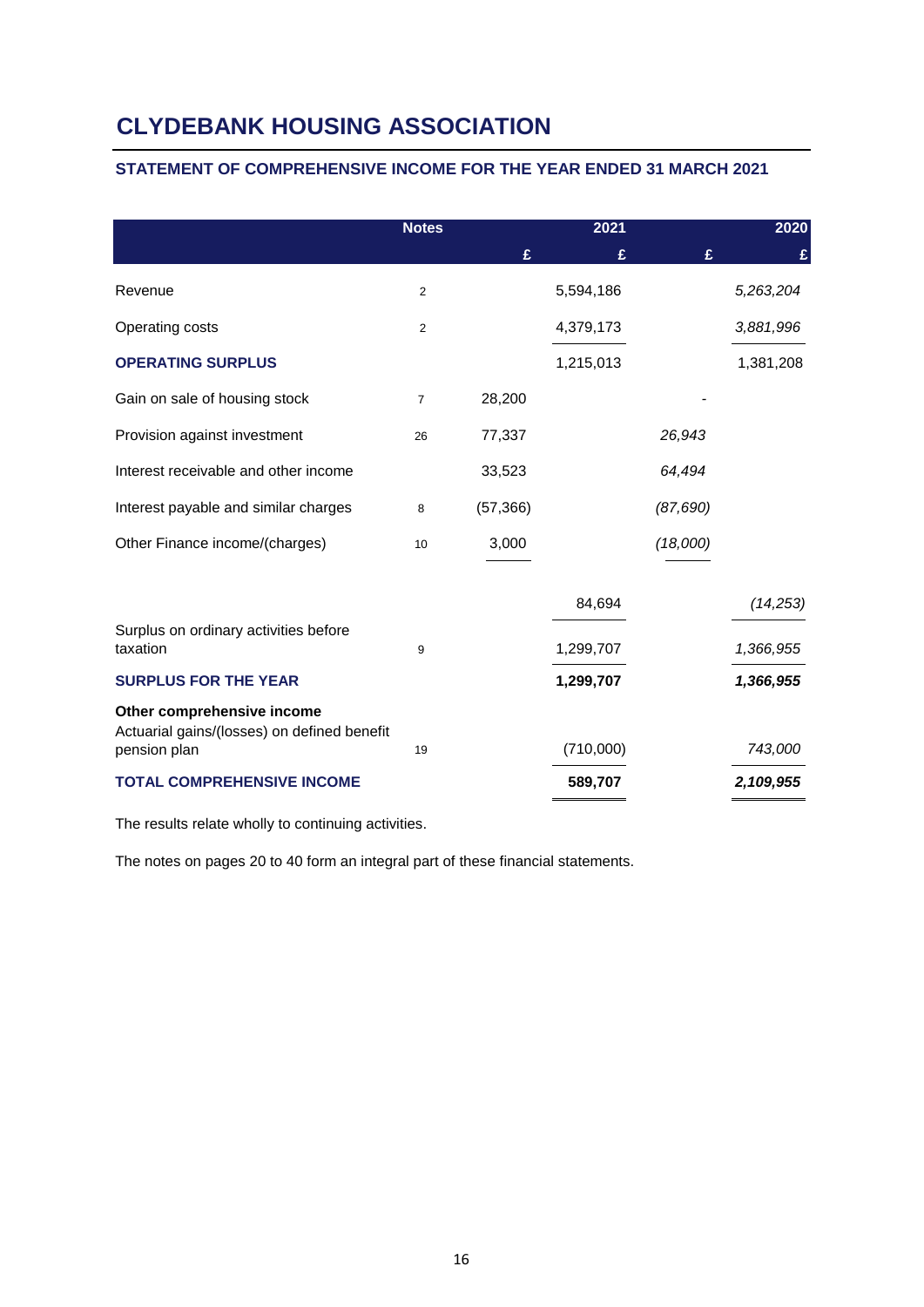## **STATEMENT OF FINANCIAL POSITION AS AT 31 MARCH 2021**

|                                                                | <b>Notes</b> |               | 2021                    |              | 2020           |
|----------------------------------------------------------------|--------------|---------------|-------------------------|--------------|----------------|
|                                                                |              | £             | £                       | £            |                |
| <b>NON-CURRENT ASSETS</b>                                      |              |               |                         |              |                |
| Housing properties - depreciated cost                          | 11           |               | 32,445,436              |              | 29,740,767     |
| Other tangible assets<br>Investments                           | 11           |               | 3,161,020               |              | 3,003,078      |
|                                                                | 13           |               | 469,948                 |              | 392,611        |
|                                                                |              |               | 36,076,404              |              | 33, 136, 456   |
| <b>CURRENT ASSETS</b>                                          |              |               |                         |              |                |
| Receivables                                                    | 14           | 359,314       |                         | 609,542      |                |
| Cash and cash equivalents                                      | 15           | 11,318,710    |                         | 8,208,303    |                |
|                                                                |              |               |                         |              |                |
| <b>CREDITORS: Amounts falling due</b>                          |              | 11,678,024    |                         | 8,817,845    |                |
| within one year                                                | 16           | (1, 131, 821) |                         | (1,707,047)  |                |
| <b>NET CURRENT ASSETS</b>                                      |              |               | 10,546,203              |              | 7,110,798      |
| <b>TOTAL ASSETS LESS CURRENT</b>                               |              |               |                         |              |                |
| <b>LIABILITIES</b>                                             |              |               | 46,622,607              |              | 40,247,254     |
| <b>CREDITORS: Amounts falling due</b>                          |              |               |                         |              |                |
| after more than one year                                       | 17           |               | (3,322,775)             |              | (3,605,720)    |
| <b>PENSIONS AND OTHER</b><br><b>PROVISIONS FOR LIABILITIES</b> |              |               |                         |              |                |
| <b>AND CHARGES</b>                                             |              |               |                         |              |                |
| Scottish housing association pension                           |              |               |                         |              |                |
| scheme                                                         | 19           | (579,000)     |                         |              |                |
|                                                                |              |               | (579,000)               |              |                |
| <b>DEFERRED INCOME</b><br>Social housing grants                | 20           | (16,033,148)  |                         | (13,241,521) |                |
| Other grants                                                   | 20           | (4,747,362)   |                         | (2,049,397)  |                |
|                                                                |              |               | (20, 780, 510)          |              | (15, 290, 918) |
| <b>NET ASSETS</b>                                              |              |               | 21,940,322              |              | 21,350,616     |
| <b>EQUITY</b>                                                  |              |               |                         |              |                |
| Share capital                                                  | 21           |               | 145                     |              | 146            |
| Revenue reserves<br>Pension reserves                           |              |               | 22,519,177<br>(579,000) |              | 21,350,470     |
|                                                                |              |               |                         |              |                |
|                                                                |              |               | 21,940,322              |              | 21,350,616     |

The financial statements were approved by the Management Committee and authorised for issue and signed on their behalf on 29 June 2021.

|                  | Paul Shaich      |
|------------------|------------------|
| John Hillhouse   | Paul Shiach      |
| <b>Treasurer</b> | <b>Secretary</b> |
|                  | John Hillhouse   |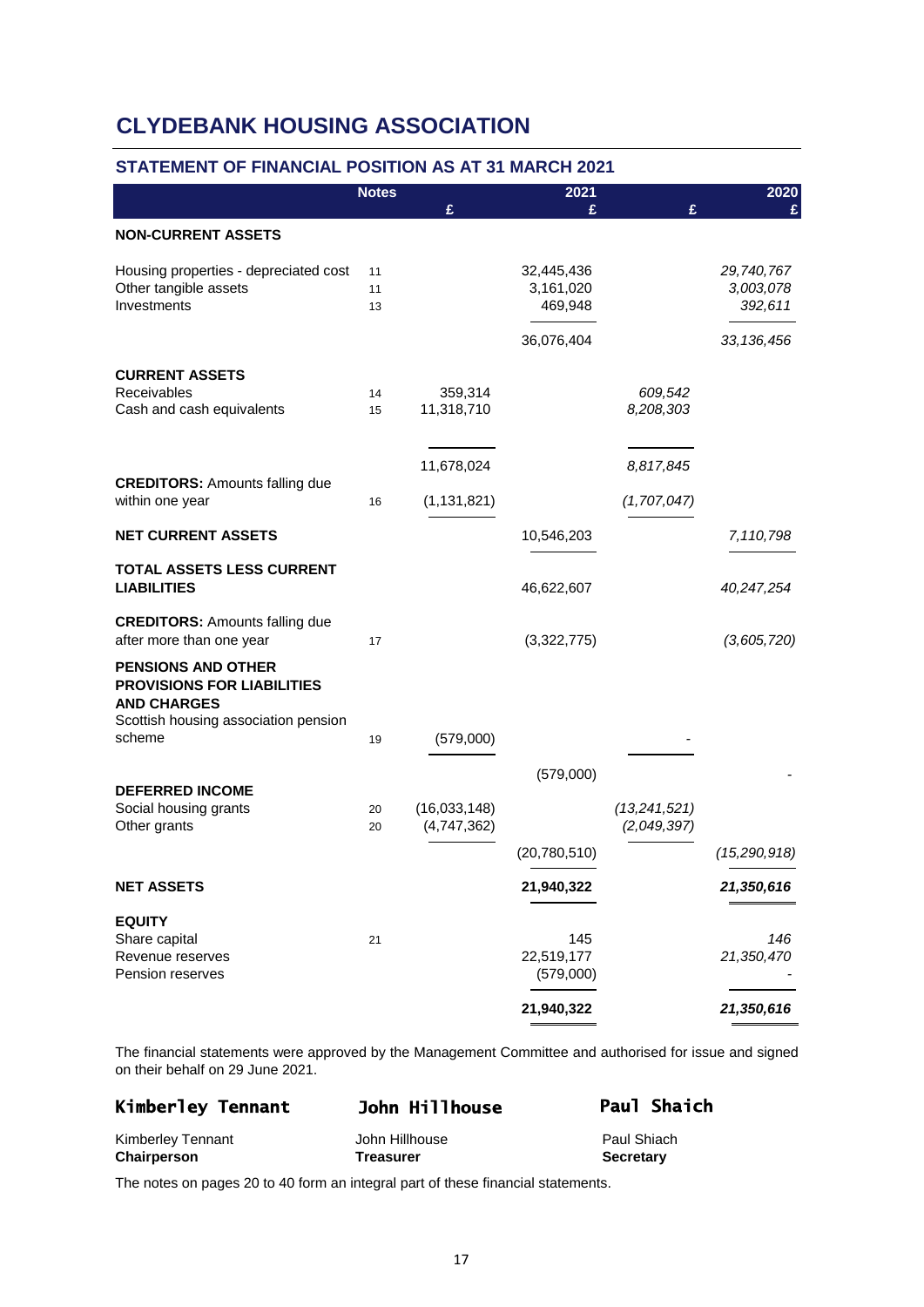### **STATEMENT OF CASH FLOWS FOR THE YEAR ENDED 31 MARCH 2021**

| £<br>£<br>ç<br>Surplus for the Year<br>1,299,707<br>1,366,955<br>Adjustments for non-cash items:<br>Depreciation of tangible fixed assets<br>1,154,063<br>1,083,366<br>11<br>Amortisation of capital grants<br>(580, 893)<br>(589, 056)<br>20<br>(Gain)/Loss on disposal of tangible fixed assets<br>64,226<br>(28, 200)<br>Non-cash adjustments to pension provisions<br>(176, 884)<br>(131,000)<br>Movement in investment<br>26,942<br>(77, 337)<br>Share capital written off<br>(4)<br>(28)<br>21<br>336,629<br>408,566<br>(64, 494)<br>Interest receivable<br>(33, 523)<br>57,366<br>87,690<br>Interest payable<br>8<br>Operating cash flows before movements in working<br>1,660,179<br>1,798,717<br>capital<br>Change in debtors<br>(37, 350)<br>113,909<br>Change in creditors<br>(157, 176)<br>(177,076)<br>(194, 526)<br>(63, 167)<br>1,465,653<br>1,735,550<br>Net cash inflow from operating activities<br><b>Investing Activities</b><br>Acquisition and construction of properties<br>(3,756,755)<br>(1,340,392)<br>Purchase of other fixed assets<br>(278, 672)<br>(99, 305)<br>Social housing grant received<br>3,595,423<br>621,411<br>Social housing grant repaid<br>(6,948)<br>(34, 734)<br>Other grants received<br>2,769,588<br>Proceeds on disposal of housing properties<br>46,953<br>Net cash inflow / (outflow) from investing activities<br>2,369,589<br>(853,020)<br><b>Financing Activities</b><br>Loan Advances Received<br>527,319<br>Interest received on cash and cash equivalents<br>33,523<br>64,494<br>Interest paid on loans<br>(57, 366)<br>(87, 690)<br>Loan principal repayments<br>(700, 995)<br>(574, 275)<br>Share capital issued<br>3<br>12<br>21 | <b>Notes</b> | 2021 | 2020 |
|---------------------------------------------------------------------------------------------------------------------------------------------------------------------------------------------------------------------------------------------------------------------------------------------------------------------------------------------------------------------------------------------------------------------------------------------------------------------------------------------------------------------------------------------------------------------------------------------------------------------------------------------------------------------------------------------------------------------------------------------------------------------------------------------------------------------------------------------------------------------------------------------------------------------------------------------------------------------------------------------------------------------------------------------------------------------------------------------------------------------------------------------------------------------------------------------------------------------------------------------------------------------------------------------------------------------------------------------------------------------------------------------------------------------------------------------------------------------------------------------------------------------------------------------------------------------------------------------------------------------------------------------------------------------------------------------|--------------|------|------|
|                                                                                                                                                                                                                                                                                                                                                                                                                                                                                                                                                                                                                                                                                                                                                                                                                                                                                                                                                                                                                                                                                                                                                                                                                                                                                                                                                                                                                                                                                                                                                                                                                                                                                             |              |      |      |
|                                                                                                                                                                                                                                                                                                                                                                                                                                                                                                                                                                                                                                                                                                                                                                                                                                                                                                                                                                                                                                                                                                                                                                                                                                                                                                                                                                                                                                                                                                                                                                                                                                                                                             |              |      |      |
|                                                                                                                                                                                                                                                                                                                                                                                                                                                                                                                                                                                                                                                                                                                                                                                                                                                                                                                                                                                                                                                                                                                                                                                                                                                                                                                                                                                                                                                                                                                                                                                                                                                                                             |              |      |      |
|                                                                                                                                                                                                                                                                                                                                                                                                                                                                                                                                                                                                                                                                                                                                                                                                                                                                                                                                                                                                                                                                                                                                                                                                                                                                                                                                                                                                                                                                                                                                                                                                                                                                                             |              |      |      |
|                                                                                                                                                                                                                                                                                                                                                                                                                                                                                                                                                                                                                                                                                                                                                                                                                                                                                                                                                                                                                                                                                                                                                                                                                                                                                                                                                                                                                                                                                                                                                                                                                                                                                             |              |      |      |
|                                                                                                                                                                                                                                                                                                                                                                                                                                                                                                                                                                                                                                                                                                                                                                                                                                                                                                                                                                                                                                                                                                                                                                                                                                                                                                                                                                                                                                                                                                                                                                                                                                                                                             |              |      |      |
|                                                                                                                                                                                                                                                                                                                                                                                                                                                                                                                                                                                                                                                                                                                                                                                                                                                                                                                                                                                                                                                                                                                                                                                                                                                                                                                                                                                                                                                                                                                                                                                                                                                                                             |              |      |      |
|                                                                                                                                                                                                                                                                                                                                                                                                                                                                                                                                                                                                                                                                                                                                                                                                                                                                                                                                                                                                                                                                                                                                                                                                                                                                                                                                                                                                                                                                                                                                                                                                                                                                                             |              |      |      |
|                                                                                                                                                                                                                                                                                                                                                                                                                                                                                                                                                                                                                                                                                                                                                                                                                                                                                                                                                                                                                                                                                                                                                                                                                                                                                                                                                                                                                                                                                                                                                                                                                                                                                             |              |      |      |
|                                                                                                                                                                                                                                                                                                                                                                                                                                                                                                                                                                                                                                                                                                                                                                                                                                                                                                                                                                                                                                                                                                                                                                                                                                                                                                                                                                                                                                                                                                                                                                                                                                                                                             |              |      |      |
|                                                                                                                                                                                                                                                                                                                                                                                                                                                                                                                                                                                                                                                                                                                                                                                                                                                                                                                                                                                                                                                                                                                                                                                                                                                                                                                                                                                                                                                                                                                                                                                                                                                                                             |              |      |      |
|                                                                                                                                                                                                                                                                                                                                                                                                                                                                                                                                                                                                                                                                                                                                                                                                                                                                                                                                                                                                                                                                                                                                                                                                                                                                                                                                                                                                                                                                                                                                                                                                                                                                                             |              |      |      |
|                                                                                                                                                                                                                                                                                                                                                                                                                                                                                                                                                                                                                                                                                                                                                                                                                                                                                                                                                                                                                                                                                                                                                                                                                                                                                                                                                                                                                                                                                                                                                                                                                                                                                             |              |      |      |
|                                                                                                                                                                                                                                                                                                                                                                                                                                                                                                                                                                                                                                                                                                                                                                                                                                                                                                                                                                                                                                                                                                                                                                                                                                                                                                                                                                                                                                                                                                                                                                                                                                                                                             |              |      |      |
|                                                                                                                                                                                                                                                                                                                                                                                                                                                                                                                                                                                                                                                                                                                                                                                                                                                                                                                                                                                                                                                                                                                                                                                                                                                                                                                                                                                                                                                                                                                                                                                                                                                                                             |              |      |      |
|                                                                                                                                                                                                                                                                                                                                                                                                                                                                                                                                                                                                                                                                                                                                                                                                                                                                                                                                                                                                                                                                                                                                                                                                                                                                                                                                                                                                                                                                                                                                                                                                                                                                                             |              |      |      |
|                                                                                                                                                                                                                                                                                                                                                                                                                                                                                                                                                                                                                                                                                                                                                                                                                                                                                                                                                                                                                                                                                                                                                                                                                                                                                                                                                                                                                                                                                                                                                                                                                                                                                             |              |      |      |
|                                                                                                                                                                                                                                                                                                                                                                                                                                                                                                                                                                                                                                                                                                                                                                                                                                                                                                                                                                                                                                                                                                                                                                                                                                                                                                                                                                                                                                                                                                                                                                                                                                                                                             |              |      |      |
|                                                                                                                                                                                                                                                                                                                                                                                                                                                                                                                                                                                                                                                                                                                                                                                                                                                                                                                                                                                                                                                                                                                                                                                                                                                                                                                                                                                                                                                                                                                                                                                                                                                                                             |              |      |      |
|                                                                                                                                                                                                                                                                                                                                                                                                                                                                                                                                                                                                                                                                                                                                                                                                                                                                                                                                                                                                                                                                                                                                                                                                                                                                                                                                                                                                                                                                                                                                                                                                                                                                                             |              |      |      |
|                                                                                                                                                                                                                                                                                                                                                                                                                                                                                                                                                                                                                                                                                                                                                                                                                                                                                                                                                                                                                                                                                                                                                                                                                                                                                                                                                                                                                                                                                                                                                                                                                                                                                             |              |      |      |
|                                                                                                                                                                                                                                                                                                                                                                                                                                                                                                                                                                                                                                                                                                                                                                                                                                                                                                                                                                                                                                                                                                                                                                                                                                                                                                                                                                                                                                                                                                                                                                                                                                                                                             |              |      |      |
|                                                                                                                                                                                                                                                                                                                                                                                                                                                                                                                                                                                                                                                                                                                                                                                                                                                                                                                                                                                                                                                                                                                                                                                                                                                                                                                                                                                                                                                                                                                                                                                                                                                                                             |              |      |      |
|                                                                                                                                                                                                                                                                                                                                                                                                                                                                                                                                                                                                                                                                                                                                                                                                                                                                                                                                                                                                                                                                                                                                                                                                                                                                                                                                                                                                                                                                                                                                                                                                                                                                                             |              |      |      |
|                                                                                                                                                                                                                                                                                                                                                                                                                                                                                                                                                                                                                                                                                                                                                                                                                                                                                                                                                                                                                                                                                                                                                                                                                                                                                                                                                                                                                                                                                                                                                                                                                                                                                             |              |      |      |
|                                                                                                                                                                                                                                                                                                                                                                                                                                                                                                                                                                                                                                                                                                                                                                                                                                                                                                                                                                                                                                                                                                                                                                                                                                                                                                                                                                                                                                                                                                                                                                                                                                                                                             |              |      |      |
|                                                                                                                                                                                                                                                                                                                                                                                                                                                                                                                                                                                                                                                                                                                                                                                                                                                                                                                                                                                                                                                                                                                                                                                                                                                                                                                                                                                                                                                                                                                                                                                                                                                                                             |              |      |      |
|                                                                                                                                                                                                                                                                                                                                                                                                                                                                                                                                                                                                                                                                                                                                                                                                                                                                                                                                                                                                                                                                                                                                                                                                                                                                                                                                                                                                                                                                                                                                                                                                                                                                                             |              |      |      |
|                                                                                                                                                                                                                                                                                                                                                                                                                                                                                                                                                                                                                                                                                                                                                                                                                                                                                                                                                                                                                                                                                                                                                                                                                                                                                                                                                                                                                                                                                                                                                                                                                                                                                             |              |      |      |
| Net cash outflow from financing activities<br>(724, 835)<br>(70, 140)                                                                                                                                                                                                                                                                                                                                                                                                                                                                                                                                                                                                                                                                                                                                                                                                                                                                                                                                                                                                                                                                                                                                                                                                                                                                                                                                                                                                                                                                                                                                                                                                                       |              |      |      |
| Increase in cash<br>22<br>3,110,407<br>812,390                                                                                                                                                                                                                                                                                                                                                                                                                                                                                                                                                                                                                                                                                                                                                                                                                                                                                                                                                                                                                                                                                                                                                                                                                                                                                                                                                                                                                                                                                                                                                                                                                                              |              |      |      |
| Opening cash & cash equivalents<br>7,395,913<br>8,208,303                                                                                                                                                                                                                                                                                                                                                                                                                                                                                                                                                                                                                                                                                                                                                                                                                                                                                                                                                                                                                                                                                                                                                                                                                                                                                                                                                                                                                                                                                                                                                                                                                                   |              |      |      |
| 11,318,710<br>Closing cash & cash equivalents<br>8,208,303                                                                                                                                                                                                                                                                                                                                                                                                                                                                                                                                                                                                                                                                                                                                                                                                                                                                                                                                                                                                                                                                                                                                                                                                                                                                                                                                                                                                                                                                                                                                                                                                                                  |              |      |      |
| Cash and cash equivalents as at 31 March                                                                                                                                                                                                                                                                                                                                                                                                                                                                                                                                                                                                                                                                                                                                                                                                                                                                                                                                                                                                                                                                                                                                                                                                                                                                                                                                                                                                                                                                                                                                                                                                                                                    |              |      |      |
| Cash<br>22<br>8,208,303<br>11,318,710                                                                                                                                                                                                                                                                                                                                                                                                                                                                                                                                                                                                                                                                                                                                                                                                                                                                                                                                                                                                                                                                                                                                                                                                                                                                                                                                                                                                                                                                                                                                                                                                                                                       |              |      |      |
| 11,318,710<br>8,208,303                                                                                                                                                                                                                                                                                                                                                                                                                                                                                                                                                                                                                                                                                                                                                                                                                                                                                                                                                                                                                                                                                                                                                                                                                                                                                                                                                                                                                                                                                                                                                                                                                                                                     |              |      |      |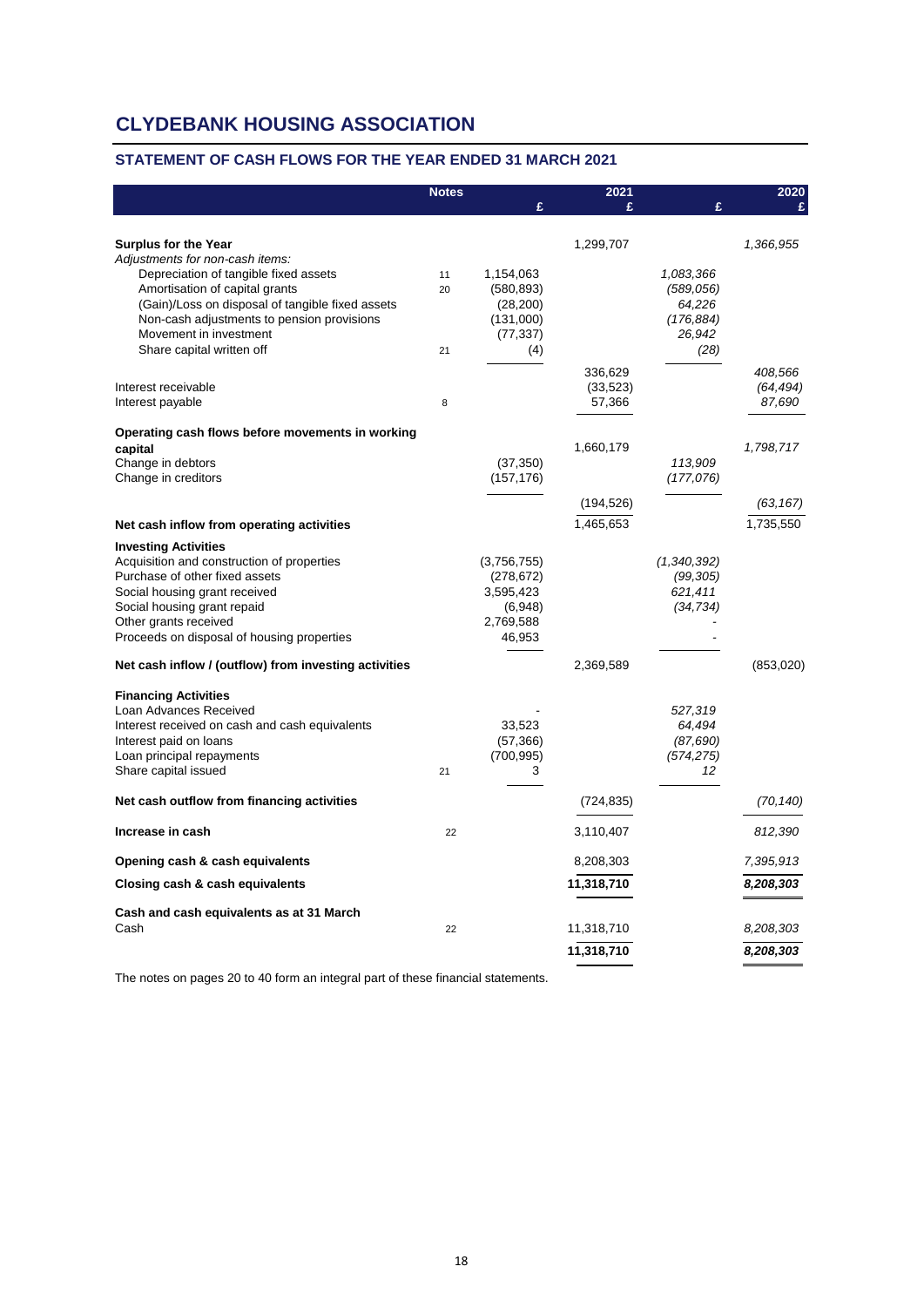### **STATEMENT OF CHANGES IN EQUITY AS AT 31 MARCH 2021**

|                                   | <b>Share</b>   | <b>Scottish Housing</b><br><b>Association</b> | <b>Revenue</b> |              |
|-----------------------------------|----------------|-----------------------------------------------|----------------|--------------|
|                                   | <b>Capital</b> | <b>Pension reserve</b>                        | <b>Reserve</b> | <b>Total</b> |
|                                   | £              |                                               |                |              |
| <b>Balance as at 1 April 2019</b> | 162            | (866,000)                                     | 20,106,515     | 19,240,677   |
| <b>Issue of Shares</b>            | 12             |                                               |                | 12           |
| <b>Cancellation of Shares</b>     | (28)           |                                               |                | (28)         |
| Other comprehensive income        |                | 743,000                                       |                | 743,000      |
| Other movements                   |                | 123,000                                       | (123,000)      |              |
| Surplus for the year              |                |                                               | 1,366,955      | 1,366,955    |
| Balance as at 31 March 2020       | 146            |                                               | 21,350,470     | 21,350,616   |
| Balance as at 1 April 2020        | 146            |                                               | 21,350,470     | 21,350,616   |
| <b>Issue of Shares</b>            | 3              |                                               |                |              |
| <b>Cancellation of Shares</b>     | (4)            |                                               |                | (4)          |
| Other comprehensive income        |                | (710,000)                                     |                | (710,000)    |
| Other movements                   |                | 131,000                                       | (131,000)      |              |
| Surplus for the year              |                |                                               | 1,299,707      | 1,299,707    |
| Balance as at 31 March 2021       | 145            | (579,000)                                     | 22,519,177     | 21,940,322   |
|                                   |                |                                               |                |              |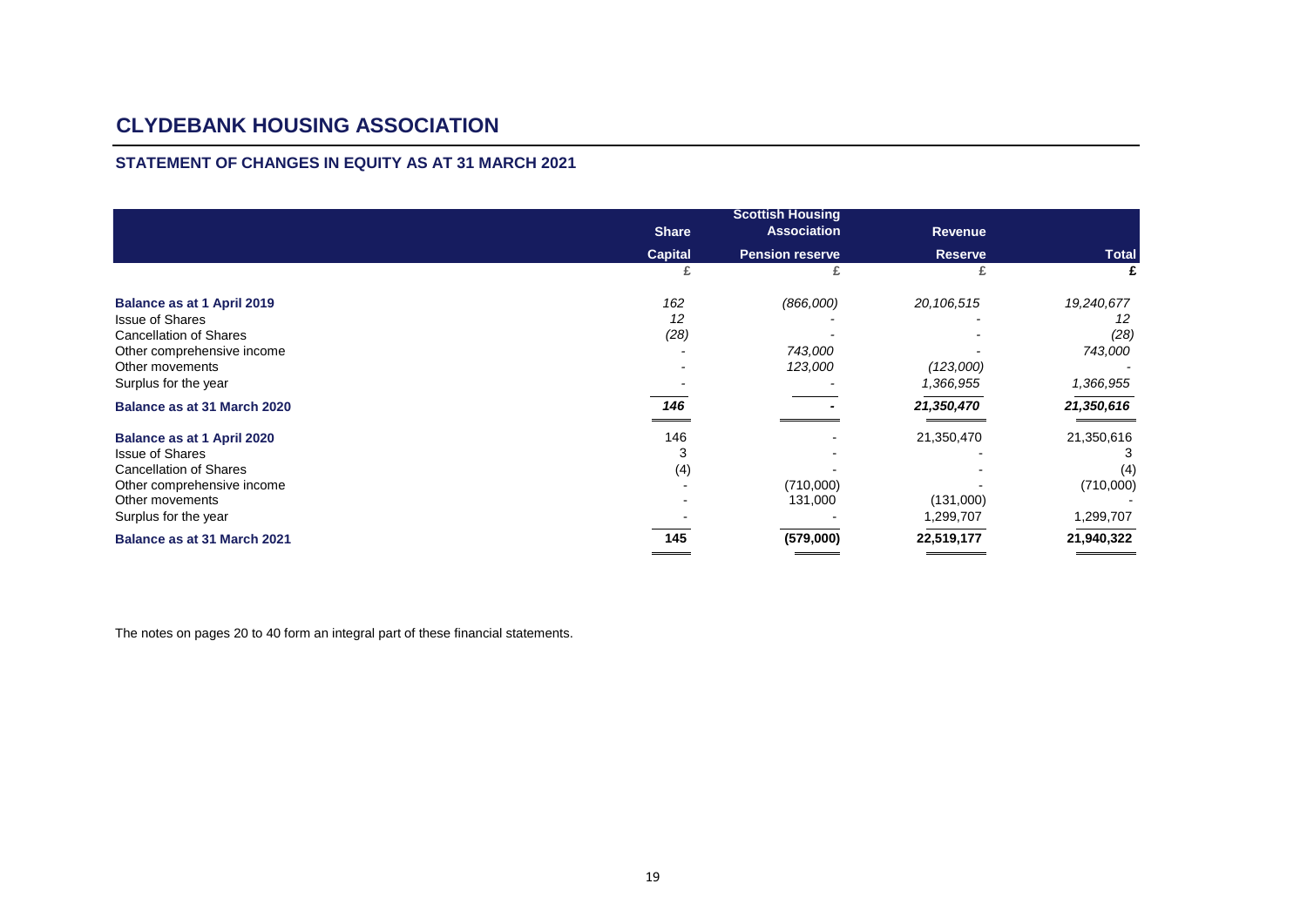#### **FINANCIAL STATEMENTS FOR THE YEAR ENDED 31 MARCH 2021 NOTES TO THE FINANCIAL STATEMENTS**

#### **1. PRINCIPAL ACCOUNTING POLICIES**

#### **Statement of Compliance and Basis of Accounting**

These financial statements were prepared in accordance with Financial Reporting Standard 102 "The Financial Reporting Standard applicable in the UK and Republic of Ireland" and the Statement of Recommended Practice for social housing providers 2018. The Association is a Public Benefit Entity in terms of its compliance with Financial Reporting Standard 102, applicable for accounting periods on or after 1 January 2019. They comply with the Determination of Accounting Requirements 2019. A summary of the principal accounting policies is set out below

#### **Revenue**

Revenue comprises rental and service charge income receivable in the period, income from shared ownership first tranche sales, sales of properties built for sale, other services provided, revenue grants receivable and government grants released to income in the period.

The Association recognises rent receivable net of losses from voids. Service Charge Income (net of voids) is recognised with expenditure as it is incurred as this is considered to be the point when the service has been performed and the revenue recognition criteria is met.

Government grants are released to income over the expected useful life of the asset to which they relate. Revenue grants are receivable when the conditions for receipt of the agreed grant funding have been met.

#### **Retirement Benefits**

The Association previously participated in the Scottish Housing Association Pension Scheme (SHAPS) a multi-employer defined benefit scheme where retirement benefits to employees of the Association are funded by the contributions from all participating employers and employees in the Scheme. Payments are made in accordance with periodic calculations by consulting Actuaries and are based on pension costs applicable across the various participating organisations taken as a whole. The Association accounts for this scheme as a defined benefit pension scheme in accordance with FRS 102. The Association moved to the SHAPS defined contribution scheme on leaving the defined benefit scheme. Contributions to defined contribution plans are recognised as employee benefit expense when they are due.

#### **Going Concern**

On the basis that the Management Committee has a reasonable expectation that the Association has adequate resources to continue in operational existence for the foreseeable future, the Association has adopted the going concern basis of accounting in preparing these financial statements.

#### **Basis of Consolidation**

The Association has obtained exemption from the Fianncial Conduct Authority from producing Consolidated Financial Statements as provided by Section 14(2A) of the Friendly and Industrial and Provident Societies Act 1968. The financial statements for Clydebank Housing Association Limited present information about it as an individual undertaking and not about the group.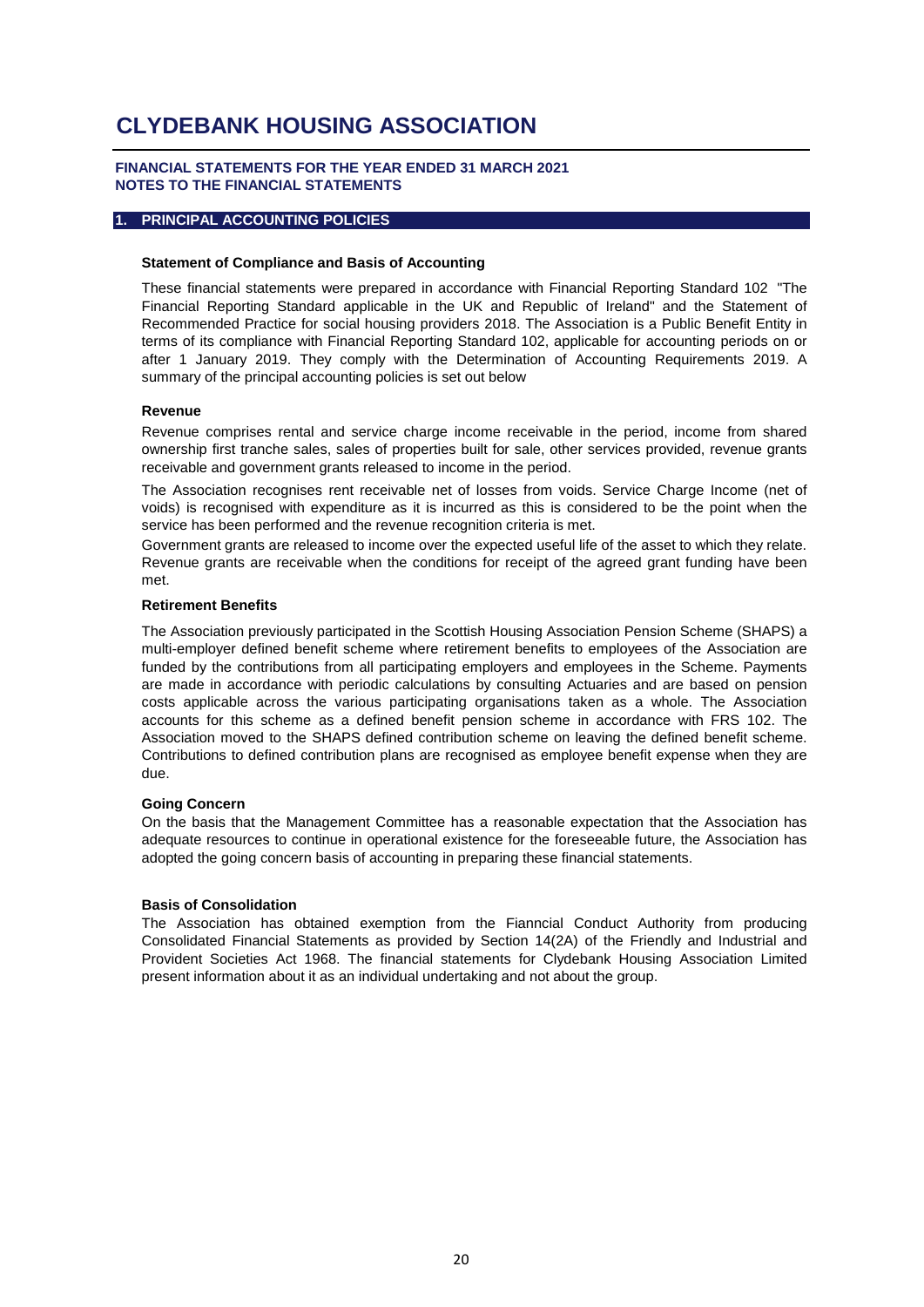#### **FINANCIAL STATEMENTS FOR THE YEAR ENDED 31 MARCH 2021 NOTES TO THE FINANCIAL STATEMENTS** (continued)

#### **1. PRINCIPAL ACCOUNTING POLICIES** (continued.)

#### **Housing Properties**

Housing properties are held for the provision of social housing. Housing properties are stated at cost less accumulated depreciation and impairment losses. Cost includes acquisition of land and buildings and development cost. The Association depreciates housing properties over the useful life of each major component. Housing under construction and land are not depreciated.

| Component               | Useful Economic Life |
|-------------------------|----------------------|
| Structure               | Over 50 years        |
| Kitchen                 | Over 20 years        |
| Bathroom                | Over 25 years        |
| <b>Gas Boiler</b>       | Over 15 years        |
| Radiator & Pipe Work    | Over 30 years        |
| <b>Electric Heating</b> | Over 25 years        |
| Rewiring                | Over 30 years        |
| Ventilation units       | Over 10 years        |
| Door entry system       | Over 15 years        |
| Lifts                   | Over 10 years        |
| Heating system          | Over 10 years        |
| Doors & Windows         | Over 20 years        |
| <b>Emergency Lights</b> | Over 10 years        |

#### **Depreciation and Impairment of Other Tangible Assets**

Non-current assets are stated at cost less accumulated depreciation. Depreciation is charged over the expected economic useful lives of the assets at the following annual rates:

| <b>Asset Category</b>          | <b>Depreciation Rate</b>          |
|--------------------------------|-----------------------------------|
|                                | Depreciation is in line with the  |
|                                | components above except Doors &   |
|                                | Windows which is depreciated over |
| <b>Office Premises</b>         | 30 years.                         |
| <b>Furniture and Fittings</b>  | Over 5 years                      |
| <b>Computer Equipment</b>      | Over 3 years                      |
| <b>Office Equipment</b>        | Over 5 years                      |
| <b>Electric Motor Vehicles</b> | Over 5 years                      |
|                                |                                   |

The carrying values of non-current assets are reviewed for impairment at the end of each reporting period.

#### **Social Housing Grants and Other Capital Grants**

Social housing grants and other capital grants are accounted for using the Accrual Method as outlined in Section 24 of Financial Reporting Standard 102. Grants are treated as deferred income and recognised in income on a systematic basis over the expected useful life of the property and assets to which they relate.

Social housing grant attributed to individual components is written off to the statement of comprehensive income when these components are replaced.

Although social housing grant is treated as a grant for accounting purposes, it may nevertheless become repayable in certain circumstances, such as the disposal of certain assets. The amount repayable would be restricted to the net proceeds of sale.

In respect of the Allia donation, it may become repayable if any of the properties are subsequently disposed. Allia shall be entitled to the proceeds of any disposal up to the value of the donation.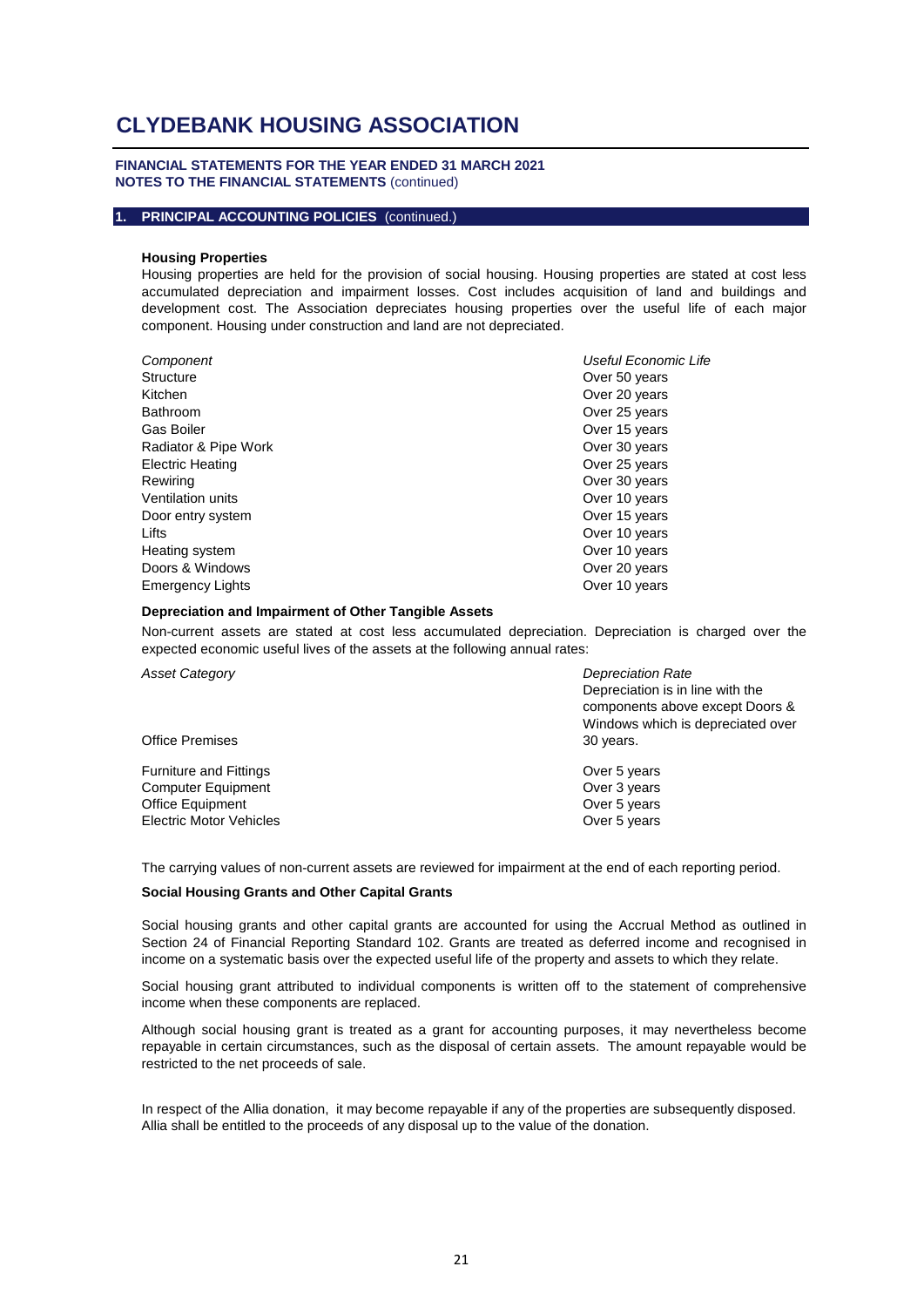#### **FINANCIAL STATEMENTS FOR THE YEAR ENDED 31 MARCH 2021 NOTES TO THE FINANCIAL STATEMENTS** (Continued)

#### **1. PRINCIPAL ACCOUNTING POLICIES** (continued.)

#### **Sales Of Housing Properties**

First tranche Shared Ownership disposals are credited to turnover on completion. The cost of construction of these sales is taken to operating cost. In accordance with the Statement of Recommended Practice, disposals of subsequent tranches are treated as non-current asset disposals with the gain or loss on disposal shown in the Statement of Comprehensive Income.

Disposals under shared equity schemes are accounted for in the Statement of Comprehensive Income. The remaining equity in the property is treated as a non-current asset investment, which is matched with the grant received.

#### **Taxation**

The Association is a Scottish Charity and is not liable to taxation on its charitable activities.

#### **Leases**

Costs in respect of operating leases are charged to the Statement of Comprehensive Income on a straight line basis over the lease term. Assets held under finance leases and hire purchase contracts are capitalised in the Statement of Financial Position and are depreciated over their useful lives or the term of the lease whichever is shorter.

#### **Works to Existing Properties**

The Association capitalises major repairs expenditure where these works result in an enhancement of economic benefits by increasing the net rental stream over the life of the property, a material reduction in future maintenance costs, or a significant extention of the life of the property.

#### **Capitalisation Of Development Overheads**

Directly attributable development administration costs relating to ongoing development activities are capitalised.

#### **Borrowing Costs**

Interest incurred on financing a development is capitalised up to the date of practical completion of the scheme. All other borrowing costs are expensed to the statement of comprehensive income using the effective interest rate method.

#### **Property Development Cost**

The proportion of the development cost of shared ownership properties expected to be disposed of as a first tranche sale is held in current assets until it is disposed of. The remaining part of the development cost is treated as a non-current asset. Surpluses made on the disposal of first tranche sales are taken to the Statement of Comprehensive Income.

Property developments that are intended for resale are included in current assets until disposal.

#### **VAT**

The Association were VAT registered up to 31st December 2019. The substantial proportion of its income was exempt for VAT purposes. As a result most of the VAT paid was not recovered and therefore expenditure is shown inclusive of VAT.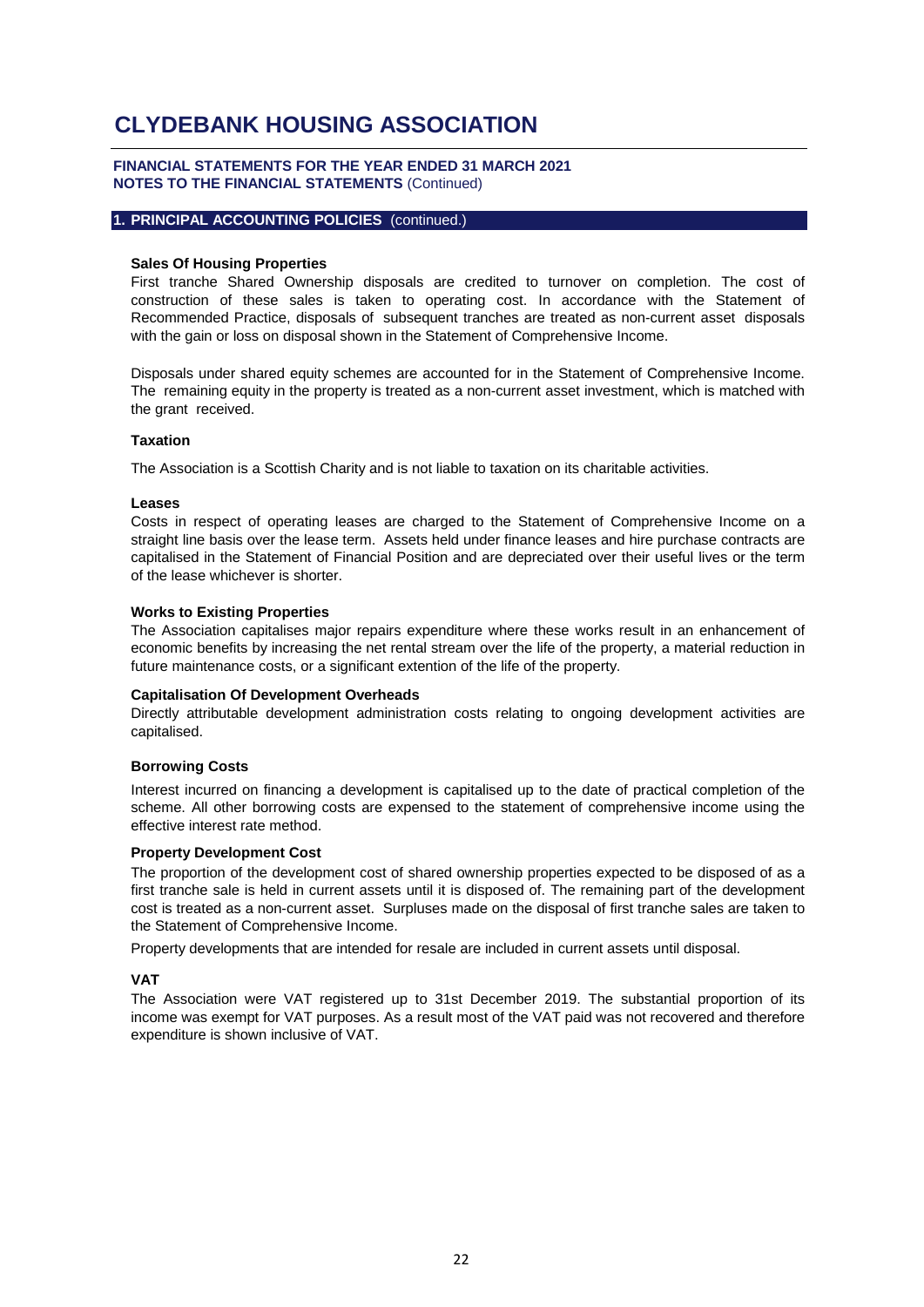#### **FINANCIAL STATEMENTS FOR THE YEAR ENDED 31 MARCH 2021 NOTES TO THE FINANCIAL STATEMENTS** (Continued)

#### **1. PRINCIPAL ACCOUNTING POLICIES** (Continued.)

#### **Financial Instruments - Basic**

The Association classes all of its loans as basic financial instruments including agreements with break clauses. The Association recognises basic financial instruments in accordance with Section 11 of Financial Reporting Standard 102.

The Association's debt instruments are measured at amortised cost using the effective interest rate method.

#### **Cash and Liquid Resources**

Cash comprises cash at bank and in hand, deposits repayable on demand less overdrafts. Liquid resources are current asset investments that can't be disposed of without penalty and are readily convertible into amounts of cash at their carrying value.

#### **Impairment**

The Association asseses at the end of each accounting period whether there are indications that a noncurrent asset may be impaired or that an impairment loss previously recognised has fully or partially reversed.

Where the carrying value of non-current assets is less that their recoverable amounts the shortfall is recognised as an impairment loss in the Statement of Comprehensive Income. The recoverable amount is the higher of the fair value less costs to sell and value-in-use of the asset based on its service potential.

Impairment losses previously recognised are reversed if the reasons for the impairment loss have ceased to apply. Reversals of impairment losses are recognised in the Statement of Comprehensive Income.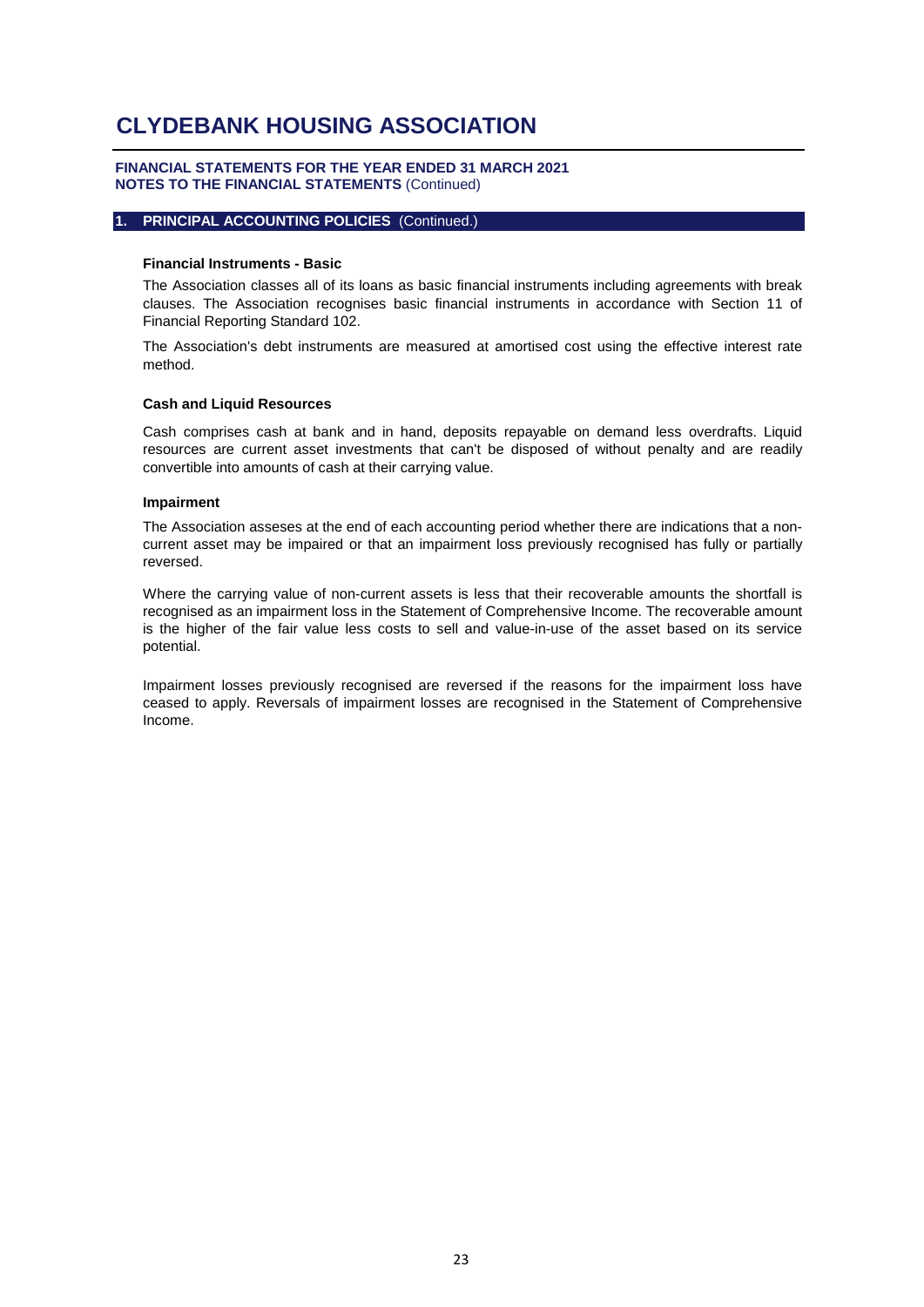#### **FINANCIAL STATEMENTS FOR THE YEAR ENDED 31 MARCH 2021 NOTES TO THE FINANCIAL STATEMENTS (continued)**

#### **1. PRINCIPAL ACCOUNTING POLICIES** (continued.)

#### **Key Judgements and estimates made in the application of Accounting Policies**

The preparation of financial statements requires the use of certain accounting judgements and accounting estimates. It also requires the the Association to exercise judgement in applying the it's accounting policies. The areas requiring a higher degree of judgement, or complexity, and areas where assumptions or estimates are most signficant to the financial statements are disclosed below.

#### **Key Judgements**

#### *a) Categorisation of Housing Properties*

In the judgement of the Management Committee the entirety of the Association's housing stock is held for social benefit and is therefore classified as Property, Plant and Equipment in accordance with FRS 102.

#### *b) Identification of cash generating units*

The Management Committee considers its cash-generating units to be the schemes in which it manages its housing property for asset management purposes.

#### *c) Financial instrument break clauses*

The Management Committee has considered the break clauses attached to the financial instruments that it has in place for its loan funding. In their judgement these break clauses do not cause the financial instrument to be classified as a complex financial instrument and therefore they meet the definition of a basic financial instrument.

#### *d) Pension Liability*

The Association participates in a defined benefit pension scheme arrangement with the Scottish Housing Association Pension Scheme. The fund is administered by the Pensions Trust. The Pension Trust have developed a method of calculating each member's share of the assets and liabilities of the scheme. The Association has decided that this method is appropriate and provides a reasonable estimate of the pension assets and liabilities of the Association and has therefore adopted this valuation method.

#### **Estimation Uncertainty**

#### *a) Rent Arrears - Bad Debt Provision*

The Association assesses the recoverability of rent arrears through a detailed assessment process which considers tenant payment history, arrangements in place and court action.

#### *b) Life Cycle of Components*

The Association estimates the useful lives of major components of its housing property with reference to surveys carried out by external qualified surveyors.

#### *c) Useful life of properties, plant and equipment*

The Association assesses the useful life of its properties, plant and equipment and estimates the annual charge to be depreciated based on this assessment.

#### *d) Costs of shared ownership*

The Association allocates costs to shared ownership properties on an percentage basis split across the number of properties the Association owns.

#### *e) Defined pension liability*

In determining the value of the Association's share of defined benefit pension scheme assets and obligations, the valuation prepared by the Scheme actuary includes estimates of life expectancy, salary growth, inflation and the discount rate on corporate bonds.

#### *f) Allocation of share of assets and liailities for multi employer schemes*

Judgements in respect of the assets and liabilities to be recognised are based upon source information provided by administrators of the multi employer pension schemes and estimations performed by the Pensions Trust.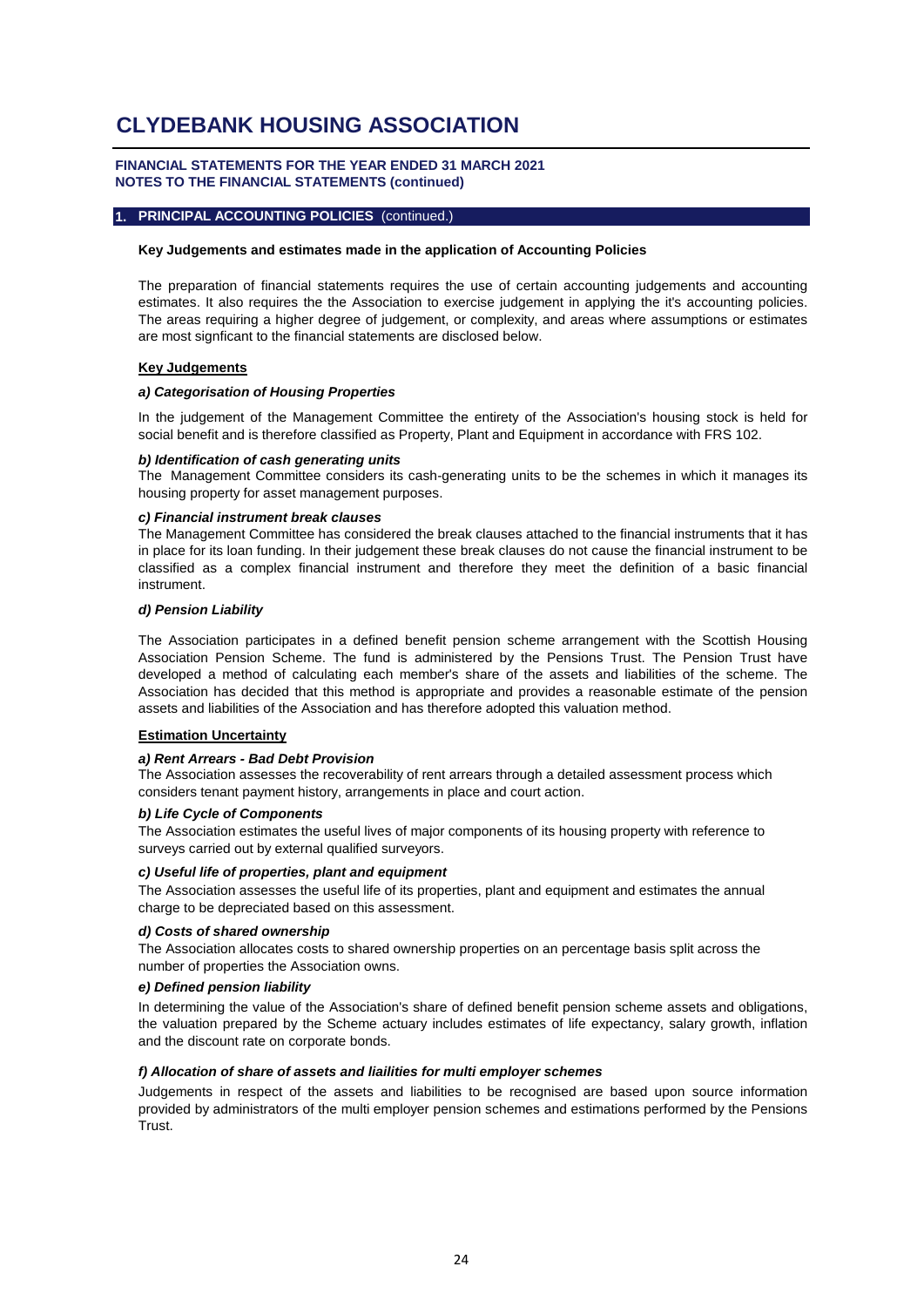#### **FINANCIAL STATEMENTS FOR THE YEAR ENDED 31 MARCH 2021 NOTES TO THE FINANCIAL STATEMENTS (continued)**

### **2. PARTICULARS OF TURNOVER, OPERATING COSTS AND OPERATING SURPLUS OR DEFICIT**

|                               | <b>Notes</b> | Turnover<br>£ | Operating<br>costs<br>£ | 2021<br>Operating<br>surplus /<br>(deficit)<br>£ | Turnover<br>£ | Operating<br>costs<br>£ | 2020<br>Operating<br>surplus /<br>(deficit)<br>£ |
|-------------------------------|--------------|---------------|-------------------------|--------------------------------------------------|---------------|-------------------------|--------------------------------------------------|
| Affordable letting activities | 3            | 5,019,541     | 3,644,603               | 1,374,938                                        | 4,904,660     | 3,401,976               | 1,502,684                                        |
| <b>Other Activities</b>       | 4            | 574.645       | 734,570                 | (159,925)                                        | 358,544       | 480,020                 | (121, 476)                                       |
| Total                         |              | 5,594,186     | 4,379,173               | 1,215,013                                        | 5,263,204     | 3,881,996               | 1,381,208                                        |

#### **3. PARTICULARS OF TURNOVER, OPERATING COSTS AND OPERATING SURPLUS OR DEFICIT FROM AFFORDABLE LETTING ACTIVITIES**

|                                                           | General<br><b>Needs</b><br>Housing<br>£ | Shared<br>Ownership<br>£ | 2021<br>Total<br>£ | 2020<br>Total<br>£ |
|-----------------------------------------------------------|-----------------------------------------|--------------------------|--------------------|--------------------|
| <b>Revenue from Lettings</b>                              |                                         |                          |                    |                    |
| Rent receivable net of service charges                    | 4,249,587                               | 95,605                   | 4,345,192          | 4,216,538          |
| Service charges receiveable                               | 115,857                                 | 2,958                    | 118.815            | 111,688            |
| Gross income from rent and service charges                | 4,365,444                               | 98,563                   | 4,464,007          | 4,328,226          |
| Less: Rent losses from voids                              | 25,359                                  |                          | 25,359             | 12,625             |
| Income from rents and service charges                     | 4,340,085                               | 98,563                   | 4,438,648          | 4,315,601          |
| Grants released from deferred income                      | 557,330                                 | 23,563                   | 580,893            | 589,059            |
| Total turnover from affordable letting activities         | 4,897,415                               | 122,126                  | 5,019,541          | 4,904,660          |
| Expenditure on affordable letting activities              |                                         |                          |                    |                    |
| Management and maintenance administration costs           | 1,441,233                               | 47,764                   | 1,488,997          | 1,366,963          |
| Service costs                                             | 164,713                                 | 2,958                    | 167,671            | 153,443            |
| Planned and cyclical maintenance, including major repairs | 424,772                                 |                          | 424,772            | 364,882            |
| Reactive maintenance costs                                | 475,272                                 |                          | 475,272            | 463,817            |
| Bad Debts - rents and service charges                     | 44,553                                  |                          | 44,553             | 42,557             |
| Depreciation of affordable let properties                 | 1,016,558                               | 26,780                   | 1,043,338          | 1,010,314          |
| Operating costs of affordable letting activities          | 3,567,101                               | 77,502                   | 3,644,603          | 3,401,976          |
| Operating surplus on affordable letting activities        | 1,330,314                               | 44,624                   | 1,374,938          | 1,502,684          |
| 2020                                                      | 1,447,209                               | 55,475                   |                    |                    |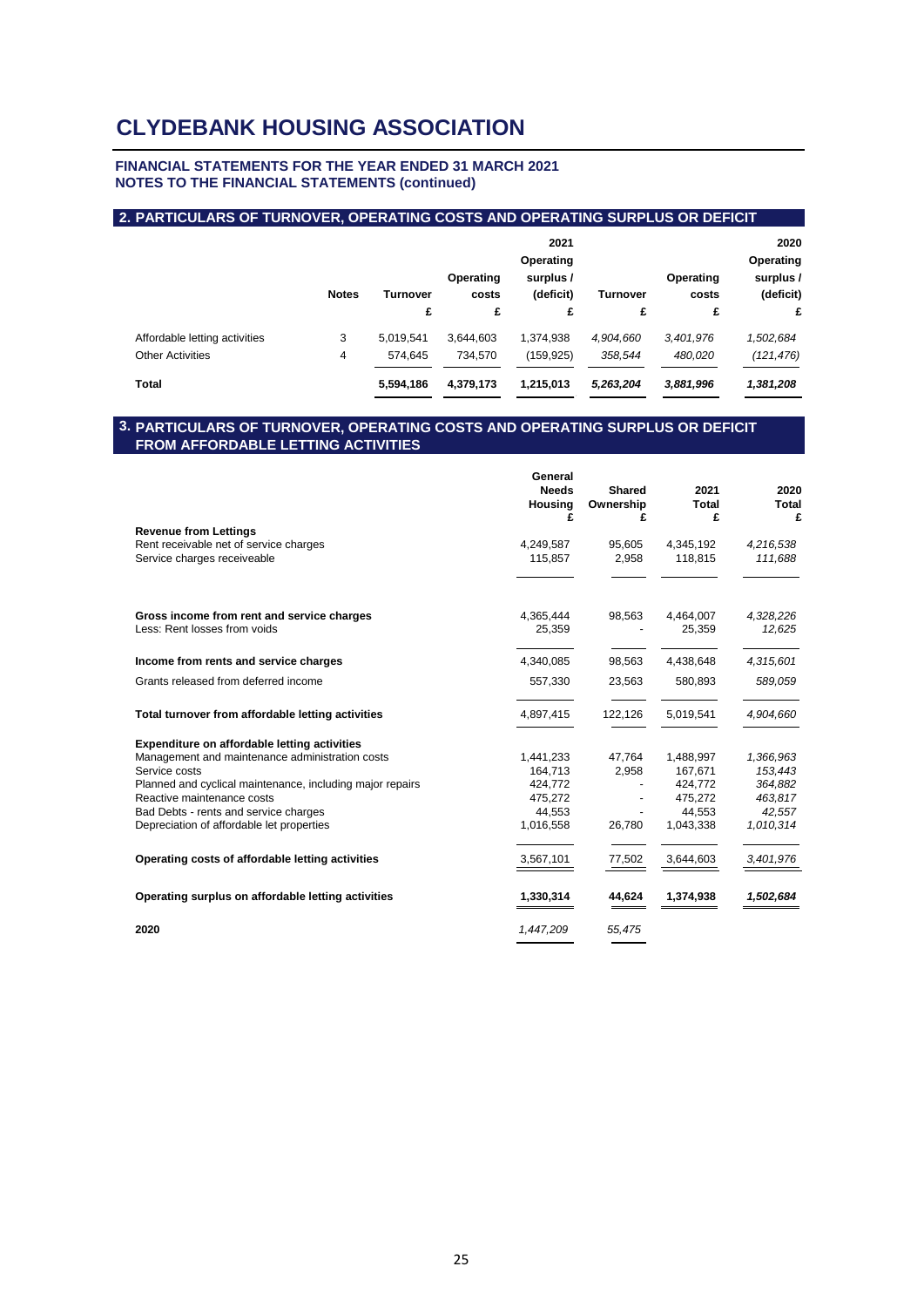**FINANCIAL STATEMENTS FOR THE YEAR ENDED 31 MARCH 2021 NOTES TO THE FINANCIAL STATEMENTS (continued)**

#### **4. PARTICULARS OF REVENUE, OPERATING COSTS AND OPERATING SURPLUS OR DEFICIT FROM OTHER ACTIVITIES**

|                                    | <b>Grants</b><br>from<br><b>Scottish</b><br><b>Ministers</b> | Other       | <b>Total</b>         | Other<br>operating | Operating<br>surplus<br>/ (deficit) | <b>Operating</b><br>surplus<br>/ (deficit) |
|------------------------------------|--------------------------------------------------------------|-------------|----------------------|--------------------|-------------------------------------|--------------------------------------------|
|                                    | £                                                            | income<br>£ | <b>Turnover</b><br>£ | costs<br>£         | 2021<br>£                           | 2020<br>£                                  |
| Wider role activities              | 238,021                                                      | 274,432     | 512,453              | 678,495            | (166, 042)                          | (113,968)                                  |
| Factoring                          | $\overline{\phantom{a}}$                                     | 11,573      | 11,573               | 11,138             | 435                                 | (798)                                      |
| Development administration costs   | $\overline{\phantom{a}}$                                     | 3,934       | 3,934                | 18,374             | (14, 440)                           | (14, 284)                                  |
| Other activities                   | $\overline{\phantom{a}}$                                     | 46,685      | 46,685               | 26,563             | 20,122                              | 7,574                                      |
| <b>Total From Other Activities</b> | 238,021                                                      | 336,624     | 574,645              | 734,570            | (159, 925)                          | (121, 476)                                 |
| 2020                               | 192,274                                                      | 166,270     | 358,544              | 480,020            | (121, 476)                          |                                            |

Funding for wider role activities received in the year from the Scottish Government was £238,021 (2020: £192,274). Corresponding operaing costs relating to this income was £238,021 (2020: £192,468).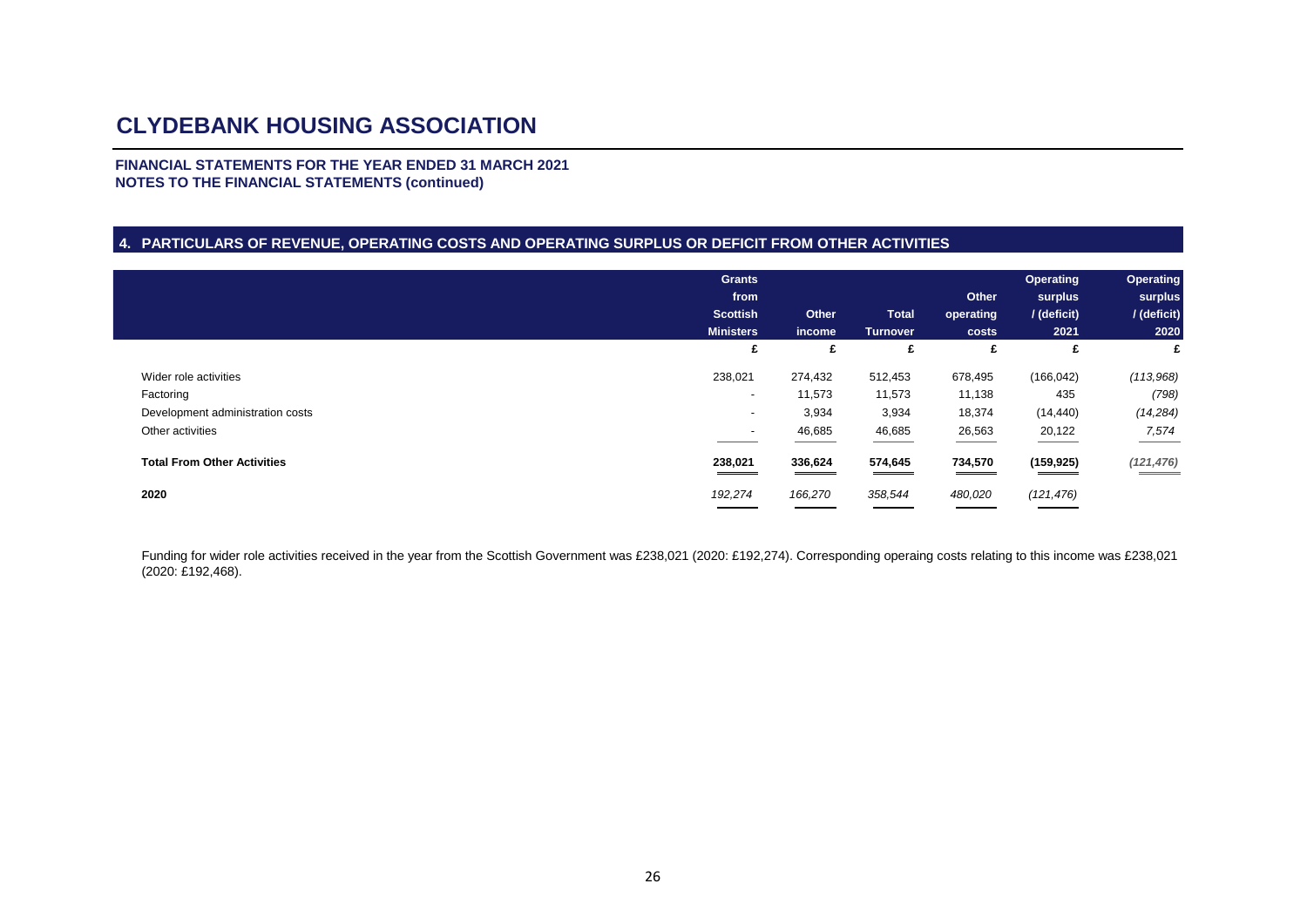### **FINANCIAL STATEMENTS FOR THE YEAR ENDED 31 MARCH 2021 NOTES TO THE FINANCIAL STATEMENTS (continued)**

| <b>5. OFFICERS' EMOLUMENTS</b>                                                                                                                                                     |           |           |
|------------------------------------------------------------------------------------------------------------------------------------------------------------------------------------|-----------|-----------|
|                                                                                                                                                                                    | 2021<br>£ | 2020<br>£ |
| The Officers are defined in the Co-operative and Community Benefit<br>Societies Act 2014 as the members of the Management Committee,<br>managers and employees of the Association. |           |           |
| Aggregate emoluments payable to Officers with emoluments greater than<br>£60,000 (excluding pension contributions)                                                                 | 75,907    | 74,768    |
| Pension contributions made on behalf of Officers with emoluments greater<br>than £60,000                                                                                           | 7,538     | 7,419     |
| Emoluments payable to Chief Executive Officer (excluding pension<br>contributions)                                                                                                 | 75,907    | 74,768    |
| Pension contributions paid on behalf of the Chief Executive Officer                                                                                                                | 7,538     | 7,419     |
| Total emoluments payable to the Chief Executive Officer                                                                                                                            | 83,445    | 82,187    |
| Total emoluments paid to key management personnel                                                                                                                                  | 360,360   | 315,890   |

The number of Officers, including the highest paid Officer, who received emoluments, including pension contributions, over £60,000 was in the following ranges:-

|                    | <b>Number</b>            | <b>Number</b> |
|--------------------|--------------------------|---------------|
| £60,001 to £70,000 |                          |               |
| £70,001 to £80,000 | $\overline{\phantom{a}}$ | $\sim$        |
| £80,001 to £90,000 |                          |               |

### **6. EMPLOYEE INFORMATION**

|                                                                                    | 2021<br>No.                                | 2020<br>No.                              |
|------------------------------------------------------------------------------------|--------------------------------------------|------------------------------------------|
| Average monthly number of full time equivalent persons employed during<br>the year | 36                                         | 33                                       |
| Average total number of employees employed during the year                         | 38                                         | 39                                       |
| Staff costs were:                                                                  | £                                          | £                                        |
| Wages and salaries<br>National insurance costs<br>Pension costs                    | 1,011,572<br>90.374<br>89,855<br>1,191,801 | 960,497<br>85.391<br>83,312<br>1,129,200 |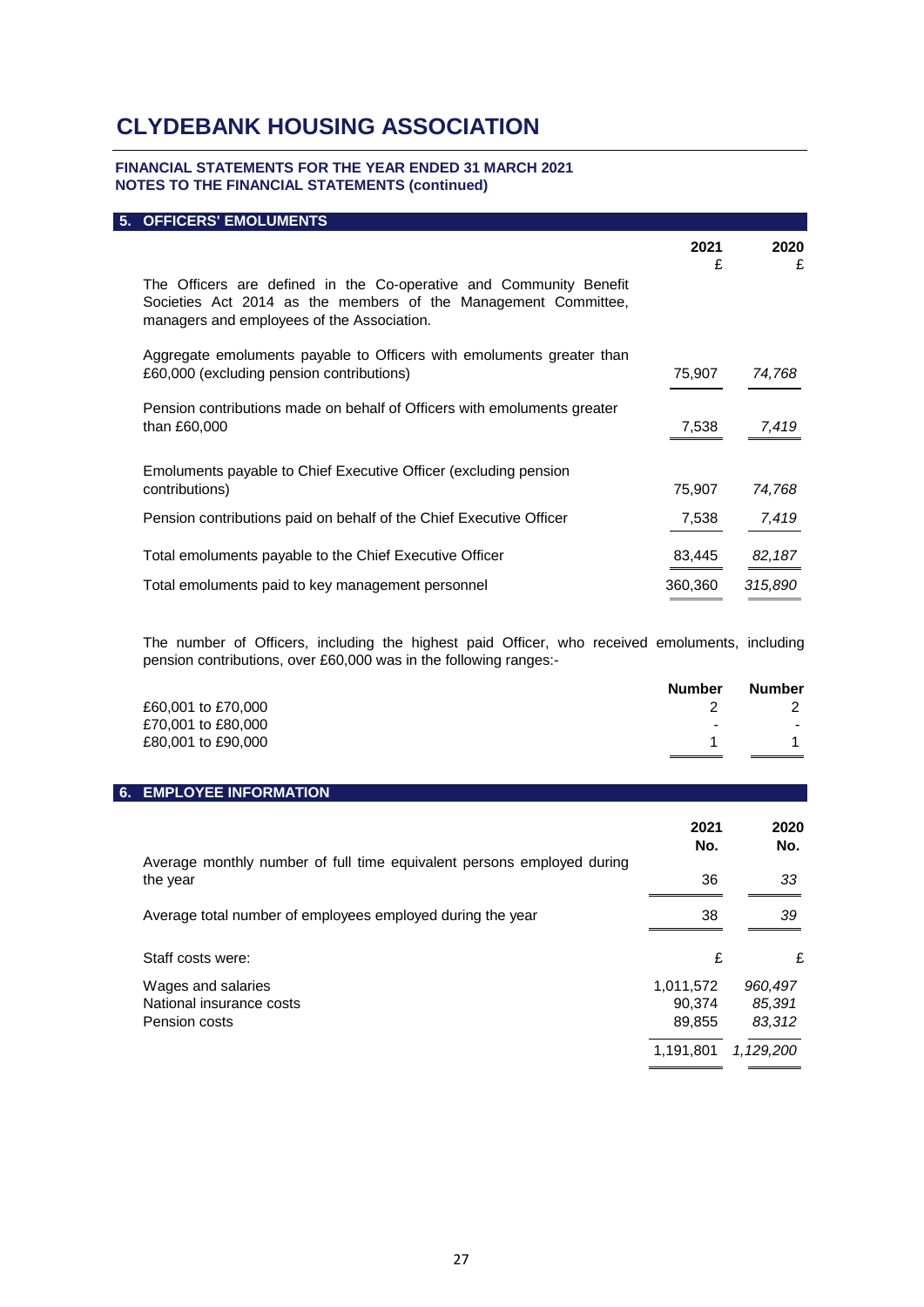### **FINANCIAL STATEMENTS FOR THE YEAR ENDED 31 MARCH 2021 NOTES TO THE FINANCIAL STATEMENTS (continued)**

|    | <b>GAIN ON SALE OF HOUSING STOCK</b>                                                                                                                                                            |                                             |                                           |
|----|-------------------------------------------------------------------------------------------------------------------------------------------------------------------------------------------------|---------------------------------------------|-------------------------------------------|
|    |                                                                                                                                                                                                 | 2021                                        | 2020                                      |
|    |                                                                                                                                                                                                 | £                                           | £                                         |
|    | Sales proceeds<br>Cost of sales                                                                                                                                                                 | 30,000<br>1,800                             |                                           |
|    | Gain on sale of housing stock                                                                                                                                                                   | 28,200                                      |                                           |
| 8. | <b>INTEREST PAYABLE AND SIMILAR CHARGES</b>                                                                                                                                                     |                                             |                                           |
|    |                                                                                                                                                                                                 | 2021                                        | 2020                                      |
|    | On bank loans and overdrafts                                                                                                                                                                    | £<br>57,366                                 | £<br>87,690                               |
| 9. | <b>SURPLUS FOR THE YEAR</b>                                                                                                                                                                     |                                             |                                           |
|    | Surplus For The Year is stated after charging/(crediting):<br>Depreciation - non-current assets<br>Auditors' remuneration - audit services<br>Gain / (loss) on sale of other non-current assets | 2021<br>£<br>1,154,063<br>7,496<br>(10,005) | 2020<br>£<br>1,083,366<br>7,830<br>64,226 |
|    | 10. OTHER FINANCE INCOME / (CHARGES)                                                                                                                                                            |                                             |                                           |
|    |                                                                                                                                                                                                 | 2021<br>£                                   | 2020<br>£                                 |
|    | Net interest on pension obligations                                                                                                                                                             | 3,000                                       | (18,000)                                  |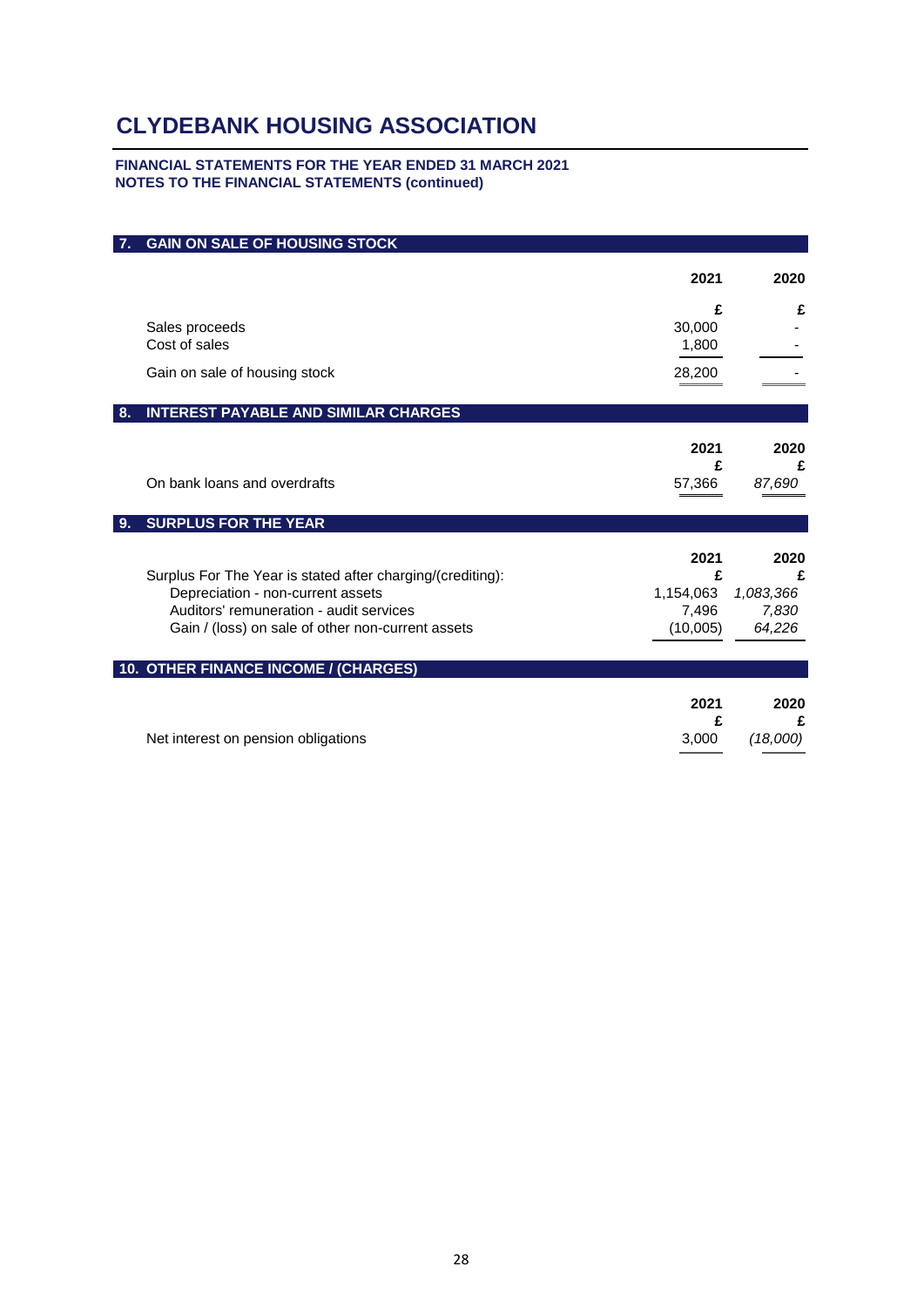#### **FINANCIAL STATEMENTS FOR THE YEAR ENDED 31 MARCH 2021 NOTES TO THE FINANCIAL STATEMENTS (continued)**

#### **11. NON-CURRENT ASSETS**

| (a) Housing<br><b>Properties</b> | <b>Housing</b><br><b>Properties</b><br><b>Held</b><br>for Letting<br>£ | <b>Housing</b><br><b>Properties</b><br>In course of<br><b>Construction</b><br>£ | <b>Shared</b><br><b>Ownership</b><br><b>Completed</b><br>£ | <b>Total</b><br>£     |
|----------------------------------|------------------------------------------------------------------------|---------------------------------------------------------------------------------|------------------------------------------------------------|-----------------------|
| <b>COST</b>                      |                                                                        |                                                                                 |                                                            |                       |
| At 1 April 2020                  | 41,773,054                                                             | 986,342                                                                         | 1,395,439                                                  | 44,154,835            |
| Additions<br><b>Disposals</b>    | 466,830<br>(11,065)                                                    | 3,289,925                                                                       | (18, 997)                                                  | 3,756,755<br>(30,062) |
|                                  |                                                                        |                                                                                 |                                                            |                       |
| <b>Transfers</b>                 | 37,421                                                                 |                                                                                 | (37, 421)                                                  |                       |
| At 31 March 2021                 | 42,266,240                                                             | 4,276,267                                                                       | 1,339,021                                                  | 47,881,528            |
| <b>DEPRECIATION</b>              |                                                                        |                                                                                 |                                                            |                       |
| At 1 April 2020                  | 13,711,161                                                             |                                                                                 | 702,907                                                    | 14,414,068            |
| Charge for Year                  | 1,006,553                                                              |                                                                                 | 26,780                                                     | 1,033,333             |
| <b>Transfers</b>                 | 16,665                                                                 |                                                                                 | (16,665)                                                   |                       |
| <b>Disposals</b>                 | (1,060)                                                                |                                                                                 | (10, 249)                                                  | (11, 309)             |
| At 31 March 2021                 | 14,733,319                                                             |                                                                                 | 702,773                                                    | 15,436,092            |
| <b>NET BOOK VALUE</b>            |                                                                        |                                                                                 |                                                            |                       |
| At 31 March 2021                 | 27,532,921                                                             | 4,276,267                                                                       | 636,248                                                    | 32,445,436            |
| At 31 March 2020                 | 28,061,893                                                             | 986,342                                                                         | 692,532                                                    | 29,740,767            |
|                                  |                                                                        |                                                                                 |                                                            |                       |

|                                                            | 2021                     |             |                          | 2020        |
|------------------------------------------------------------|--------------------------|-------------|--------------------------|-------------|
| <b>Expenditure on Existing Properties</b>                  | Component<br>replacement | Improvement | Component<br>replacement | Improvement |
| Amounts capitalised<br>Amounts charged to the statement of | 350.620                  | 43.277      | 744.589                  | 54,096      |
| comprehensive income                                       | $\overline{\phantom{0}}$ | 900.045     |                          | 817,743     |

All land and housing properties are heritable.

Additions to housing properties include capitalised development administration costs of £Nil (2020-£Nil)

The Association's lenders have standard securities over housing property with a carrying value of £3,457,641 (2020 - £12,884,408)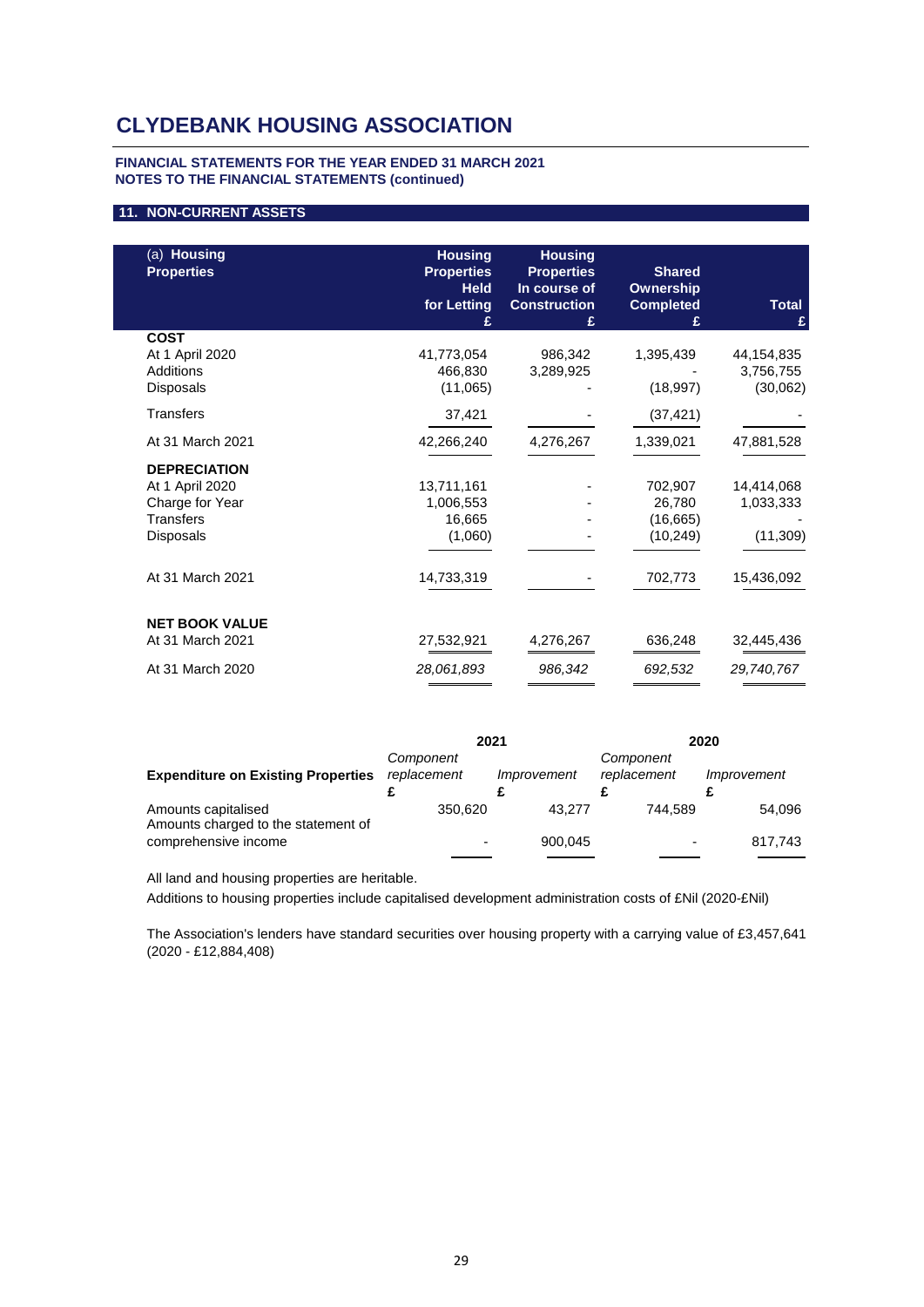#### **FINANCIAL STATEMENTS FOR THE YEAR ENDED 31 MARCH 2021 NOTES TO THE FINANCIAL STATEMENTS (continued)**

### **11. NON CURRENT ASSETS (continued)**

| (b) Other tangible<br>assets | <b>Office</b><br><b>Premises</b><br>£ | <b>Furniture</b><br>& Equipment<br>£ | <b>Electric</b><br><b>Vehicles</b><br>£ | <b>Computer</b><br><b>Equipment</b><br>£ | <b>Total</b><br>£ |
|------------------------------|---------------------------------------|--------------------------------------|-----------------------------------------|------------------------------------------|-------------------|
|                              |                                       |                                      |                                         |                                          |                   |
| <b>COST</b>                  |                                       |                                      |                                         |                                          |                   |
| At 1 April 2020              | 3,967,278                             | 147,056                              | 39,279                                  | 150,414                                  | 4,304,027         |
| <b>Additions</b>             | 228,131                               | 7,375                                |                                         | 43,166                                   | 278,672           |
|                              |                                       |                                      |                                         |                                          |                   |
| At 31 March 2021             | 4,195,409                             | 154,431                              | 39,279                                  | 193,580                                  | 4,582,699         |
| <b>DEPRECIATION</b>          |                                       |                                      |                                         |                                          |                   |
|                              |                                       |                                      |                                         |                                          |                   |
| At 1 April 2020              | 1,024,757                             | 140,357                              | 7,856                                   | 127,979                                  | 1,300,949         |
| Charge for year              | 79,601                                | 6,005                                | 7,856                                   | 27,268                                   | 120,730           |
| Eliminated on disposals      |                                       |                                      |                                         |                                          |                   |
| At 31 March 2021             | 1,104,358                             | 146,362                              | 15,712                                  | 155,247                                  | 1,421,679         |
|                              |                                       |                                      |                                         |                                          |                   |
| <b>NET BOOK VALUE</b>        |                                       |                                      |                                         |                                          |                   |
| At 31 March 2021             | 3,091,051                             | 8,069                                | 23,567                                  | 38,333                                   | 3,161,020         |
|                              |                                       |                                      |                                         |                                          |                   |
| At 31 March 2020             | 2,942,521                             | 6,699                                | 31,423                                  | 22,435                                   | 3,003,078         |
|                              |                                       |                                      |                                         |                                          |                   |

| <b>13. FIXED ASSET INVESTMENTS</b> |         |         |
|------------------------------------|---------|---------|
|                                    | 2021    | 2020    |
|                                    |         |         |
| Subsidiary undertakings            | 469.948 | 392.611 |
|                                    | 469.948 | 392.611 |

#### **Subsidiary Undertakings**

Clydebank Housing Association has the following wholly owned subsidiary undertakings. The registered office of the subsidiary is 77-83 Kilbowie Road,Clydebank,G81 1BL.

|                           | 2021     |          | 2020     |          |
|---------------------------|----------|----------|----------|----------|
|                           |          | Profit / |          | Profit / |
|                           | Reserves | (Loss)   | Reserves | (Loss)   |
|                           |          |          |          | £        |
| <b>CHA Power Limited</b>  | 469,949  | 77,338   | 392,611  | 26,943   |
| Radnor Park Homes Limited |          |          |          |          |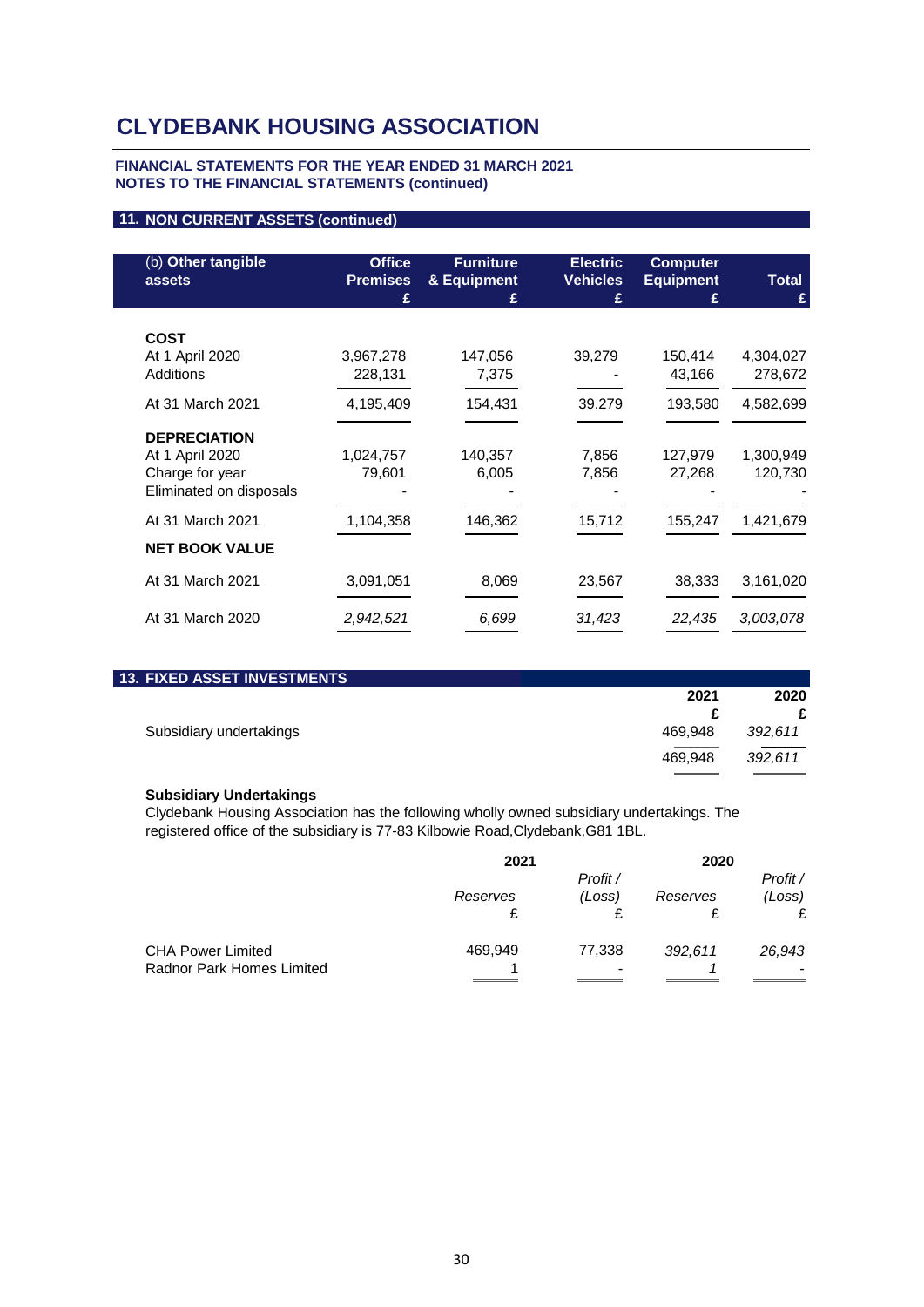#### **FINANCIAL STATEMENTS FOR THE YEAR ENDED 31 MARCH 2021 NOTES TO THE FINANCIAL STATEMENTS (continued)**

## **14. RECEIVABLES**

|                                                                | 2021<br>£  | 2020<br>£ |
|----------------------------------------------------------------|------------|-----------|
| Gross arrears of rent and service charges                      | 193,069    | 174,179   |
| <b>Less:</b> Provision for doubtful debts                      | (152, 171) | (135,887) |
| Net arrears of rent and service charges                        | 40,898     | 38,292    |
| Social housing grant receivable                                | 162,565    | 450,143   |
| Other receivables                                              | 155,776    | 121,032   |
| Amounts due from group undertakings                            | 75         | 75        |
|                                                                | 359,314    | 609,542   |
| <b>15. CASH AND CASH EQUIVALENTS</b>                           |            |           |
|                                                                | 2021       | 2020      |
|                                                                | £          | £         |
| Cash at bank and in hand                                       | 2,187,052  | 1,944,671 |
| Balances held in deposit accounts                              | 9,131,658  | 6,263,632 |
|                                                                | 11,318,710 | 8,208,303 |
| <b><i>AC DAVADLES, AMOUNTS EALLING DUE WITHIN ONE VEAD</i></b> |            |           |

| <b>16. PAYABLES: AMOUNTS FALLING DUE WITHIN ONE YEAR</b> |           |           |
|----------------------------------------------------------|-----------|-----------|
|                                                          | 2021      | 2020      |
|                                                          | £         | £         |
| Bank loans                                               | 297,663   | 715,713   |
| Trade payables                                           | 201.378   | 411,588   |
| Rent received in advance                                 | 124,334   | 116,118   |
| Other taxation and social security                       | 24.862    | 23.161    |
| Other payables                                           | 7.496     | 8,460     |
| Accruals and deferred income                             | 476,088   | 432,007   |
|                                                          | 1,131,821 | 1,707,047 |

At the balance sheet date there were pension contributions outstanding of £23,073 (2020 - £23,306).

| <b>L17. PAYABLES: AMOUNTS FALLING DUE AFTER MORE THAN ONE YEAR</b> |           |           |
|--------------------------------------------------------------------|-----------|-----------|
|                                                                    | 2021      | 2020      |
|                                                                    |           |           |
| Bank loans                                                         | 3.322.775 | 3,605,720 |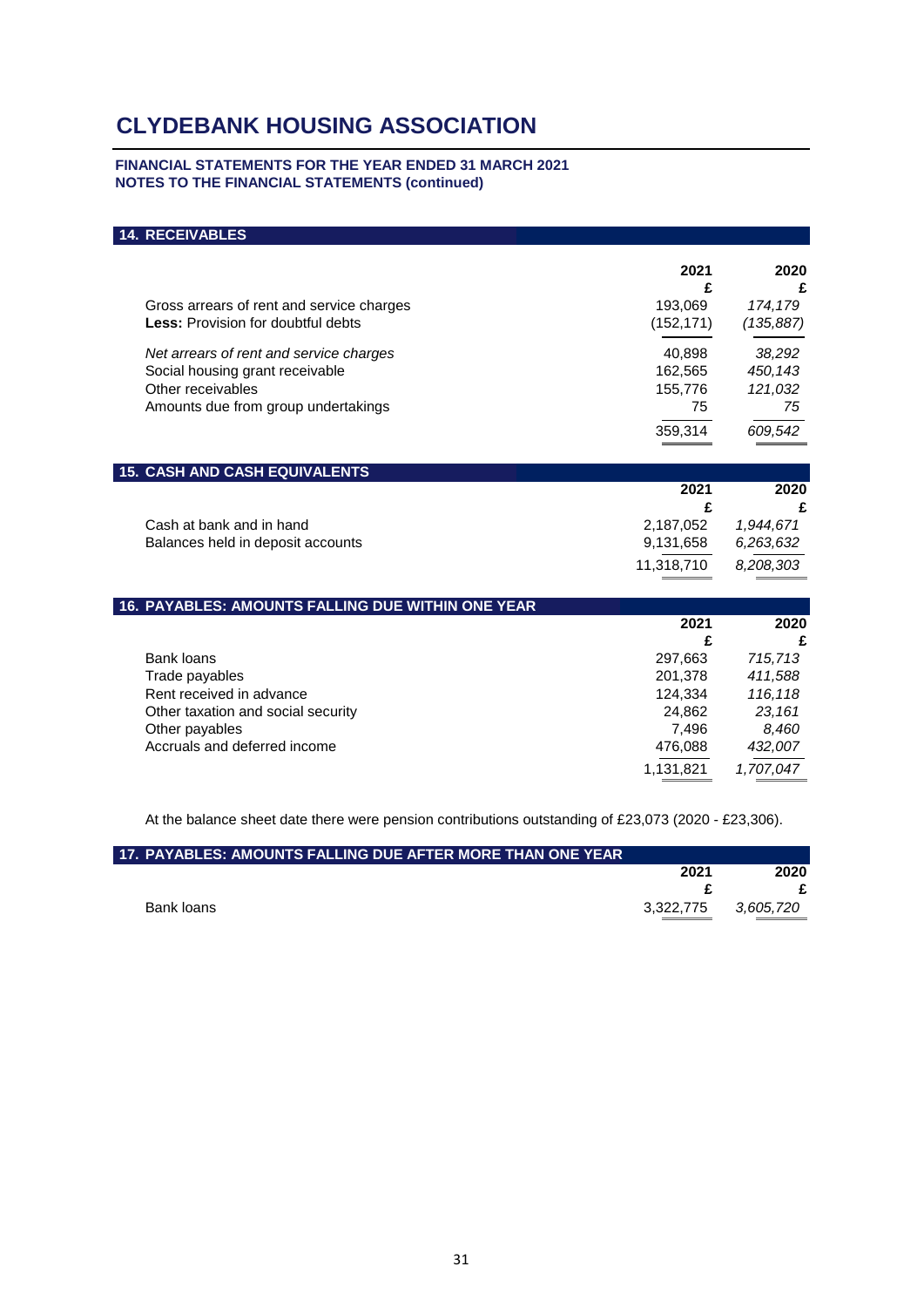#### **FINANCIAL STATEMENTS FOR THE YEAR ENDED 31 MARCH 2021 NOTES TO THE FINANCIAL STATEMENTS (continued)**

| <b>18. DEBT ANALYSIS - BORROWINGS</b>                     |           |           |
|-----------------------------------------------------------|-----------|-----------|
|                                                           | 2021      | 2020      |
|                                                           | £         | £         |
| <b>Bank Loans</b>                                         |           |           |
| Amounts due within one year                               | 297,663   | 715.713   |
| Amounts due in one year or more but less than two years   | 299,479   | 296,968   |
| Amounts due in two years or more but less than five years | 807,759   | 901,757   |
| Amounts due in more than five years                       | 2,215,536 | 2,406,995 |
|                                                           | 3,620,437 | 4,321,433 |

The Association has a number of bank loans the principal terms of which are as follows:

| Lender                   | <b>Number of</b><br><b>Properties</b><br><b>Secured</b> | <b>Effective</b><br><b>Interest</b><br>Rate | <b>Maturity Variable or</b><br>(Year) Fixed |
|--------------------------|---------------------------------------------------------|---------------------------------------------|---------------------------------------------|
| Clydesdale Bank          | 24                                                      | $LIBOR + 1.75%$                             | 2034 Variable                               |
| Clydesdale Bank          | 24                                                      | $LIBOR + 1.75%$                             | 2034 Variable                               |
| CAF Bank                 | 121                                                     | $LIBOR + 1.25%$                             | 2042 Variable                               |
| The Energy Savings Trust | $\overline{\phantom{a}}$                                | $0.0\%$                                     | 2029 Fixed                                  |
| The Energy Savings Trust | $\overline{\phantom{a}}$                                | $0.0\%$                                     | 2025 Fixed                                  |
| The Scottish Government  | $\overline{\phantom{a}}$                                | $0.0\%$                                     | 2025 Fixed                                  |

All the Association's bank borrowings are repayable on a monthly basis with the principal being amortised over the term of the loans.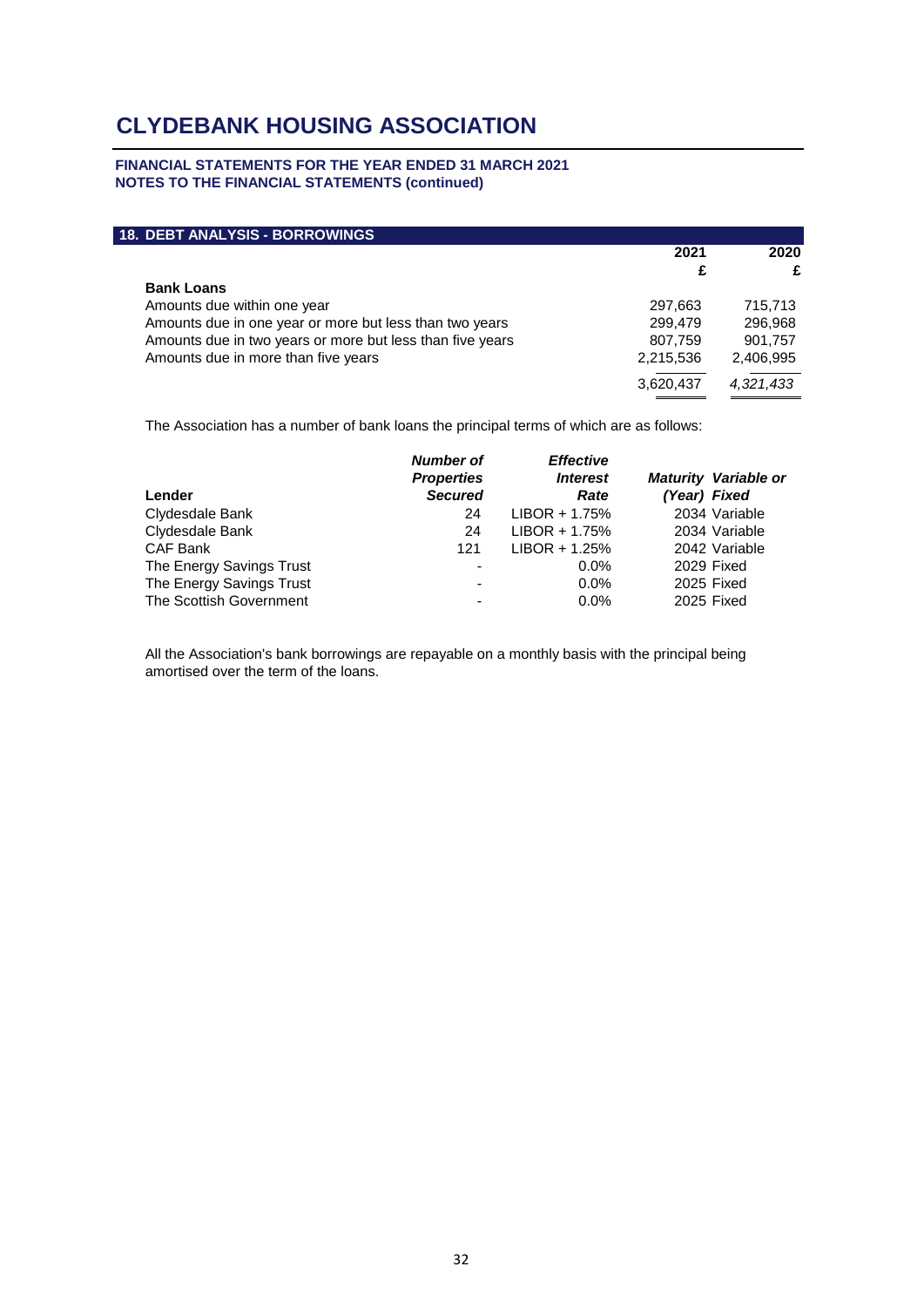#### **FINANCIAL STATEMENTS FOR THE YEAR ENDED 31 MARCH 2021 NOTES TO THE FINANCIAL STATEMENTS (continued)**

#### **19. RETIREMENT BENEFIT OBLIGATIONS**

#### **Scottish Housing Association Pension Scheme**

Clydebank Housing Association participated in the Scottish Housing Association Pension Scheme (the Scheme), a multi-employer scheme which provides benefits to some 150 non-associated employers. The Scheme is a defined benefit scheme in the UK.

The Association moved to a defined contribution scheme in 1 April 2014 but has a net liability for the past service deficit in the defined benefit scheme.

The scheme is subject to the funding legislation outlined in the Pensions Act 2004 which came into force on 30 December 2005. This, together with documents issued by the Pensions Regulator and Technical Actuarial Standards issued by the Financial Reporting Council, set out the framework for funding defined benefit occupational pensions schemes in the UK.

The last valuation of the Scheme was performed as at 30 September 2018 by a professionally qualified actuary using the Projected Unit Credit method. The market value of the Scheme's assets at the valuation date was £877m. The valuation revealed a shortfall of assets compared with the value of liabilities of £121m (equivalent to a past service funding level of 89%). A recovery plan is in place to eliminate the past service deficit which runs to 28 February 2022.

The Scheme operates on a 'last man standing' basis, meaning that in the event of an employer withdrawing from the Scheme and being unable to pay its share of the debt on withdrawal, then the liability of the withdrawing employer is reapportioned amongst the remaining employers. Therefore in certain circumstances the Association may become liable for the obligations of a third party.

#### **Present values of defined benefit obligation, fair value of assets and defined benefit asset / (liability)**

|                                                      | 2021                        | 2020               |
|------------------------------------------------------|-----------------------------|--------------------|
|                                                      | £                           |                    |
| Fair value of plan assets                            | 4,996,000                   | 4,408,000          |
| Present value of defined benefit obligation          | 5,575,000                   | 4,354,000          |
| Surplus / (deficit) in plan<br>Unrecognised surplus  | (579,000)                   | 54,000<br>(54,000) |
| Defined benefit asset / (liability) to be recognised | (579,000)                   |                    |
|                                                      |                             |                    |
| Reconciliation of the impact of the asset ceiling    | Period from 31 March 2019to |                    |

**£**

**31 March 2020**

Impact of asset ceiling at start of the period 54,000 Effect of the asset ceiling including in net interest cost 3,000 Actuarial losses (gains) on asset ceiling (57,000) Impact of asset ceiling at end of the period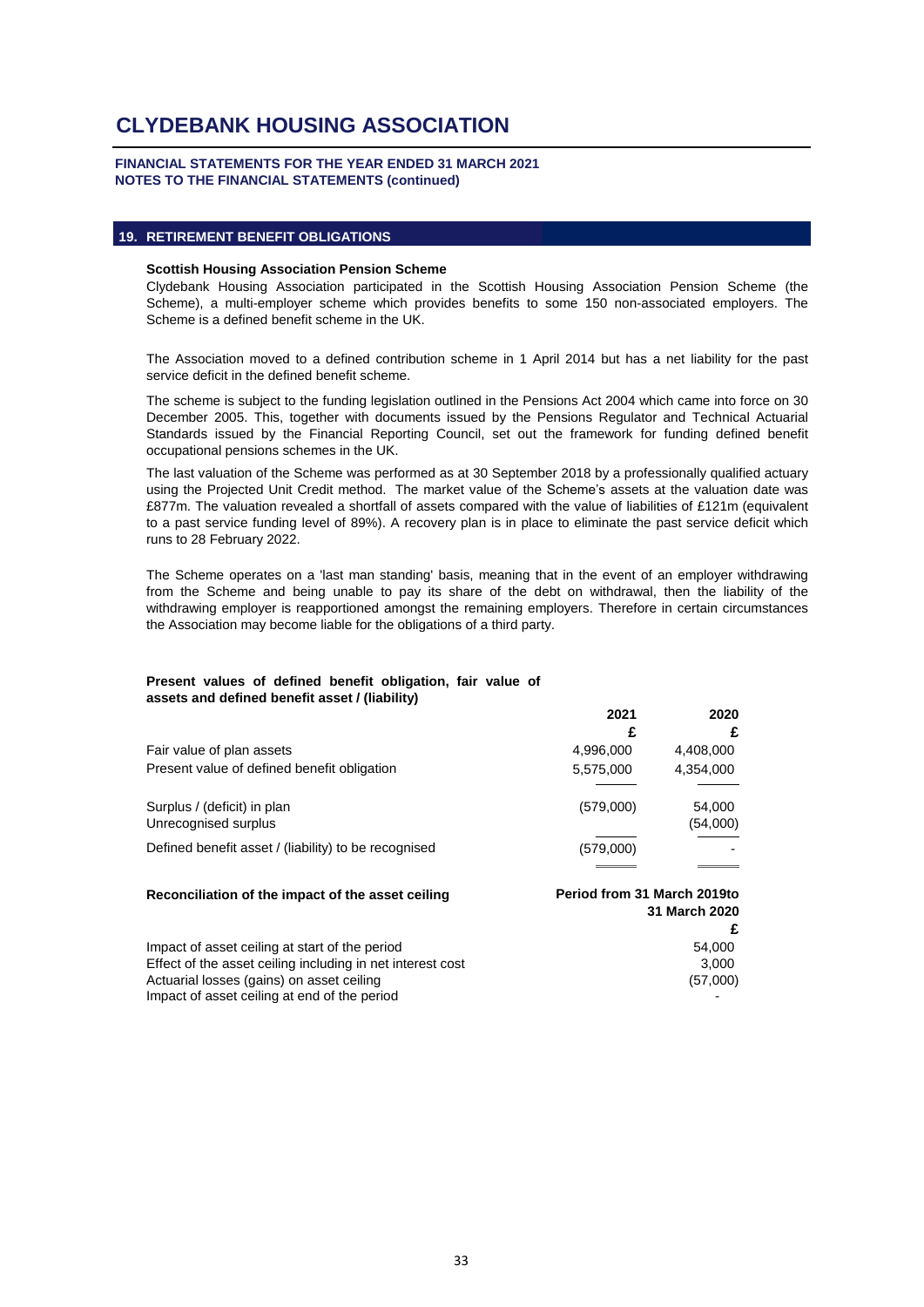### **FINANCIAL STATEMENTS FOR THE YEAR ENDED 31 MARCH 2021 NOTES TO THE FINANCIAL STATEMENTS (continued)**

## **19. RETIREMENT BENEFIT OBLIGATIONS (continued)**

**Scottish Housing Association Pension Scheme (continued.)**

### **Reconciliation of opening and closing balances of the defined benefit obligation**

|                                                                    | 2021<br>£ | 2020<br>£ |
|--------------------------------------------------------------------|-----------|-----------|
| Defined benefit obligation at the start of period                  | 4,354,000 | 4,756,000 |
| <b>Expenses</b>                                                    | 4.000     | 4.000     |
| Interest expense                                                   | 101,000   | 111,000   |
| Actuarial losses (gains) due to scheme experience                  | 123,000   | 134,000   |
| Actuarial losses (gains) due to changes in demographic assumptions |           | (26,000)  |
| Actuarial losses (gains) due to changes in financial assumptions   | 1,112,000 | (577,000) |
| Benefits paid and expenses                                         | (119,000) | (48,000)  |
| Defined benefit obligation at the end of period                    | 5,575,000 | 4.354.000 |

### **Reconciliation of opening and closing balances of the fair value of plan assets**

|                                                                   | 2021<br>£ | 2020<br>£ |
|-------------------------------------------------------------------|-----------|-----------|
| Fair value of plan assets at start of period                      | 4,408,000 | 3,890,000 |
| Interest income                                                   | 104.000   | 93,000    |
| Experience on plan assets (excluding amounts included in interest |           |           |
| income) - gain (loss)                                             | 468,000   | 328,000   |
| Contributions by the employer                                     | 135,000   | 145,000   |
| Benefits paid and expenses                                        | (119,000) | (48,000)  |
| Fair value of plan assets at the end of period                    | 4,996,000 | 4,408,000 |

The actual return on the plan assets (including any changes in share of assets) over the period ended 31 March 2021 was £572,000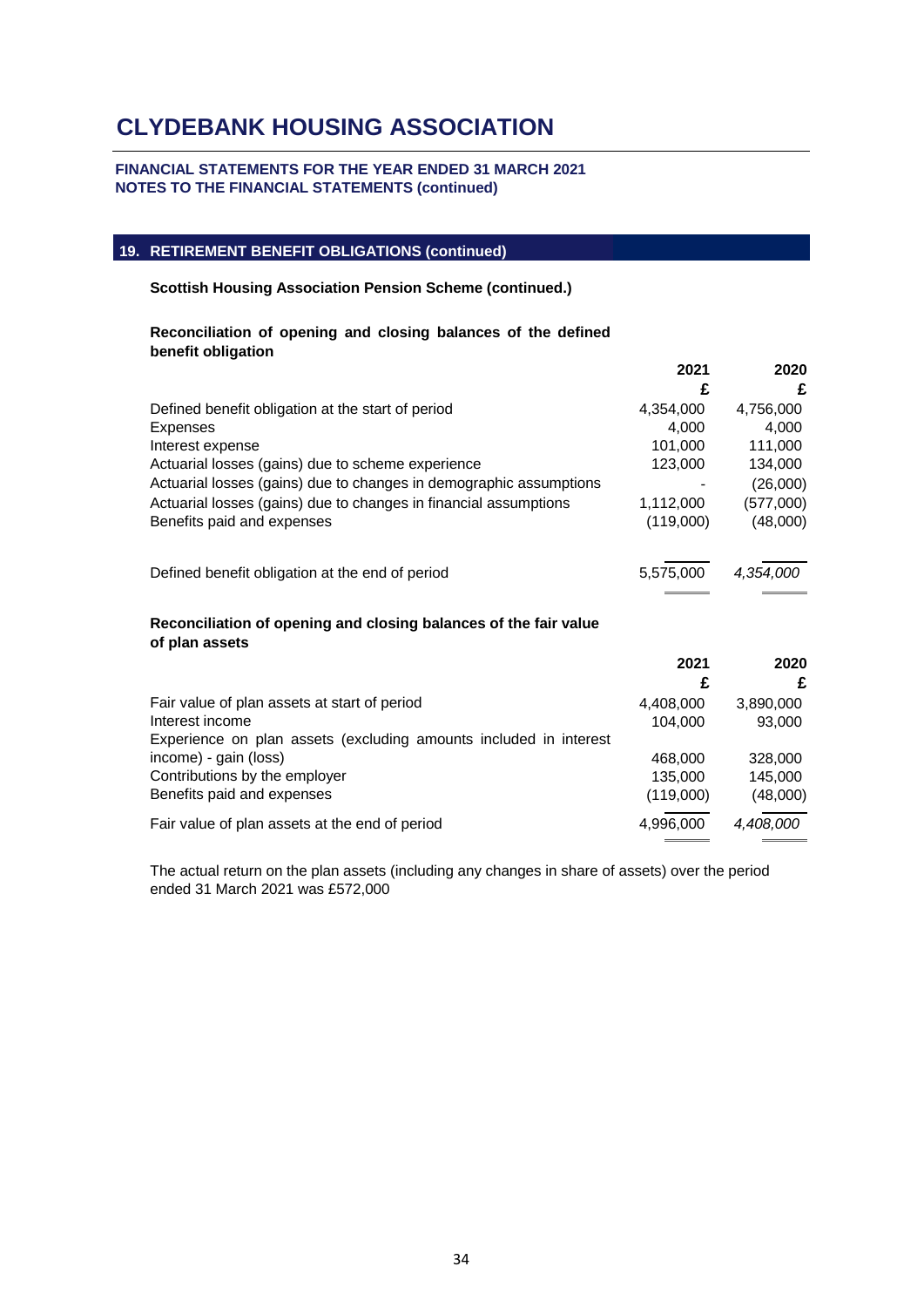### **FINANCIAL STATEMENTS FOR THE YEAR ENDED 31 MARCH 2021 NOTES TO THE FINANCIAL STATEMENTS (continued)**

### **19. RETIREMENT BENEFIT OBLIGATIONS (coninued)**

#### **Scottish Housing Association Pension Scheme (continued.)**

**Defined benefit costs recognised in the statement of comprehensive income**

|                                                                                                                                                                                                                                                                                                                                                     | 2021<br>£                  | 2020<br>£                      |
|-----------------------------------------------------------------------------------------------------------------------------------------------------------------------------------------------------------------------------------------------------------------------------------------------------------------------------------------------------|----------------------------|--------------------------------|
| Expenses<br>Net interest expense                                                                                                                                                                                                                                                                                                                    | 4,000                      | 4,000<br>18,000                |
| Defined benefit costs recognised in statement of comprehensive income                                                                                                                                                                                                                                                                               | 4,000                      | 22,000                         |
| Defined benefit costs recognised in the other comprehensive income                                                                                                                                                                                                                                                                                  | 2021<br>£                  | 2020<br>£                      |
| Experience on plan assets (excluding amounts included in interest income) -<br>gain /(loss)                                                                                                                                                                                                                                                         | 468,000                    | 328,000                        |
| Experience gains and losses arising on plan liabilities - gain /(loss)<br>Effects of changes in the demographic assumptions underlying the present<br>value of the defined benefit obligations - gain /(loss)<br>Effects of changes in the financial assumptions underlying the present value of<br>the defined benefit obligations - gain / (loss) | (123,000)<br>(1, 112, 000) | (134,000)<br>26,000<br>577,000 |
| Total actuarial gains and losses (before restriction due to some of the surplus<br>not being recognisable) - gain / (loss)                                                                                                                                                                                                                          | (767,000)                  | 797,000                        |
| Effects of changes in the amount of surplus that is not recoverable (excluding<br>amounts included in interest cost) - gain / (loss)                                                                                                                                                                                                                | 57,000                     | (54,000)                       |
| Total amount recognised in other comprehensive income - gain (loss)                                                                                                                                                                                                                                                                                 | (710,000)                  | 743.000                        |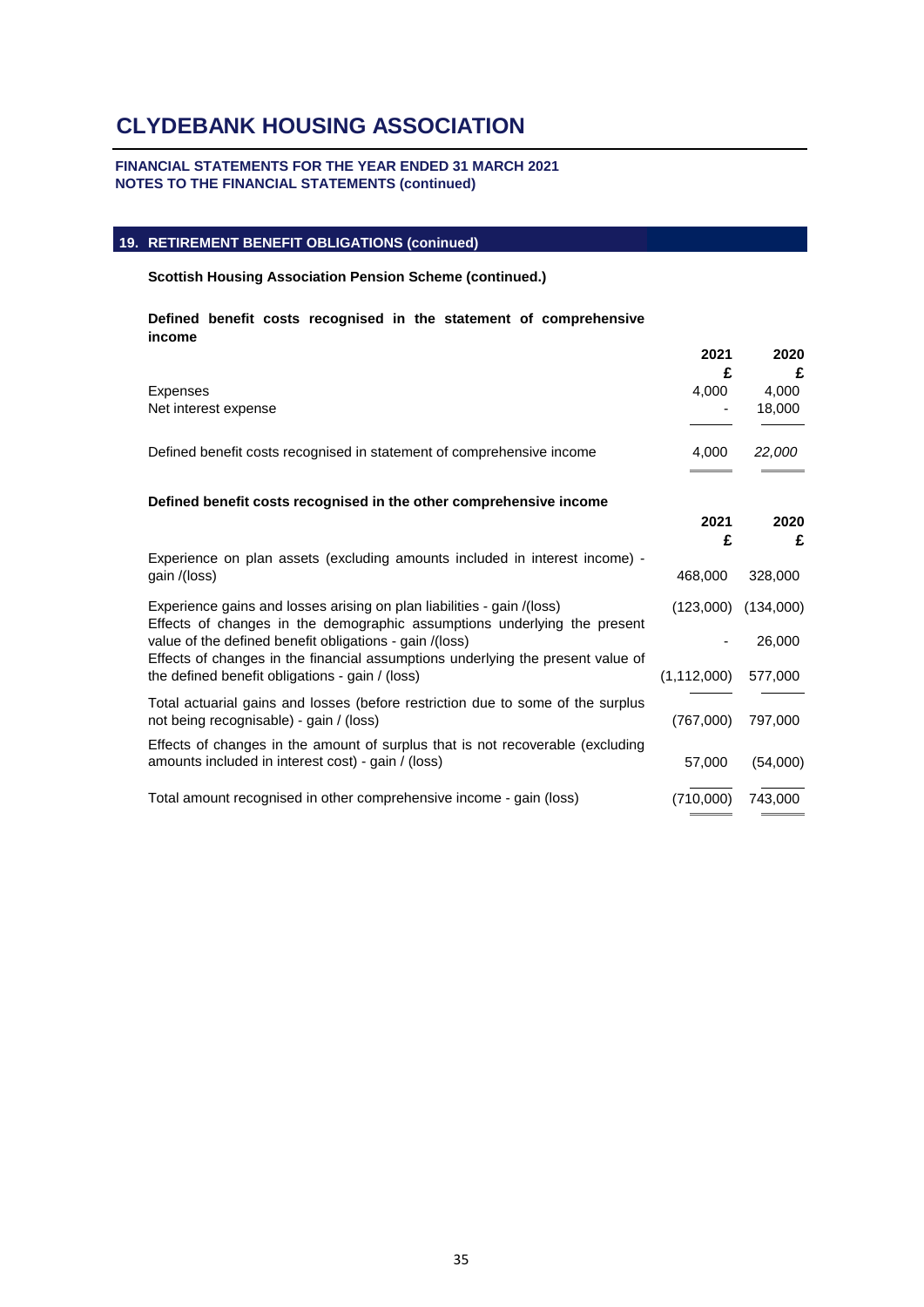**FINANCIAL STATEMENTS FOR THE YEAR ENDED 31 MARCH 2021 NOTES TO THE FINANCIAL STATEMENTS (continued)**

## **19. RETIREMENT BENEFIT OBLIGATIONS (continued)**

#### **Scottish Housing Association Pension Scheme (continued.)**

**Assets**

|                                    | 2021      | 2020      | 2019      |
|------------------------------------|-----------|-----------|-----------|
|                                    | £         | £         | £         |
| Absolute Return                    | 246,000   | 271,000   | 329,000   |
| Alternative Risk Premia            | 200,000   | 353,000   | 217,000   |
| Corporate Bond Fund                | 377,000   | 322,000   | 273,000   |
| <b>Credit Relative Value</b>       | 144,000   | 106,000   | 68,000    |
| <b>Distressed Opportunities</b>    | 171,000   | 80,000    | 66,000    |
| <b>Emerging Markets Debt</b>       | 201,000   | 157,000   | 125,000   |
| Fund of Hedge Funds                |           |           | 11,000    |
| <b>Global Equity</b>               | 773,000   | 606,000   | 626,000   |
| Index Linked All Stock Gilts       |           | 1,161,000 | 1,384,000 |
| Infrastructure                     | 279,000   | 260,000   | 163,000   |
| Insurance-Linked Securities        | 104,000   | 118,000   | 101,000   |
| <b>Liability Driven Investment</b> | 1,201,000 |           |           |
| Long Lease Property                | 116,000   | 108,000   | 47,000    |
| <b>Net Current Assets</b>          | 37,000    | 33,000    | 4,000     |
| Over 15 Year Gilts                 | 2,000     | 56,000    | 100,000   |
| <b>Private Debt</b>                | 118,000   | 87,000    | 50,000    |
| Property                           | 90,000    | 82,000    | 77,000    |
| <b>Risk Sharing</b>                | 179,000   | 140,000   | 113,000   |
| Secured Income                     | 275,000   | 245,000   | 136,000   |
| Opportunistic Illiquid Credit      | 128,000   | 107,000   |           |
| <b>Liquid Credit</b>               | 86,000    | 116,000   |           |
| <b>Oppotunistic Credit</b>         | 136,000   |           |           |
| High yield                         | 131,000   |           |           |
| Cash                               | 2,000     |           |           |
| Total assets                       | 4,996,000 | 4,408,000 | 3,890,000 |

None of the fair values of the assets shown above include any direct investment in the Association's own financial instruments or any property occupied by, or other assets used by the Association.

#### **Key Assumptions**

|                                                             | 2021      | 2020      | 2019      |
|-------------------------------------------------------------|-----------|-----------|-----------|
| Discount Rate                                               | 2.2%      | 2.4%      | 2.4%      |
| Inflation (RPI)                                             | 3.3%      | 2.6%      | 3.3%      |
| Inflation (CPI)                                             | 2.9%      | 1.6%      | 2.3%      |
| Salary Growth                                               | $3.9\%$   | 2.6%      | 3.3%      |
|                                                             | 75% of    | 75% of    | 75% of    |
|                                                             | maximum   | maximum   | maximum   |
| Allowance for commutation of pension for cash at retirement | allowance | allowance | allowance |
|                                                             |           |           |           |

The mortality assumptions adopted at 31 March 2021 imply the following life expectancies:

|                         | Life<br>expectancy<br>at age 65<br>years<br>(years) |
|-------------------------|-----------------------------------------------------|
| Male retiring in 2021   | 21.5                                                |
| Female retiring in 2021 | 23.4                                                |
| Male retiring in 2041   | 22.8                                                |
| Female retiring in 2041 | 25                                                  |
|                         |                                                     |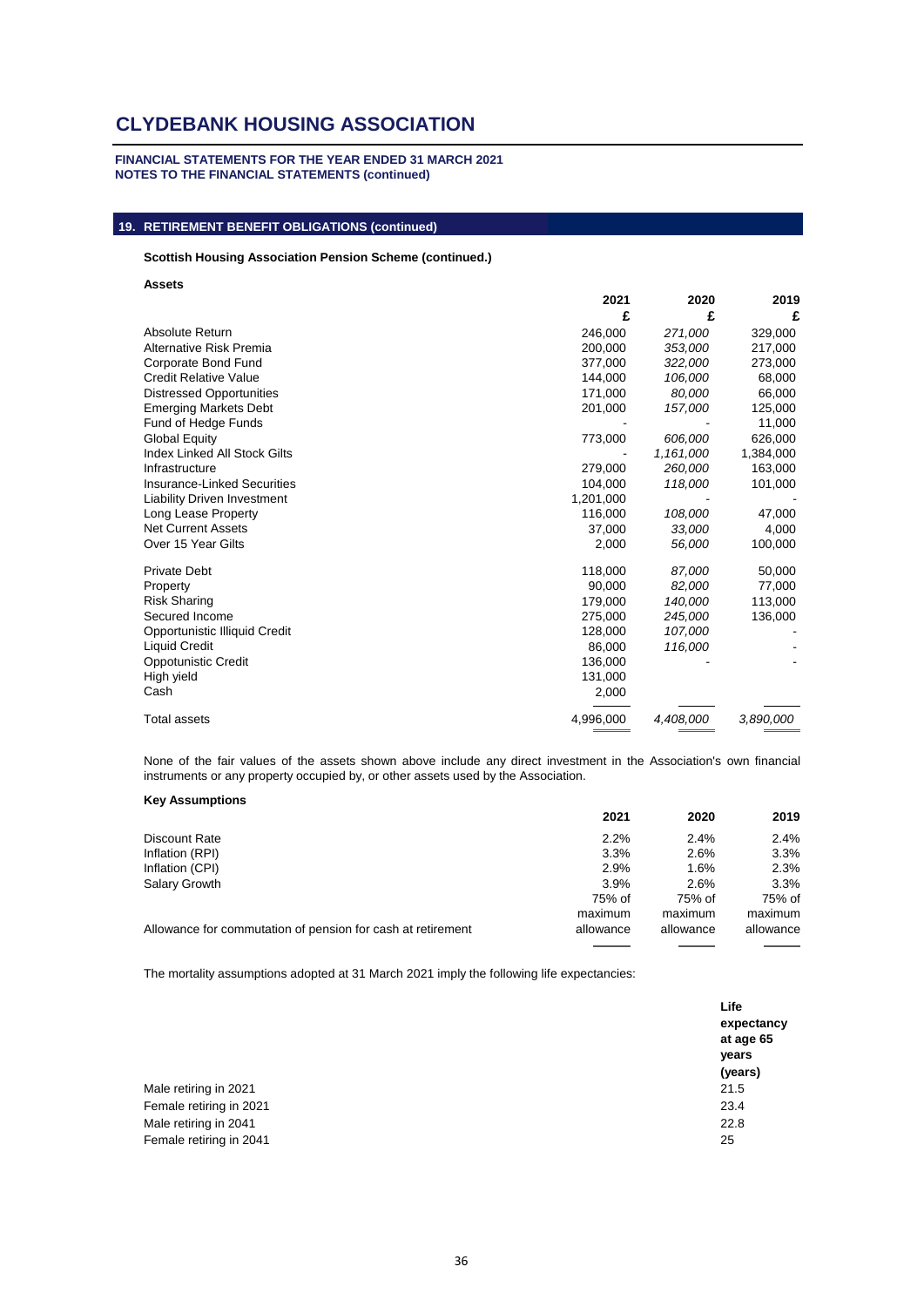#### **FINANCIAL STATEMENTS FOR THE YEAR ENDED 31 MARCH 2021 NOTES TO THE FINANCIAL STATEMENTS (continued)**

### **20. DEFERRED INCOME**

|                                | <b>Social</b><br><b>Housing</b><br><b>Grants</b><br>£ | <b>Other</b><br><b>Grants</b><br>£ | <b>Total</b><br>£ |
|--------------------------------|-------------------------------------------------------|------------------------------------|-------------------|
|                                |                                                       |                                    |                   |
| <b>Capital grants received</b> |                                                       |                                    |                   |
| At 1 April 2020                | 25,180,725                                            | 2,951,981                          | 28,132,706        |
| Additions in the year          | 3,307,845                                             | 2,769,588                          | 6,077,433         |
| Eliminated on disposal         | (6,948)                                               |                                    | (6,948)           |
| At 31 March 2021               | 28,481,622                                            | 5,721,569                          | 34,203,191        |
| <b>Amortisation</b>            |                                                       |                                    |                   |
| At 1 April 2020                | 11,939,204                                            | 902,584                            | 12,841,788        |
| Amortisation in year           | 509,270                                               | 71,623                             | 580,893           |
| Eliminated on disposal         |                                                       |                                    |                   |
| At 31 March 2021               | 12,448,474                                            | 974,207                            | 13,422,681        |
|                                |                                                       |                                    |                   |
| Net book value                 |                                                       |                                    |                   |
| At 31 March 2021               | 16,033,148                                            | 4,747,362                          | 20,780,510        |
|                                |                                                       |                                    |                   |
| At 31 March 2020               | 13,241,521                                            | 2,049,397                          | 15,290,918        |
|                                |                                                       |                                    |                   |

This is expected to be released to the Statement of Comprehensive Income in the following years:

|                                   | 2021       | 2020       |
|-----------------------------------|------------|------------|
|                                   |            |            |
| Amounts due within one year       | 580.893    | 628.820    |
| Amounts due in more than one year | 20.199.617 | 14.662.098 |
|                                   | 20.780.510 | 15.290.918 |

#### **21. SHARE CAPITAL**

| Shares of £1 each, issued and fully paid          | 2021            | 2020<br>£         |
|---------------------------------------------------|-----------------|-------------------|
| At 1 April<br>Issued in year<br>Cancelled in year | 146<br>3<br>(4) | 162<br>12<br>(28) |
| At 31 March                                       | 145             | 146<br>___        |

Each member of the Association holds one share of £1 in the Association. These shares carry no rights to dividend or distributions on a winding up. When a shareholder ceases to be a member, that person's share is cancelled and the amount paid thereon becomes the property of the Association. Each member has a right to vote at members' meetings.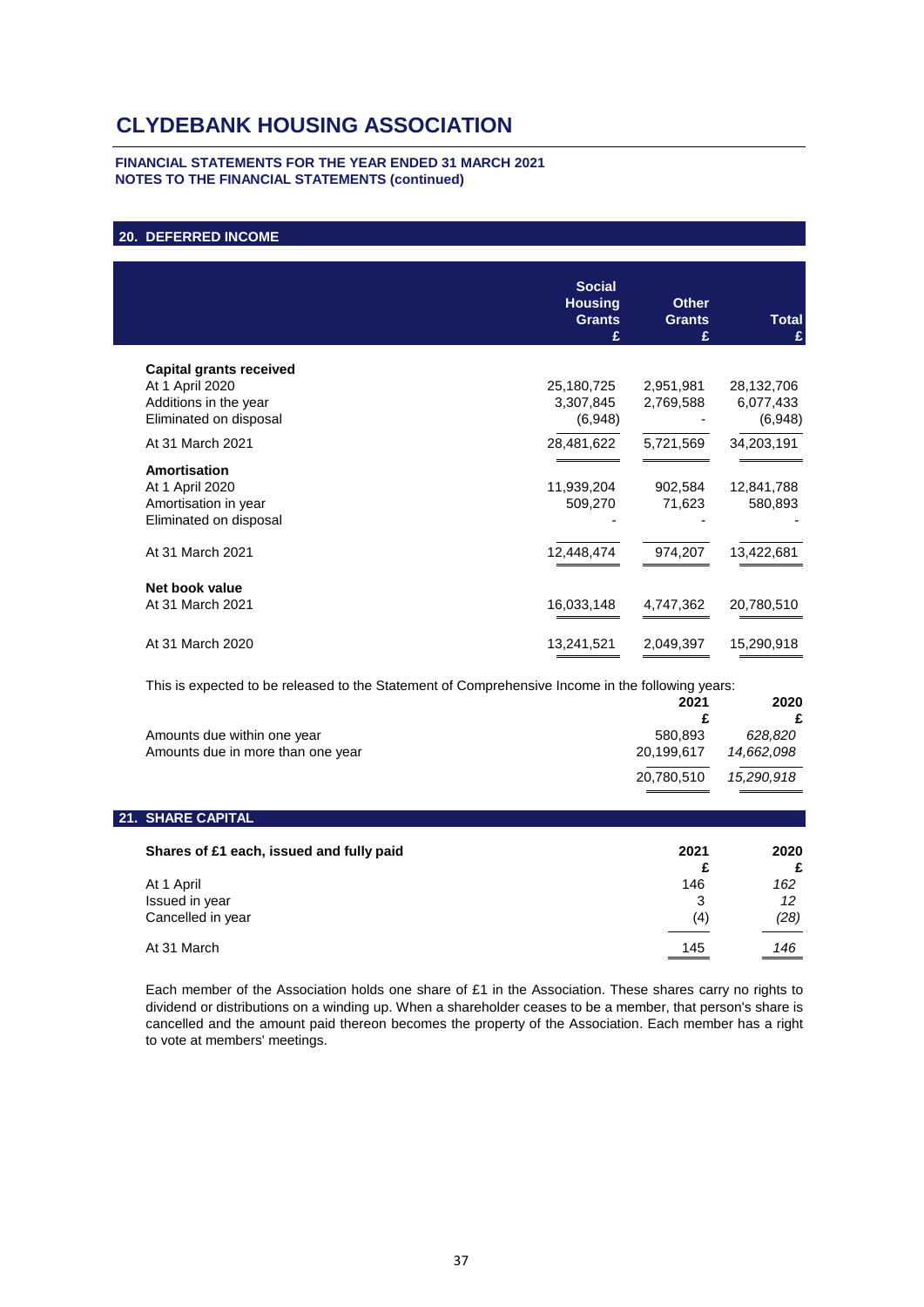#### **FINANCIAL STATEMENTS FOR THE YEAR ENDED 31 MARCH 2021 NOTES TO THE FINANCIAL STATEMENTS (continued)**

#### **22. CASH FLOWS**

| Reconciliation of net cash flow to<br>movement in net funds |                      | 2021                   |                   | 2020                 |
|-------------------------------------------------------------|----------------------|------------------------|-------------------|----------------------|
|                                                             |                      |                        |                   | £                    |
| Increase in cash<br>Cashflow from change in net debt        | 3,110,407<br>700.995 |                        | 812.390<br>46.956 |                      |
| Movement in net funds in the year<br>Net funds at 1 April   |                      | 3,811,402<br>3,886,870 |                   | 859.346<br>3,027,524 |
| Net funds at 31 March                                       |                      | 7,698,272              |                   | 3,886,870            |

| Analysis of changes in net funds | At          | 01-04-2020 Cashflows | <b>Other</b><br><b>Changes</b><br>£ | At<br>31-03-2021<br>£ |
|----------------------------------|-------------|----------------------|-------------------------------------|-----------------------|
| Cash and cash equivalents        | 8,208,303   | 3,110,407            |                                     | 11,318,710            |
|                                  | 8,208,303   | 3,110,407            |                                     | 11,318,710            |
| Debt: Due within one year        | (715,713)   | 700,995              | (282, 945)                          | (297,663)             |
| Due after more than one year     | (3,605,720) |                      | 282,945                             | (3,322,775)           |
| Net funds                        | 3,886,870   | 3,811,402            |                                     | 7,698,272             |

| <b>23. CAPITAL COMMITMENTS</b>                                             |           |           |
|----------------------------------------------------------------------------|-----------|-----------|
|                                                                            | 2021      | 2020      |
|                                                                            |           |           |
| Capital Expenditure that has been contracted for but has not been provided |           |           |
| for in the finanical statements                                            | 7.411.589 | 6.434.836 |
|                                                                            |           |           |

The above commitments will be financed by a mixture of public grant, private finance and the Association's own resources.

#### **24. DETAILS OF ASSOCIATION**

The Association is a Registered Society registered with the Financial Conduct Authority and is domiciled in Scotland.

The Association's principal place of business is 77-83 Kilbowie Road, Clydebank, G81 1BL, .

The Association is a Registered Social Landlord and Scottish Charity that owns and manages social housing property in Clydebank.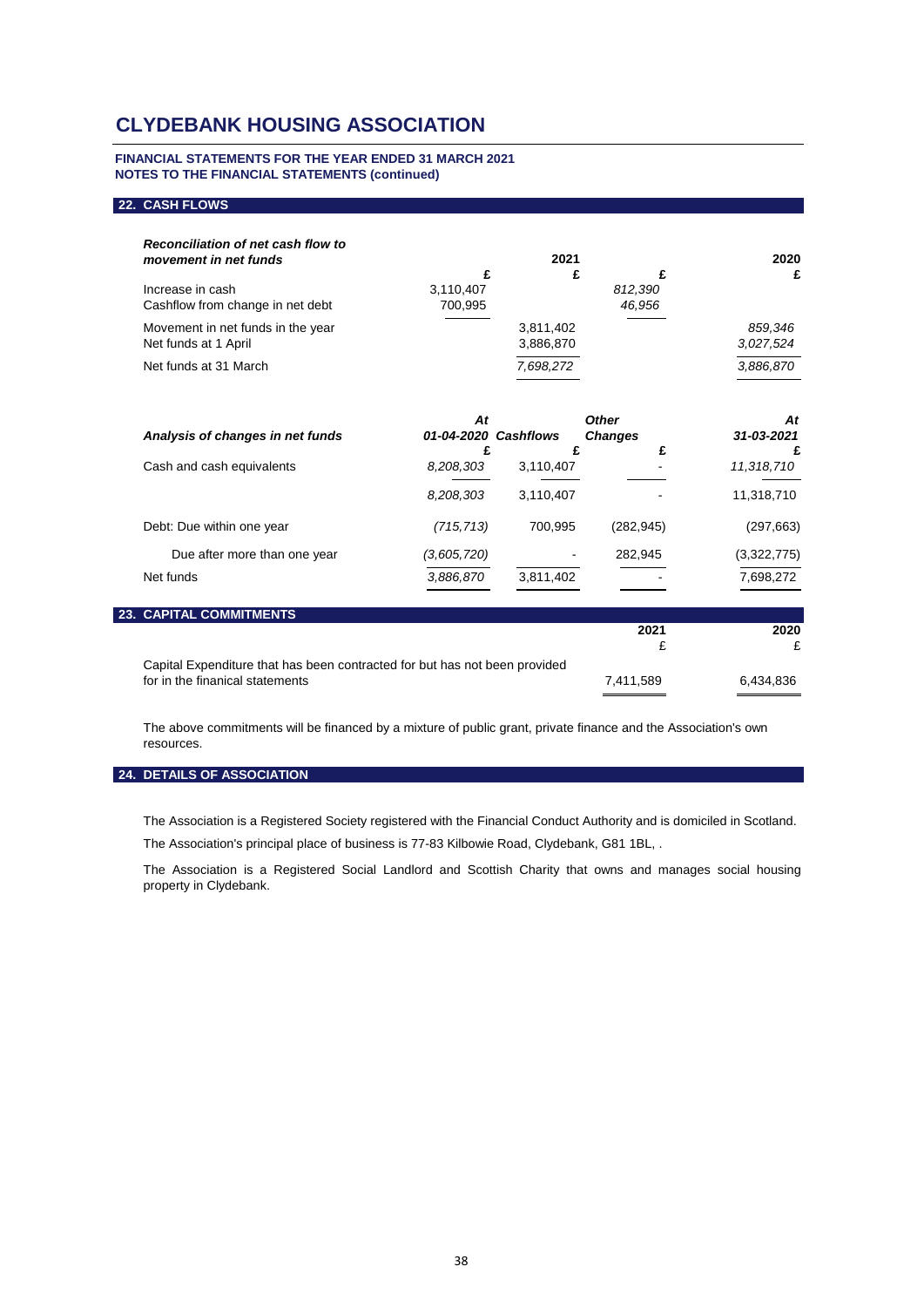#### **FINANCIAL STATEMENTS FOR THE YEAR ENDED 31 MARCH 2021 NOTES TO THE FINANCIAL STATEMENTS (continued)**

#### **25. MANAGEMENT COMMITTEE MEMBER EMOLUMENTS**

Management Committee members received £1,193 (2020 - £1,357) in the year by way of reimbursement of expenses. No remuneration is paid to Management Committee members in respect of their duties to the Association.

| 2021   | 2020   |
|--------|--------|
| £      | £      |
| 77,337 | 26,943 |
|        |        |
|        |        |
| 2021   | 2020   |
| No.    | No.    |
| 994    | 993    |
| 38     | 40     |
| 135    | 135    |
| 1,167  | 1,168  |
|        |        |

#### **28. RELATED PARTY TRANSACTIONS**

Members of the Management Committee are related parties of the Association as defined by Financial Reporting Standard 102.

Those members who are tenants of the Association have tenancies that are on the Association's normal tenancy terms and they cannot use their positions to their advantage.

Any transactions between the Association and any entity with which a Management Committee member has a connection with is made at arm's length and is under normal commercial terms.

Transactions with Management Committee members (and their close family) were as follows:

|                                                                        | 2021   | 2020  |
|------------------------------------------------------------------------|--------|-------|
|                                                                        |        | £     |
| Rent received from tenants on the Management Committee and their close |        |       |
| family members                                                         | 15.005 | 8.766 |
|                                                                        |        |       |
| Factoring charges received from factored owners on the Management      |        |       |
| Committee and their close family members                               | 306    | 647   |
|                                                                        |        |       |

At the year end total rent arrears owed by the tenant members on the Management Committee (and their close family) were £501 (2020 - £114).

At the year end total factoring arrears owed by owner occupiers on the Management Committee (and their close family) were £7 (2020 - £0).

| Members of the Management Committee who are tenants           |                        |
|---------------------------------------------------------------|------------------------|
| Members of the Management Committee who are owner occupiers   | $\boldsymbol{\Lambda}$ |
| Members of the Management Committee who are local councillors |                        |